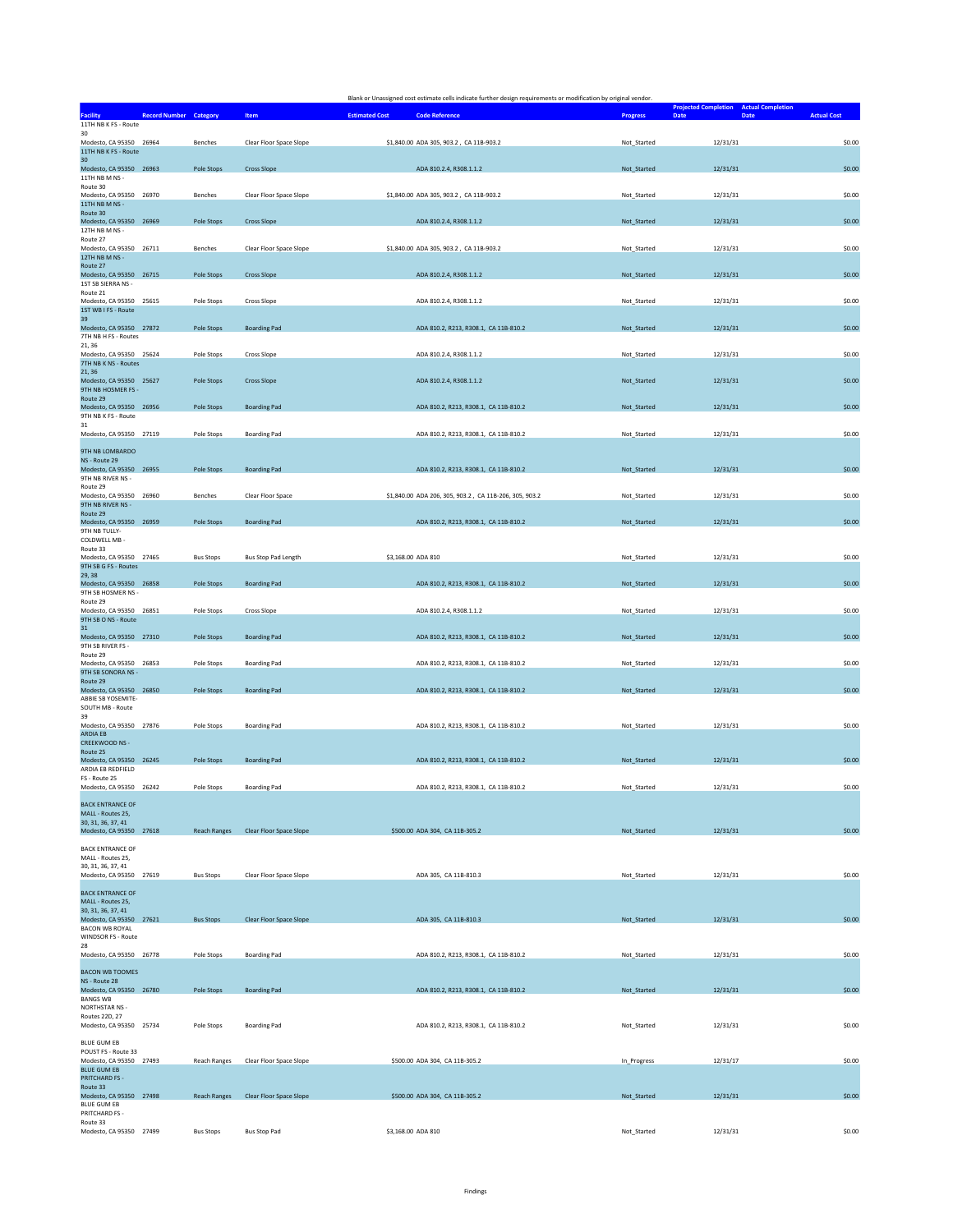| <b>BLUE GUM EB</b>                                 |                     |                                  |                                                        |             |          |        |
|----------------------------------------------------|---------------------|----------------------------------|--------------------------------------------------------|-------------|----------|--------|
| <b>ROSEMORE NS -</b><br>Route 33                   |                     |                                  |                                                        |             |          |        |
| Modesto, CA 95350 27497<br><b>BODEM NB CEDAR</b>   | <b>Reach Ranges</b> | Clear Floor Space Slope          | \$500.00 ADA 304, CA 11B-305.2                         | Not_Started | 12/31/31 | \$0.00 |
| NS - Route 24                                      |                     |                                  |                                                        |             |          |        |
| Modesto, CA 95350 25927<br><b>BODEM SB LUCERN</b>  | Pole Stops          | <b>Cross Slope</b>               | ADA 810.2.4, R308.1.1.2                                | Not_Started | 12/31/31 | \$0.00 |
| FS - Route 34                                      |                     |                                  |                                                        |             |          |        |
| Modesto, CA 95350 27576<br><b>BROADWAY WB</b>      | Pole Stops          | <b>Boarding Pad</b>              | ADA 810.2, R213, R308.1, CA 11B-810.2                  | Not_Started | 12/31/31 | \$0.00 |
| HIGHWAY 99 FS -                                    |                     |                                  |                                                        |             |          |        |
| Route 28<br>Modesto, CA 95350 26766                | Pole Stops          | <b>Boarding Pad</b>              | ADA 810.2, R213, R308.1, CA 11B-810.2                  | Not_Started | 12/31/31 | \$0.00 |
| CALIFORNIA EB                                      |                     |                                  |                                                        |             |          |        |
| <b>CHAMPAGNE NS -</b><br>Route 43                  |                     |                                  |                                                        |             |          |        |
| Modesto, CA 95350 27970<br><b>CALIFORNIA EB</b>    | Pole Stops          | <b>Boarding Pad</b>              | ADA 810.2, R213, R308.1, CA 11B-810.2                  | Not Started | 12/31/31 | \$0.00 |
| PANAMA FS - Route                                  |                     |                                  |                                                        |             |          |        |
| 43<br>Modesto, CA 95350 27972                      | Pole Stops          | <b>Boarding Pad</b>              | ADA 810.2, R213, R308.1, CA 11B-810.2                  | Not_Started | 12/31/31 | \$0.00 |
| CALIFORNIA EB                                      |                     |                                  |                                                        |             |          |        |
| SPENCER FS - Route<br>43                           |                     |                                  |                                                        |             |          |        |
| Modesto, CA 95350 27974                            | Benches             | On Accessible Route              | \$1,840.00 ADA 205, 228, 305, 308, 309, 903            | Not_Started | 12/31/31 | \$0.00 |
| <b>CALIFORNIA EB</b><br><b>SPENCER FS - Route</b>  |                     |                                  |                                                        |             |          |        |
| 43                                                 |                     |                                  |                                                        |             |          |        |
| Modesto, CA 95350 27975<br>CALIFORNIA EB           | Benches             | Clear Floor Space                | \$1,840.00 ADA 206, 305, 903.2, CA 11B-206, 305, 903.2 | Not_Started | 12/31/31 | \$0.00 |
| <b>SPENCER FS - Route</b>                          |                     |                                  |                                                        |             |          |        |
| 43<br>Modesto, CA 95350 27973                      | Pole Stops          | <b>Boarding Pad</b>              | ADA 810.2, R213, R308.1, CA 11B-810.2                  | Not_Started | 12/31/31 | \$0.00 |
| CALIFORNIA WB<br><b>EMERALD NS - Route</b>         |                     |                                  |                                                        |             |          |        |
| 25                                                 |                     |                                  |                                                        |             |          |        |
| Modesto, CA 95350 26677<br>CALIFORNIA WB           | Pole Stops          | <b>Boarding Pad</b>              | ADA 810.2, R213, R308.1, CA 11B-810.2                  | In_Progress | 12/31/17 | \$0.00 |
| <b>MARTIN LUTHER</b>                               |                     |                                  |                                                        |             |          |        |
| KING FS - Route 26<br>Modesto, CA 95350 26675      | Benches             | Clear Floor Space Slope          | \$1,840.00 ADA 305, 903.2, CA 11B-903.2                | Not_Started | 12/31/31 | \$0.00 |
| <b>CALIFORNIA WB</b>                               |                     |                                  |                                                        |             |          |        |
| <b>MARTIN LUTHER</b><br>KING FS - Route 26         |                     |                                  |                                                        |             |          |        |
| Modesto, CA 95350 26674                            | Pole Stops          | <b>Cross Slope</b>               | ADA 810.2.4, R308.1.1.2                                | Not_Started | 12/31/31 | \$0.00 |
| CALIFORNIA WB<br>SPENCER FS - Route                |                     |                                  |                                                        |             |          |        |
| 26                                                 |                     |                                  |                                                        |             |          |        |
| Modesto, CA 95350 26676<br><b>CARPENTER NB</b>     | Pole Stops          | <b>Cross Slope</b>               | ADA 810.2.4, R308.1.1.2                                | Not Started | 12/31/31 | \$0.00 |
| <b>BEVERLY FS - Route</b>                          |                     |                                  |                                                        |             |          |        |
| 36<br>Modesto, CA 95350 27603                      | Pole Stops          | <b>Boarding Pad</b>              | ADA 810.2, R213, R308.1, CA 11B-810.2                  | Not_Started | 12/31/31 | \$0.00 |
| <b>CARPENTER NB</b>                                |                     |                                  |                                                        |             |          |        |
| <b>CHICAGO FS - Routes</b><br>36, 43               |                     |                                  |                                                        |             |          |        |
| Modesto, CA 95350 27606                            | <b>Benches</b>      | Clear Floor Space                | \$1,840.00 ADA 206, 305, 903.2, CA 11B-206, 305, 903.2 | Not_Started | 12/31/31 | \$0.00 |
| <b>CARPENTER NB</b><br>CHICAGO FS - Routes         |                     |                                  |                                                        |             |          |        |
| 36, 43                                             |                     |                                  |                                                        |             |          |        |
| Modesto, CA 95350 27605                            | Pole Stops          | <b>Boarding Pad</b>              | ADA 810.2, R213, R308.1, CA 11B-810.2                  | Not_Started | 12/31/31 | \$0.00 |
| <b>CARPENTER NB ELM</b>                            |                     |                                  |                                                        |             |          |        |
| FS - Routes 26, 36<br>Modesto, CA 95350 26689      | Benches             | Clear Floor Space Slope          | \$1,840.00 ADA 305, 903.2, CA 11B-903.2                | Not_Started | 12/31/31 | \$0.00 |
| CARPENTER NB ELM                                   |                     |                                  |                                                        |             |          |        |
| FS - Routes 26, 36                                 |                     |                                  |                                                        |             |          |        |
| Modesto, CA 95350 26690                            | Pole Stops          | <b>Boarding Pad</b>              | ADA 810.2, R213, R308.1, CA 11B-810.2                  | Not_Started | 12/31/31 | \$0.00 |
| <b>CARPENTER NB</b>                                |                     |                                  |                                                        |             |          |        |
| <b>GRANITE-BLUE GUM</b>                            |                     |                                  |                                                        |             |          |        |
| MB - Route 36<br>Modesto, CA 95350 27613           | Pole Stops          | Slope                            | ADA 810.2.4, R308.1.1.2                                | Not_Started | 12/31/31 | \$0.00 |
| <b>CARPENTER NB</b><br><b>HILLVIEW FS - Routes</b> |                     |                                  |                                                        |             |          |        |
| 26, 36                                             |                     |                                  |                                                        |             |          |        |
| Modesto, CA 95350 26688<br><b>CARPENTER NB</b>     | Pole Stops          | <b>Boarding Pad</b>              | ADA 810.2, R213, R308.1, CA 11B-810.2                  | Not_Started | 12/31/31 | \$0.00 |
| <b>HOUSER FS - Routes</b>                          |                     |                                  |                                                        |             |          |        |
| 26, 36, 43<br>Modesto, CA 95350 26683              | Benches             | Clear Floor Space Slope          | \$1,840.00 ADA 305, 903.2, CA 11B-903.2                | Not_Started | 12/31/31 | \$0.00 |
| <b>CARPENTER NB</b>                                |                     |                                  |                                                        |             |          |        |
| <b>KANSAS NS - Routes</b><br>26, 36                |                     |                                  |                                                        |             |          |        |
| Modesto, CA 95350 26696                            | Benches             | Clear Floor Space Slope          | \$1,840.00 ADA 305, 903.2, CA 11B-903.2                | Not_Started | 12/31/31 | \$0.00 |
| <b>CARPENTER NB</b><br>KANSAS NS - Routes          |                     |                                  |                                                        |             |          |        |
| 26, 36                                             |                     |                                  |                                                        |             |          |        |
| Modesto, CA 95350 26697<br><b>CARPENTER NB</b>     | <b>Bus Stops</b>    | Clear Floor Space Slope          | ADA 305, CA 11B-810.3                                  | Not_Started | 12/31/31 | \$0.00 |
| PARADISE FS - Route                                |                     |                                  |                                                        |             |          |        |
| 43<br>Modesto, CA 95350 27969                      | Pole Stops          | <b>Boarding Pad</b>              | ADA 810.2, R213, R308.1, CA 11B-810.2                  | Not_Started | 12/31/31 | \$0.00 |
| <b>CARPENTER NB</b>                                |                     |                                  |                                                        |             |          |        |
| <b>ROBERTSON FS-</b><br>Route 21                   |                     |                                  |                                                        |             |          |        |
| Modesto, CA 95350 25586                            | Pole Stops          | <b>Boarding Pad</b>              | ADA 810.2, R213, R308.1, CA 11B-810.2                  | Not_Started | 12/31/31 | \$0.00 |
| CARPENTER SB BLUE                                  |                     |                                  |                                                        |             |          |        |
| GUM FS - Route 33                                  |                     |                                  |                                                        |             |          |        |
| Modesto, CA 95350 27501                            | Benches             | Clear Floor Space Slope          | \$1,840.00 ADA 305, 903.2, CA 11B-903.2                | Not_Started | 12/31/31 | \$0.00 |
| <b>CARPENTER SB BLUE</b>                           |                     |                                  |                                                        |             |          |        |
| GUM FS - Route 33<br>Modesto, CA 95350 27502       | <b>Bus Stops</b>    | <b>Bus Stop Pad Slope</b>        | \$3,168.00 ADA 810, CA 11B-810.2.4                     | Not_Started | 12/31/31 | \$0.00 |
|                                                    |                     |                                  |                                                        |             |          |        |
| <b>CARPENTER SB BLUE</b><br>GUM FS - Route 33      |                     |                                  |                                                        |             |          |        |
| Modesto, CA 95350 27503                            | <b>Bus Stops</b>    | Sidewalk Cross Slope Next to Pad | \$25.84 ADA 810, CA 11B-403.3, 810.2.3                 | Not_Started | 12/31/31 | \$0.00 |
| <b>CARPENTER SB</b><br>CHICAGO FS - Route          |                     |                                  |                                                        |             |          |        |
| 36                                                 |                     |                                  |                                                        |             |          |        |
| Modesto, CA 95350 27644<br><b>CARPENTER SB</b>     | Pole Stops          | <b>Boarding Pad</b>              | ADA 810.2, R213, R308.1, CA 11B-810.2                  | Not_Started | 12/31/31 | \$0.00 |
| HOUSER FS - Route                                  |                     |                                  |                                                        |             |          |        |
| 36<br>Modesto, CA 95350 27639                      | Pole Stops          | Cross Slope                      | ADA 810.2.4, R308.1.1.2                                | Not_Started | 12/31/31 | \$0.00 |
|                                                    |                     |                                  |                                                        |             |          |        |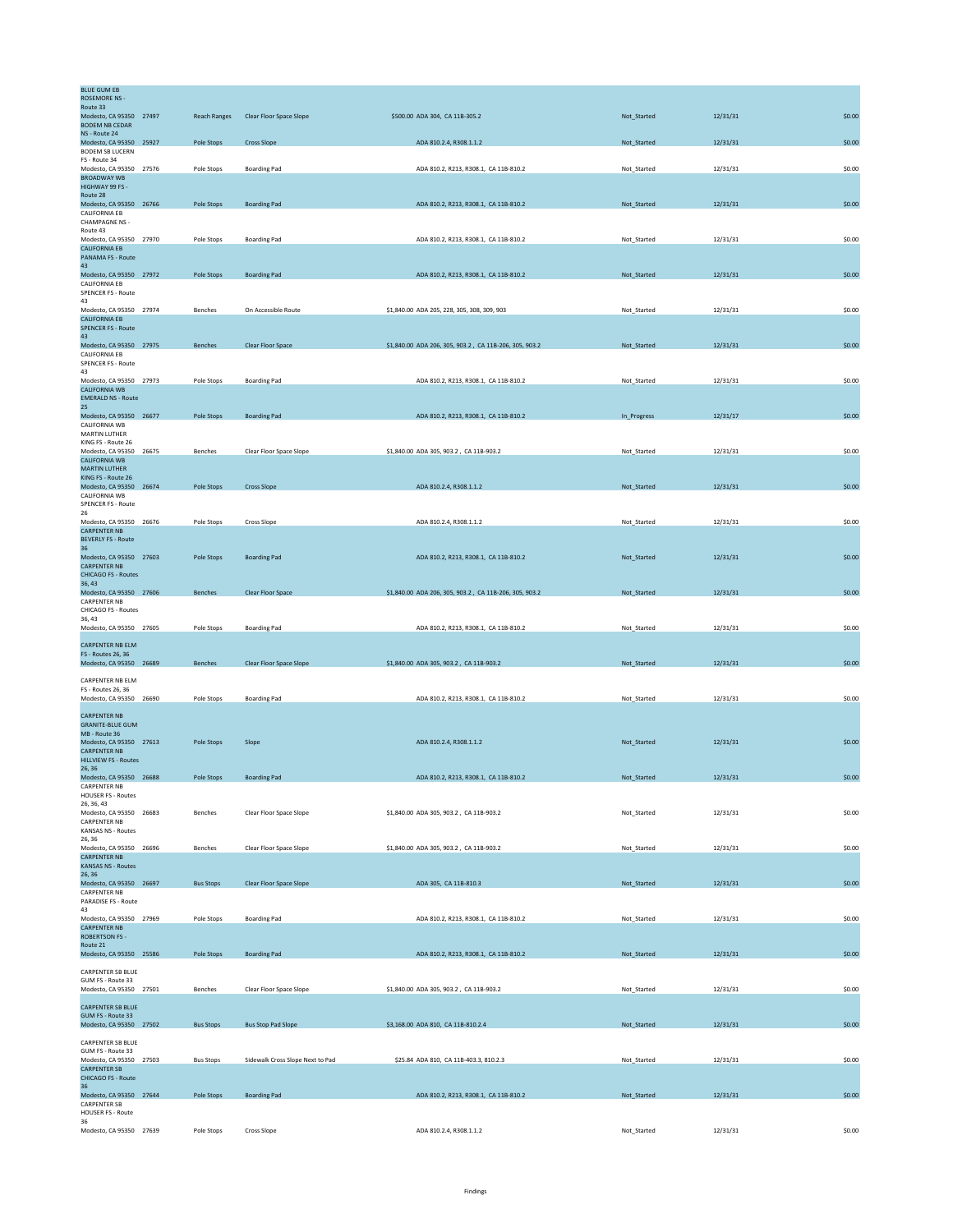| <b>CARPENTER SB</b><br><b>KANSAS FS - Route</b>        |                     |                                        |                                         |             |          |        |
|--------------------------------------------------------|---------------------|----------------------------------------|-----------------------------------------|-------------|----------|--------|
| 36                                                     |                     |                                        |                                         |             |          |        |
| Modesto, CA 95350 27631<br><b>CARVER NB</b>            | Pole Stops          | <b>Boarding Pad</b>                    | ADA 810.2, R213, R308.1, CA 11B-810.2   | Not_Started | 12/31/31 | \$0.00 |
| <b>CLAYTON NS - Route</b><br>30                        |                     |                                        |                                         |             |          |        |
| Modesto, CA 95350 27003                                | Pole Stops          | <b>Boarding Pad</b>                    | ADA 810.2, R213, R308.1, CA 11B-810.2   | Not_Started | 12/31/31 | \$0.00 |
| CARVER NB SCOTT                                        |                     |                                        |                                         |             |          |        |
| (ACROSS) - Route 30<br>Modesto, CA 95350 27013         | Pole Stops          | <b>Boarding Pad</b>                    | ADA 810.2, R213, R308.1, CA 11B-810.2   | Not_Started | 12/31/31 | \$0.00 |
| CARVER SB BARBARA                                      |                     |                                        |                                         |             |          |        |
| NS - Route 30<br>Modesto, CA 95350 27081               | Pole Stops          | <b>Boarding Pad</b>                    | ADA 810.2, R213, R308.1, CA 11B-810.2   | Not_Started | 12/31/31 | \$0.00 |
| <b>CARVER SB</b>                                       |                     |                                        |                                         |             |          |        |
| <b>EVERGREEN FS -</b><br>Route 30                      |                     |                                        |                                         |             |          |        |
| Modesto, CA 95350 27069<br>CARVER SB                   | Pole Stops          | <b>Boarding Pad</b>                    | ADA 810.2, R213, R308.1, CA 11B-810.2   | Not_Started | 12/31/31 | \$0.00 |
| <b>GULFSTREAM FS -</b><br>Route 30                     |                     |                                        |                                         |             |          |        |
| Modesto, CA 95350 27061                                | Pole Stops          | <b>Boarding Pad</b>                    | ADA 810.2, R213, R308.1, CA 11B-810.2   | Not_Started | 12/31/31 | \$0.00 |
| <b>CARVER SB JOANN</b><br>FS - Route 30                |                     |                                        |                                         |             |          |        |
| Modesto, CA 95350 27065<br>CARVER SB MT                | Pole Stops          | <b>Cross Slope</b>                     | ADA 810.2.4, R308.1.1.2                 | Not_Started | 12/31/31 | \$0.00 |
| <b>VERNON FS - Route</b><br>30                         |                     |                                        |                                         |             |          |        |
| Modesto, CA 95350 27055                                | Reach Ranges        | Clear Floor Space Slope                | \$500.00 ADA 304, CA 11B-305.2          | Not_Started | 12/31/31 | \$0.00 |
| <b>CARVER SB MT</b><br><b>VERNON FS - Route</b>        |                     |                                        |                                         |             |          |        |
| 30<br>Modesto, CA 95350 27050                          | Benches             | Clear Floor Space Slope                | \$1,840.00 ADA 305, 903.2, CA 11B-903.2 | Not_Started | 12/31/31 | \$0.00 |
| CARVER SB MT<br><b>VERNON FS - Route</b>               |                     |                                        |                                         |             |          |        |
| 30                                                     |                     |                                        |                                         |             |          |        |
| Modesto, CA 95350 27054<br><b>CARVER SB</b>            | Pole Stops          | Cross Slope                            | ADA 810.2.4, R308.1.1.2                 | Not_Started | 12/31/31 | \$0.00 |
| <b>ORANGEBURG FS-</b><br>Route 30                      |                     |                                        |                                         |             |          |        |
| Modesto, CA 95350 27077<br>CARVER SB PEARL FS -        | Pole Stops          | <b>Boarding Pad</b>                    | ADA 810.2, R213, R308.1, CA 11B-810.2   | Not_Started | 12/31/31 | \$0.00 |
| Route 30                                               |                     |                                        |                                         |             |          |        |
| Modesto, CA 95350 27073<br><b>CLAUS NB SCENIC FS -</b> | Pole Stops          | <b>Boarding Pad</b>                    | ADA 810.2, R213, R308.1, CA 11B-810.2   | Not_Started | 12/31/31 | \$0.00 |
| Route 25<br>Modesto, CA 95350 26257                    | Pole Stops          | <b>Boarding Pad</b>                    | ADA 810.2, R213, R308.1, CA 11B-810.2   | Not_Started | 12/31/31 | \$0.00 |
|                                                        |                     |                                        |                                         |             |          |        |
| <b>CLAUS SB CEDAR</b><br><b>CREEK FS - Route 25</b>    |                     |                                        |                                         |             |          |        |
| Modesto, CA 95350 26580                                | Benches             | Clear Floor Space Slope                | \$1,840.00 ADA 305, 903.2, CA 11B-903.2 | Not_Started | 12/31/31 | \$0.00 |
| <b>CLAUS SB CEDAR</b><br><b>CREEK FS - Route 25</b>    |                     |                                        |                                         |             |          |        |
| Modesto, CA 95350 26579                                | Pole Stops          | <b>Boarding Pad</b>                    | ADA 810.2, R213, R308.1, CA 11B-810.2   | Not_Started | 12/31/31 | \$0.00 |
| <b>CLAUS SB</b><br>ORANGEBURG FS -                     |                     |                                        |                                         |             |          |        |
| Route 25<br>Modesto, CA 95350 26576                    | Pole Stops          | <b>Boarding Pad</b>                    | ADA 810.2, R213, R308.1, CA 11B-810.2   | Not_Started | 12/31/31 | \$0.00 |
| <b>COFFEE NB ATHENS</b>                                |                     |                                        |                                         |             |          |        |
| FS - Route 24                                          |                     |                                        |                                         |             |          |        |
| Modesto, CA 95350 25971<br><b>COFFEE NB</b>            | Pole Stops          | <b>Boarding Pad</b>                    | ADA 810.2, R213, R308.1, CA 11B-810.2   | Not_Started | 12/31/31 | \$0.00 |
| <b>BRIGGSMORE FS -</b><br>Route 32                     |                     |                                        |                                         |             |          |        |
| Modesto, CA 95350 27349<br><b>COFFEE NB</b>            | <b>Reach Ranges</b> | Clear Floor Space Slope                | \$500.00 ADA 304, CA 11B-305.2          | Not_Started | 12/31/31 | \$0.00 |
| <b>BRIGGSMORE FS-</b>                                  |                     |                                        |                                         |             |          |        |
| Route 32<br>Modesto, CA 95350 27350                    | <b>Reach Ranges</b> | Clear Floor Space Slope                | \$500.00 ADA 304, CA 11B-305.2          | Not_Started | 12/31/31 | \$0.00 |
| <b>COFFEE NB</b><br><b>BRIGGSMORE FS-</b>              |                     |                                        |                                         |             |          |        |
| Route 32<br>Modesto, CA 95350 27344                    | <b>Bus Stops</b>    | <b>Bus Stop Pad Vertical Clearance</b> | \$3,168.00 ADA 810                      | Not_Started | 12/31/31 | \$0.00 |
| <b>COFFEE NB</b>                                       |                     |                                        |                                         |             |          |        |
| <b>BRIGGSMORE FS-</b><br>Route 32                      |                     |                                        |                                         |             |          |        |
| Modesto, CA 95350 27343<br><b>COFFEE NB</b>            | <b>Bus Stops</b>    | <b>Bus Stop Pad Slope</b>              | \$3,168.00 ADA 810, CA 11B-810.2.4      | Not_Started | 12/31/31 | \$0.00 |
| <b>BRIGGSMORE FS-</b><br>Route 32                      |                     |                                        |                                         |             |          |        |
| Modesto, CA 95350 27345<br><b>COFFEE NB</b>            | <b>Bus Stops</b>    | Sidewalk Cross Slope Next to Pad       | \$25.84 ADA 810, CA 11B-403.3, 810.2.3  | Not_Started | 12/31/31 | \$0.00 |
| <b>BRIGGSMORE FS -</b>                                 |                     |                                        |                                         |             |          |        |
| Route 32<br>Modesto, CA 95350 27346                    | <b>Bus Stops</b>    | Clear Floor Space Slope                | ADA 305, CA 11B-810.3                   | Not_Started | 12/31/31 | \$0.00 |
| <b>COFFEE NB CELESTE</b>                               |                     |                                        |                                         |             |          |        |
| FS - Route 24<br>Modesto, CA 95350 25968               | Pole Stops          | <b>Boarding Pad</b>                    | ADA 810.2, R213, R308.1, CA 11B-810.2   | Not_Started | 12/31/31 | \$0.00 |
| <b>COFFEE NB</b>                                       |                     |                                        |                                         |             |          |        |
| <b>COOLIDGE FS - Route</b><br>32                       |                     |                                        |                                         |             |          |        |
| Modesto, CA 95350 27342                                | Pole Stops          | <b>Boarding Pad</b>                    | ADA 810.2, R213, R308.1, CA 11B-810.2   | Not_Started | 12/31/31 | \$0.00 |
| <b>COFFEE NB</b><br><b>FAIRMONT (ACROSS)</b>           |                     |                                        |                                         |             |          |        |
| - Route 32                                             |                     |                                        |                                         |             |          |        |
| Modesto, CA 95350 27333<br>COFFEE NB FLOYD             | Pole Stops          | <b>Boarding Pad</b>                    | ADA 810.2, R213, R308.1, CA 11B-810.2   | Not Started | 12/31/31 | \$0.00 |
| NS - Route 24<br>Modesto, CA 95350 25972               | <b>Reach Ranges</b> | Clear Floor Space Slope                | \$500.00 ADA 304, CA 11B-305.2          | Not_Started | 12/31/31 | \$0.00 |
| COFFEE NB LOCKE FS<br>- Route 32                       |                     |                                        |                                         |             |          |        |
| Modesto, CA 95350 27332                                | Pole Stops          | <b>Boarding Pad</b>                    | ADA 810.2, R213, R308.1, CA 11B-810.2   | Not_Started | 12/31/31 | \$0.00 |
| <b>COFFEE NB MORRIS</b>                                |                     |                                        |                                         |             |          |        |
| (ACROSS) - Route 32<br>Modesto, CA 95350 27323         | <b>Reach Ranges</b> | <b>Clear Floor Space Slope</b>         | \$500.00 ADA 304, CA 11B-305.2          | Not_Started | 12/31/31 | \$0.00 |
| <b>COFFEE NB</b><br>ORANGEBURG NS -                    |                     |                                        |                                         |             |          |        |
| Route 32                                               |                     |                                        |                                         |             |          |        |
| Modesto, CA 95350 27338                                | <b>Benches</b>      | Clear Floor Space Slope                | \$1,840.00 ADA 305, 903.2, CA 11B-903.2 | Not_Started | 12/31/31 | \$0.00 |
| <b>COFFEE NB RUMBLE</b><br>FS - Route 24               |                     |                                        |                                         |             |          |        |
| Modesto, CA 95350 25982                                | Pole Stops          | <b>Boarding Pad</b>                    | ADA 810.2, R213, R308.1, CA 11B-810.2   | Not_Started | 12/31/31 | \$0.00 |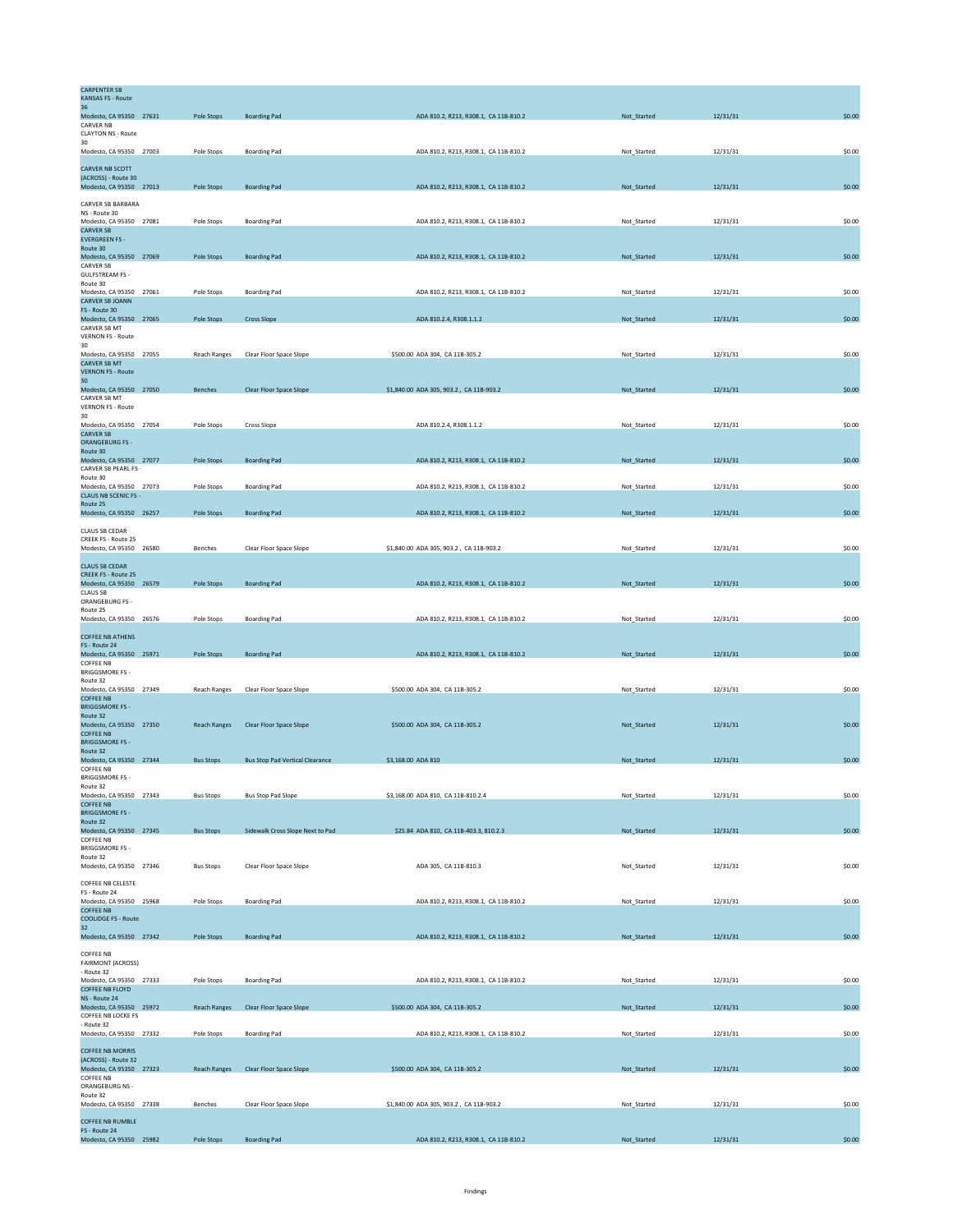| COFFEE NB SYLVAN<br>MEADOWS NS -<br>Route 32                                    |                     |                                       |                                                        |             |          |        |
|---------------------------------------------------------------------------------|---------------------|---------------------------------------|--------------------------------------------------------|-------------|----------|--------|
| Modesto, CA 95350 27353                                                         | Reach Ranges        | Clear Floor Space Slope               | \$500.00 ADA 304, CA 11B-305.2                         | Not_Started | 12/31/31 | \$0.00 |
| <b>COFFEE NB SYLVAN</b><br><b>MEADOWS NS -</b><br>Route 32                      |                     |                                       |                                                        |             |          |        |
| Modesto, CA 95350 27358                                                         | <b>Benches</b>      | Clear Floor Space Slope               | \$1,840.00 ADA 305, 903.2, CA 11B-903.2                | Not_Started | 12/31/31 | \$0.00 |
| COFFEE NB SYLVAN<br>MEADOWS NS -                                                |                     |                                       |                                                        |             |          |        |
| Route 32<br>Modesto, CA 95350 27357                                             | Pole Stops          | <b>Cross Slope</b>                    | ADA 810.2.4, R308.1.1.2                                | Not Started | 12/31/31 | \$0.00 |
| <b>COFFEE NB THORSEN</b><br>FS - Route 24<br>Modesto, CA 95350 25986            | <b>Pole Stops</b>   | <b>Boarding Pad</b>                   | ADA 810.2, R213, R308.1, CA 11B-810.2                  | Not Started | 12/31/31 | \$0.00 |
| <b>COFFEE SB</b><br><b>COOLIDGE (ACROSS) -</b>                                  |                     |                                       |                                                        |             |          |        |
| Route 32<br>Modesto, CA 95350 27441                                             | <b>Reach Ranges</b> | Clear Floor Space Slope               | \$500.00 ADA 304, CA 11B-305.2                         | Not Started | 12/31/31 | \$0.00 |
| <b>COFFEE SB</b>                                                                |                     |                                       |                                                        |             |          |        |
| COOLIDGE (ACROSS) -<br>Route 32                                                 |                     |                                       |                                                        |             |          |        |
| Modesto, CA 95350 27444<br>COFFEE SB FLOYD FS -                                 | Pole Stops          | <b>Cross Slope</b>                    | ADA 810.2.4, R308.1.1.2                                | Not Started | 12/31/31 | \$0.00 |
| Route 32<br>Modesto, CA 95350 27429<br><b>COFFEE SB LAS</b>                     | <b>Reach Ranges</b> | Clear Floor Space Slope               | \$500.00 ADA 304, CA 11B-305.2                         | Not_Started | 12/31/31 | \$0.00 |
| <b>CRUCES NS - Route</b><br>32                                                  |                     |                                       |                                                        |             |          |        |
| Modesto, CA 95350 27417<br>COFFEE SB LOCKE NS                                   | Pole Stops          | <b>Boarding Pad</b>                   | ADA 810.2, R213, R308.1, CA 11B-810.2                  | Not_Started | 12/31/31 | \$0.00 |
| - Route 32<br>Modesto, CA 95350 27456                                           | Pole Stops          | <b>Boarding Pad</b>                   | ADA 810.2, R213, R308.1, CA 11B-810.2                  | Not_Started | 12/31/31 | \$0.00 |
| <b>COFFEE SB LUCERN</b><br>NS - Route 32                                        |                     | <b>Bus Stop Pad Slope</b>             | \$3,168.00 ADA 810, CA 11B-810.2.4                     |             |          | \$0.00 |
| Modesto, CA 95350 27457<br>COFFEE SB LUCERN                                     | <b>Bus Stops</b>    |                                       |                                                        | Not_Started | 12/31/31 |        |
| NS - Route 32<br>Modesto, CA 95350 27458                                        | <b>Bus Stops</b>    | Sidewalk Cross Slope Next to Pad      | \$25.84 ADA 810, CA 11B-403.3, 810.2.3                 | Not_Started | 12/31/31 | \$0.00 |
| <b>COFFEE SB</b><br><b>ORANGEBURG FS-</b>                                       |                     |                                       |                                                        |             |          |        |
| Route 32<br>Modesto, CA 95350 27445                                             | Benches             | On Accessible Route                   | \$1,840.00 ADA 205, 228, 305, 308, 309, 903            | Not_Started | 12/31/31 | \$0.00 |
| <b>COFFEE SB</b><br>ORANGEBURG FS -                                             |                     |                                       |                                                        |             |          |        |
| Route 32<br>Modesto, CA 95350 27446                                             | Benches             | Clear Floor Space Slope               | \$1,840.00 ADA 305, 903.2, CA 11B-903.2                | Not_Started | 12/31/31 | \$0.00 |
| COFFEE SB SCENIC<br>NS - Route 32                                               |                     |                                       |                                                        |             |          |        |
| Modesto, CA 95350 27461<br><b>COFFEE SB SCENIC</b>                              | Benches             | Clear Floor Space                     | \$1,840.00 ADA 206, 305, 903.2, CA 11B-206, 305, 903.2 | Not Started | 12/31/31 | \$0.00 |
| NS - Route 32<br>Modesto, CA 95350 27464                                        | Pole Stops          | <b>Cross Slope</b>                    | ADA 810.2.4, R308.1.1.2                                | Not_Started | 12/31/31 | \$0.00 |
| COFFEE SB SPANOS                                                                |                     |                                       |                                                        |             |          |        |
| (ACROSS) - Route 32<br>Modesto, CA 95350 27440                                  | Pole Stops          | <b>Boarding Pad</b>                   | ADA 810.2, R213, R308.1, CA 11B-810.2                  | Not_Started | 12/31/31 | \$0.00 |
| <b>COFFEE SB SYLVAN</b><br>FS - Route 32                                        |                     |                                       |                                                        |             |          |        |
| Modesto, CA 95350 27413<br>COFFEE SB SYLVAN                                     | Benches             | Clear Floor Space Slope               | \$1,840.00 ADA 305, 903.2, CA 11B-903.2                | Not Started | 12/31/31 | \$0.00 |
| FS - Route 32<br>Modesto, CA 95350 27412                                        | Pole Stops          | <b>Boarding Pad</b>                   | ADA 810.2, R213, R308.1, CA 11B-810.2                  | Not_Started | 12/31/31 | \$0.00 |
| COLLEGE NB<br><b>GRANGER NS - Route</b><br>27                                   |                     |                                       |                                                        |             |          |        |
| Modesto, CA 95350 26728<br><b>COLLEGE NB</b>                                    | Pole Stops          | <b>Boarding Pad</b>                   | ADA 810.2, R213, R308.1, CA 11B-810.2                  | Not_Started | 12/31/31 | \$0.00 |
| <b>NEEDHAM FS - Route</b><br>30                                                 |                     |                                       |                                                        |             |          |        |
| Modesto, CA 95350 26977<br><b>COLLEGE NB</b>                                    |                     | Reach Ranges Clear Floor Space Length | \$500.00 ADA 304, 305.3, CA 11B-305, 309.2             | Not_Started | 12/31/31 | \$0.00 |
| NEEDHAM FS - Route                                                              |                     |                                       |                                                        |             |          |        |
| 30<br>Modesto, CA 95350 26978<br><b>COLLEGE NB</b><br><b>NEEDHAM FS - Route</b> |                     | Reach Ranges Clear Floor Space Slope  | \$500.00 ADA 304, CA 11B-305.2                         | Not_Started | 12/31/31 | \$0.00 |
| 30<br>Modesto, CA 95350 26976                                                   | Benches             | Clear Floor Space Slope               | \$1,840.00 ADA 305, 903.2, CA 11B-903.2                | Not Started | 12/31/31 | \$0.00 |
| COLLEGE NB<br>NEEDHAM FS - Route                                                |                     |                                       |                                                        |             |          |        |
| 30<br>Modesto, CA 95350 26975                                                   | Pole Stops          | <b>Boarding Pad</b>                   | ADA 810.2, R213, R308.1, CA 11B-810.2                  | Not_Started | 12/31/31 | \$0.00 |
| <b>COLLEGE NB</b><br><b>ORANGEBURG NS -</b><br>Route 27                         |                     |                                       |                                                        |             |          |        |
| Modesto, CA 95350 26727<br>COLLEGE NB                                           | Pole Stops          | <b>Boarding Pad</b>                   | ADA 810.2, R213, R308.1, CA 11B-810.2                  | Not_Started | 12/31/31 | \$0.00 |
| ROSEBURG FS -                                                                   |                     |                                       |                                                        |             |          |        |
| Route 27<br>Modesto, CA 95350 26726<br><b>COLLEGE NB</b>                        | Pole Stops          | <b>Boarding Pad</b>                   | ADA 810.2, R213, R308.1, CA 11B-810.2                  | Not_Started | 12/31/31 | \$0.00 |
| <b>STODDARD NS -</b><br>Route 30                                                |                     |                                       |                                                        |             |          |        |
| Modesto, CA 95350 26979                                                         | Benches             | Clear Floor Space Slope               | \$1,840.00 ADA 305, 903.2, CA 11B-903.2                | Not_Started | 12/31/31 | \$0.00 |
| COLLEGE NB<br>STODDARD NS -                                                     |                     |                                       |                                                        |             |          |        |
| Route 30<br>Modesto, CA 95350 26982<br><b>COLLEGE SB</b>                        | Pole Stops          | Cross Slope                           | ADA 810.2.4, R308.1.1.2                                | Not_Started | 12/31/31 | \$0.00 |
| COLDWELL NS -<br>Route 30                                                       |                     |                                       |                                                        |             |          |        |
| Modesto, CA 95350 27102<br><b>COLLEGE SB</b>                                    | Pole Stops          | <b>Boarding Pad</b>                   | ADA 810.2, R213, R308.1, CA 11B-810.2                  | Not_Started | 12/31/31 | \$0.00 |
| <b>GRANGER FS - Route</b><br>27                                                 |                     |                                       |                                                        |             |          |        |
| Modesto, CA 95350 26729<br><b>COLLEGE SB</b>                                    | Pole Stops          | <b>Cross Slope</b>                    | ADA 810.2.4, R308.1.1.2                                | Not_Started | 12/31/31 | \$0.00 |
| NEEDHAM NS -<br>Route 30                                                        |                     |                                       |                                                        |             |          |        |
| Modesto, CA 95350 27109                                                         | Pole Stops          | <b>Boarding Pad</b>                   | ADA 810.2, R213, R308.1, CA 11B-810.2                  | Not_Started | 12/31/31 | \$0.00 |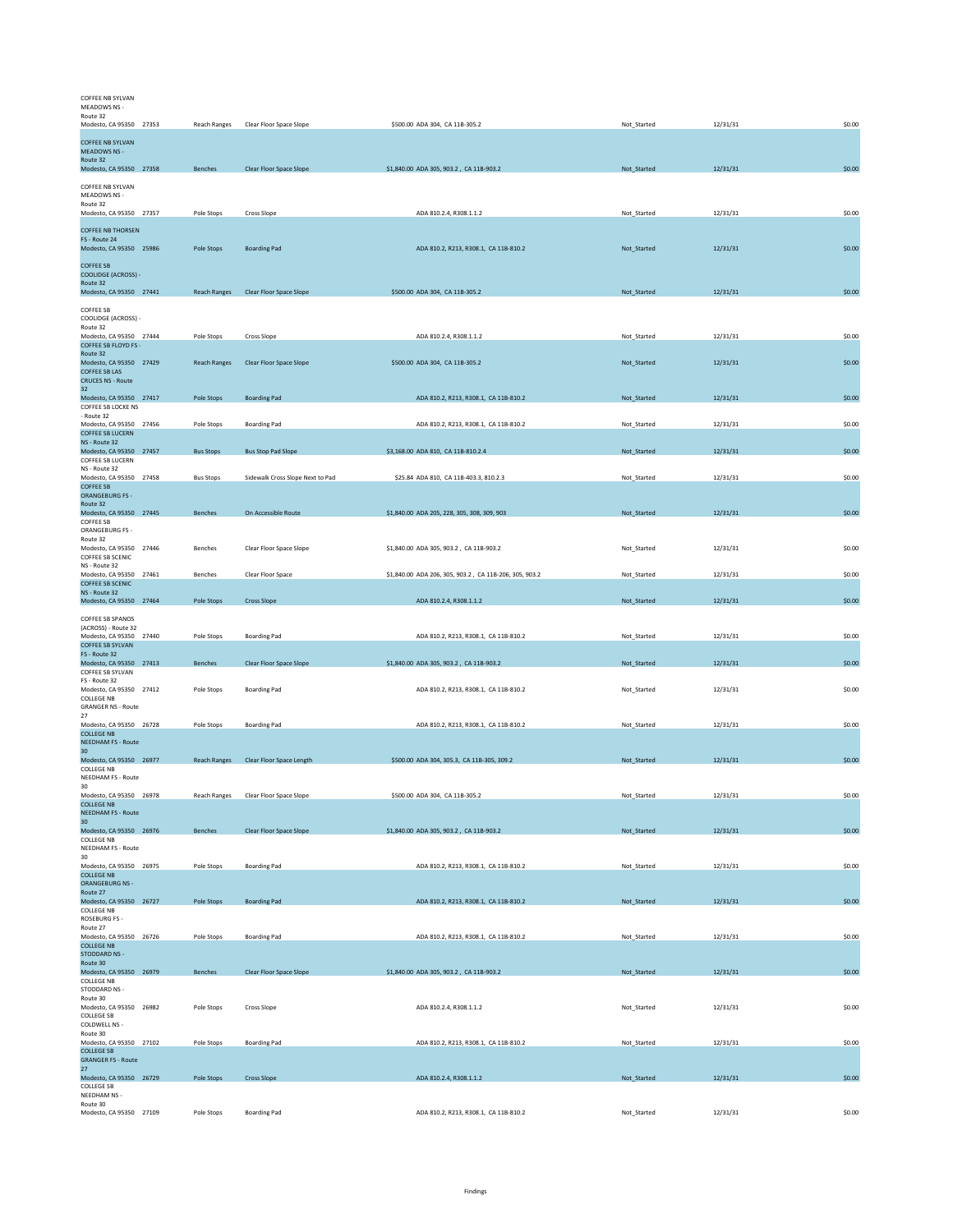| <b>COLLEGE SB</b><br><b>ORANGEBURG FS-</b>            |                     |                                  |                    |                                            |             |          |        |
|-------------------------------------------------------|---------------------|----------------------------------|--------------------|--------------------------------------------|-------------|----------|--------|
| Route 27<br>Modesto, CA 95350 26730                   | Pole Stops          | <b>Boarding Pad</b>              |                    | ADA 810.2, R213, R308.1, CA 11B-810.2      | Not_Started | 12/31/31 | \$0.00 |
| <b>COLLEGE SB</b><br>PRINCETON NS -                   |                     |                                  |                    |                                            |             |          |        |
| Route 30<br>Modesto, CA 95350 27098                   | Pole Stops          | <b>Boarding Pad</b>              |                    | ADA 810.2, R213, R308.1, CA 11B-810.2      | Not_Started | 12/31/31 | \$0.00 |
| <b>CONANT SB</b>                                      |                     |                                  |                    |                                            |             |          |        |
| <b>STANDIFORD FS -</b><br>Routes 30, 37               |                     |                                  |                    |                                            |             |          |        |
| Modesto, CA 95350 27166<br><b>CONANT SB</b>           | <b>Bus Stops</b>    | <b>Bus Stop Pad</b>              | \$3,168,00 ADA 810 |                                            | Not Started | 12/31/31 | \$0.00 |
| STANDIFORD FS -<br>Routes 30, 37                      |                     |                                  |                    |                                            |             |          |        |
| Modesto, CA 95350 27167                               | <b>Bus Stops</b>    | Clear Floor Space Slope          |                    | ADA 305, CA 11B-810.3                      | Not_Started | 12/31/31 | \$0.00 |
| <b>COVERT EB</b><br><b>OVERLAND FS -</b>              |                     |                                  |                    |                                            |             |          |        |
| Route 28<br>Modesto, CA 95350 26793                   | Pole Stops          | <b>Boarding Pad</b>              |                    | ADA 810.2, R213, R308.1, CA 11B-810.2      | Not_Started | 12/31/31 | \$0.00 |
| <b>COVERT EB ST JEAN</b><br>FS - Route 28             |                     |                                  |                    |                                            |             |          |        |
| Modesto, CA 95350 26797                               | Pole Stops          | <b>Boarding Pad</b>              |                    | ADA 810.2, R213, R308.1, CA 11B-810.2      | Not_Started | 12/31/31 | \$0.00 |
| <b>CREEKWOOD EB</b>                                   |                     |                                  |                    |                                            |             |          |        |
| CLAUS FS - Route 39<br>Modesto, CA 95350 27865        | Benches             | Clear Floor Space Slope          |                    | \$1,840.00 ADA 305, 903.2, CA 11B-903.2    | Not_Started | 12/31/31 | \$0.00 |
| <b>CREEKWOOD EB</b>                                   |                     |                                  |                    |                                            |             |          |        |
| CLAUS NS - Route 25                                   |                     |                                  |                    |                                            |             |          |        |
| Modesto, CA 95350 26251                               | <b>Reach Ranges</b> | Clear Floor Space Slope          |                    | \$500.00 ADA 304, CA 11B-305.2             | Not_Started | 12/31/31 | \$0.00 |
| CREEKWOOD EB<br>CLAUS NS - Route 25                   |                     |                                  |                    |                                            |             |          |        |
| Modesto, CA 95350 26254<br><b>CREEKWOOD NB</b>        | Pole Stops          | <b>Boarding Pad</b>              |                    | ADA 810.2, R213, R308.1, CA 11B-810.2      | Not Started | 12/31/31 | \$0.00 |
| <b>EDENTON FS - Route</b>                             |                     |                                  |                    |                                            |             |          |        |
| 25<br>Modesto, CA 95350 26250                         | Pole Stops          | <b>Boarding Pad</b>              |                    | ADA 810.2, R213, R308.1, CA 11B-810.2      | Not_Started | 12/31/31 | \$0.00 |
| CREEKWOOD SB                                          |                     |                                  |                    |                                            |             |          |        |
| ARDIA FS - Route 25                                   |                     |                                  |                    |                                            |             |          |        |
| Modesto, CA 95350 26589                               | Pole Stops          | <b>Boarding Pad</b>              |                    | ADA 810.2, R213, R308.1, CA 11B-810.2      | Not_Started | 12/31/31 | \$0.00 |
| <b>CREEKWOOD SB DRY</b><br>CREEK FS - Route 25        |                     |                                  |                    |                                            |             |          |        |
| Modesto, CA 95350 26586                               | Pole Stops          | <b>Boarding Pad</b>              |                    | ADA 810.2, R213, R308.1, CA 11B-810.2      | Not_Started | 12/31/31 | \$0.00 |
| CROWS LANDING NB<br><b>BLANKENBURG FS -</b>           |                     |                                  |                    |                                            |             |          |        |
| Route 29<br>Modesto, CA 95350 26922                   | Pole Stops          | Cross Slope                      |                    | ADA 810.2.4, R308.1.1.2                    | Not_Started | 12/31/31 | \$0.00 |
| <b>CROWS LANDING SB</b>                               |                     |                                  |                    |                                            |             |          |        |
| ALGEN FS - Route 42                                   |                     |                                  |                    |                                            |             |          |        |
| Modesto, CA 95350 27906<br><b>CROWS LANDING SB</b>    | Benches             | Clear Floor Space Slope          |                    | \$1,840.00 ADA 305, 903.2, CA 11B-903.2    | Not_Started | 12/31/31 | \$0.00 |
| AMADOR FS - Route<br>42                               |                     |                                  |                    |                                            |             |          |        |
| Modesto, CA 95350 27902<br><b>CROWS LANDING SB</b>    | Pole Stops          | <b>Boarding Pad</b>              |                    | ADA 810.2, R213, R308.1, CA 11B-810.2      | Not_Started | 12/31/31 | \$0.00 |
| BUTTE-COLUSA MB -                                     |                     |                                  |                    |                                            |             |          |        |
| Route 42<br>Modesto, CA 95350 27903                   | <b>Bus Stops</b>    | <b>Bus Stop Pad Slope</b>        |                    | \$3,168.00 ADA 810, CA 11B-810.2.4         | Not_Started | 12/31/31 | \$0.00 |
| <b>CROWS LANDING SB</b><br>BUTTE-COLUSA MB -          |                     |                                  |                    |                                            |             |          |        |
| Route 42<br>Modesto, CA 95350 27904                   | <b>Bus Stops</b>    | Sidewalk Cross Slope Next to Pad |                    | \$25.84 ADA 810, CA 11B-403.3, 810.2.3     | Not_Started | 12/31/31 | \$0.00 |
|                                                       |                     |                                  |                    |                                            |             |          |        |
| <b>CROWS LANDING SB</b><br><b>HATCH FS - Route 42</b> |                     |                                  |                    |                                            |             |          |        |
| Modesto, CA 95350 27900<br><b>CROWS LANDING SB</b>    | Pole Stops          | <b>Boarding Pad</b>              |                    | ADA 810.2, R213, R308.1, CA 11B-810.2      | Not_Started | 12/31/31 | \$0.00 |
| SCHOOL FS - Route                                     |                     |                                  |                    |                                            |             |          |        |
| 42<br>Modesto, CA 95350 27893                         | <b>Reach Ranges</b> | Clear Floor Space Slope          |                    | \$500.00 ADA 304, CA 11B-305.2             | Not_Started | 12/31/31 | \$0.00 |
| <b>CROWS LANDING SB</b><br><b>SCHOOL FS - Route</b>   |                     |                                  |                    |                                            |             |          |        |
| 42<br>Modesto, CA 95350 27895                         | <b>Bus Stops</b>    | Sidewalk Cross Slope Next to Pad |                    | \$25.84 ADA 810, CA 11B-403.3, 810.2.3     | Not_Started | 12/31/31 | \$0.00 |
| <b>CROWS LANDING SB</b>                               |                     |                                  |                    |                                            |             |          |        |
| SCHOOL FS - Route<br>42                               |                     |                                  |                    |                                            |             |          |        |
| Modesto, CA 95350 27894<br><b>CROWS LANDING SB</b>    | <b>Bus Stops</b>    | <b>Bus Stop Pad Slope</b>        |                    | \$3,168.00 ADA 810, CA 11B-810.2.4         | Not_Started | 12/31/31 | \$0.00 |
| <b>SCHOOL FS - Route</b><br>42                        |                     |                                  |                    |                                            |             |          |        |
| Modesto, CA 95350 27896                               | <b>Bus Stops</b>    | Clear Floor Space Slope          |                    | ADA 305, CA 11B-810.3                      | Not_Started | 12/31/31 | \$0.00 |
| <b>CSA MAIN SHELTER -</b><br>Route 42                 |                     |                                  |                    |                                            |             |          |        |
| Modesto, CA 95350 27915<br>CSA MAIN SHELTER -         | <b>Reach Ranges</b> | Clear Floor Space Length         |                    | \$500.00 ADA 304, 305.3, CA 11B-305, 309.2 | Not_Started | 12/31/31 | \$0.00 |
| Route 42<br>Modesto, CA 95350 27914                   | <b>Bus Stops</b>    |                                  |                    | ADA 903                                    |             | 12/31/31 | \$0.00 |
| CSA MAIN SHELTER -                                    |                     | Clear Floor Space                |                    |                                            | Not_Started |          |        |
| Route 42<br>Modesto, CA 95350 27912                   | <b>Bus Stops</b>    | Clear Floor Space Length         |                    | ADA 305                                    | Not_Started | 12/31/31 | \$0.00 |
| <b>CSA SHERIFF DEPT</b><br>LOOP - Route 42            |                     |                                  |                    |                                            |             |          |        |
| Modesto, CA 95350 27911                               | <b>Bus Stops</b>    | Clear Floor Space                |                    | ADA 903                                    | Not_Started | 12/31/31 | \$0.00 |
| <b>CSA SHERIFF DEPT</b><br>LOOP - Route 42            |                     |                                  |                    |                                            |             |          |        |
| Modesto, CA 95350 27909<br>D WB 13TH NS -             | <b>Bus Stops</b>    | Clear Floor Space Length         |                    | ADA 305                                    | Not_Started | 12/31/31 | \$0.00 |
| Routes 37, 38, 39<br>Modesto, CA 95350 27815          | Benches             | Clear Floor Space Slope          |                    | \$1,840.00 ADA 305, 903.2, CA 11B-903.2    | Not_Started | 12/31/31 | \$0.00 |
|                                                       |                     |                                  |                    |                                            |             |          |        |
| DALE NB VENEHAM<br>NS - Routes 22D, 28                |                     |                                  |                    |                                            |             |          |        |
| Modesto, CA 95350 25788                               | <b>Reach Ranges</b> | Clear Floor Space Slope          |                    | \$500.00 ADA 304, CA 11B-305.2             | Not_Started | 12/31/31 | \$0.00 |
| DALE NB VENEHAM                                       |                     |                                  |                    |                                            |             |          |        |
| NS - Routes 22D, 28<br>Modesto, CA 95350 25785        | <b>Bus Stops</b>    | Sidewalk Width Next to Pad       |                    | \$25.84 ADA 810, CA 11B-810.2.3            | Not_Started | 12/31/31 | \$0.00 |
| DALE NB VENEHAM                                       |                     |                                  |                    |                                            |             |          |        |
| <b>NS - Routes 22D, 28</b><br>Modesto, CA 95350 25786 | <b>Bus Stops</b>    | Clear Floor Space Slope          |                    | ADA 305, CA 11B-810.3                      | Not_Started | 12/31/31 | \$0.00 |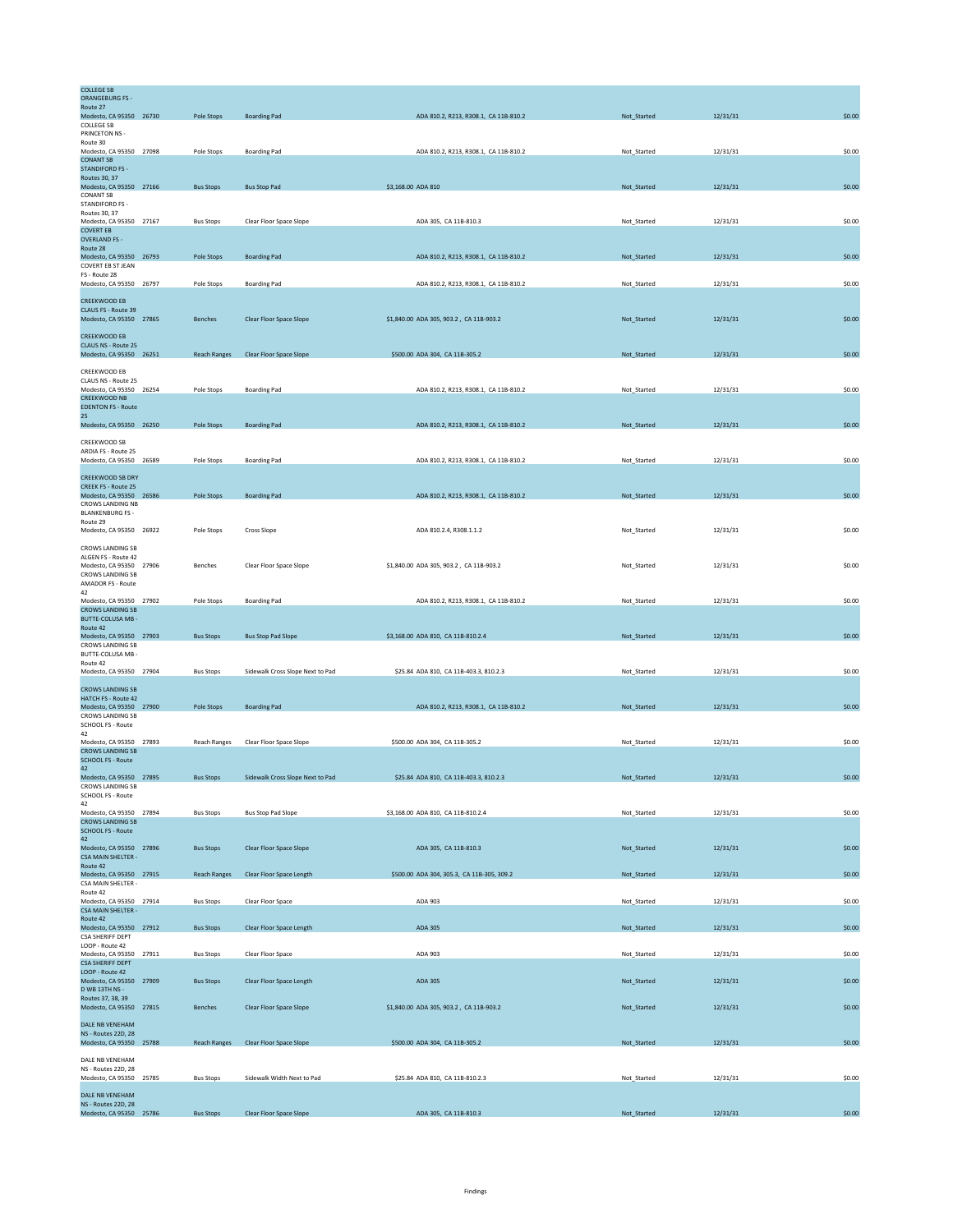| DALE SB                                           |                     |                                  |                                                                 |              |          |        |
|---------------------------------------------------|---------------------|----------------------------------|-----------------------------------------------------------------|--------------|----------|--------|
| <b>HEALTHCARE FS -</b><br>Route 28                |                     |                                  |                                                                 |              |          |        |
| Modesto, CA 95350 26897                           | <b>Bus Stops</b>    | Sidewalk Cross Slope Next to Pad | \$25.84 ADA 810, CA 11B-403.3, 810.2.3                          | Not_Started  | 12/31/31 | \$0.00 |
| DALE SB                                           |                     |                                  |                                                                 |              |          |        |
| <b>HEALTHCARE FS -</b><br>Route 28                |                     |                                  |                                                                 |              |          |        |
| Modesto, CA 95350 26896                           | <b>Bus Stops</b>    | <b>Bus Stop Pad Slope</b>        | \$3,168.00 ADA 810, CA 11B-810.2.4                              | Not_Started  | 12/31/31 | \$0.00 |
| DALE SB<br><b>NIGHTINGALE NS -</b>                |                     |                                  |                                                                 |              |          |        |
| Route 28                                          |                     |                                  |                                                                 |              |          |        |
| Modesto, CA 95350 26887                           | Pole Stops          | <b>Boarding Pad</b>              | ADA 810.2, R213, R308.1, CA 11B-810.2                           | Not_Started  | 12/31/31 | \$0.00 |
| DALE SB PELANDALE                                 |                     |                                  |                                                                 |              |          |        |
| FS - Route 28                                     |                     |                                  |                                                                 |              |          |        |
| Modesto, CA 95350 26895<br>DALE SB SNYDER FS -    | Pole Stops          | <b>Boarding Pad</b>              | ADA 810.2, R213, R308.1, CA 11B-810.2                           | Not_Started  | 12/31/31 | \$0.00 |
| Route 28                                          |                     |                                  |                                                                 |              |          |        |
| Modesto, CA 95350 26892                           | Pole Stops          | <b>Boarding Pad</b>              | ADA 810.2, R213, R308.1, CA 11B-810.2                           | Not_Started  | 12/31/31 | \$0.00 |
| DALE SB VENEMAN<br>FS - Routes 22, 25,            |                     |                                  |                                                                 |              |          |        |
| 30, 31, 36, 37, 41                                |                     |                                  |                                                                 |              |          |        |
| Modesto, CA 95350 25799                           | Reach Ranges        | Clear Floor Space Slope          | \$500.00 ADA 304, CA 11B-305.2                                  | Not_Started  | 12/31/31 | \$0.00 |
| DALE SB VENEMAN<br>FS - Routes 22, 25,            |                     |                                  |                                                                 |              |          |        |
| 30, 31, 36, 37, 41                                |                     |                                  |                                                                 |              |          |        |
| Modesto, CA 95350 25791                           | Benches             | Clear Floor Space Slope          | \$1,840.00 ADA 305, 903.2, CA 11B-903.2                         | Not_Started  | 12/31/31 | \$0.00 |
| DALE SB VENEMAN<br>FS - Routes 22, 25,            |                     |                                  |                                                                 |              |          |        |
| 30, 31, 36, 37, 41                                |                     |                                  |                                                                 |              |          |        |
| Modesto, CA 95350 25789                           | <b>Bus Stops</b>    | <b>Bus Stop Pad Slope</b>        | \$3,168.00 ADA 810, CA 11B-810.2.4                              | Not_Started  | 12/31/31 | \$0.00 |
| DALE SB VENEMAN<br>FS - Routes 22, 25,            |                     |                                  |                                                                 |              |          |        |
| 30, 31, 36, 37, 41                                |                     |                                  |                                                                 |              |          |        |
| Modesto, CA 95350 25793                           | <b>Bus Stops</b>    | Clear Floor Space Slope          | ADA 305, CA 11B-810.3                                           | Not_Started  | 12/31/31 | \$0.00 |
| DALE SB VENEMAN<br>FS - Routes 22, 25,            |                     |                                  |                                                                 |              |          |        |
| 30, 31, 36, 37, 41                                |                     |                                  |                                                                 |              |          |        |
| Modesto, CA 95350 25795<br>DALE SB VENEMAN        | <b>Bus Stops</b>    | Sidewalk Cross Slope Next to Pad | \$25.84 ADA 810, CA 11B-403.3, 810.2.3                          | Not_Started  | 12/31/31 | \$0.00 |
| FS - Routes 22, 25,                               |                     |                                  |                                                                 |              |          |        |
| 30, 31, 36, 37, 41                                |                     |                                  |                                                                 |              |          |        |
| Modesto, CA 95350 25796<br><b>DALLAS NB BUTTE</b> | <b>Bus Stops</b>    | Clear Floor Space Slope          | ADA 305, CA 11B-810.3                                           | Not_Started  | 12/31/31 | \$0.00 |
| NS - Route 42                                     |                     |                                  |                                                                 |              |          |        |
| Modesto, CA 95350 27940                           | <b>Reach Ranges</b> | Clear Floor Space Slope          | \$500.00 ADA 304, CA 11B-305.2                                  | Not_Started  | 12/31/31 | \$0.00 |
| DALLAS NB BUTTE<br>NS - Route 42                  |                     |                                  |                                                                 |              |          |        |
| Modesto, CA 95350 27944                           | Pole Stops          | <b>Boarding Pad</b>              | ADA 810.2, R213, R308.1, CA 11B-810.2                           | Not_Started  | 12/31/31 | \$0.00 |
| <b>DOWNTOWN</b>                                   |                     |                                  |                                                                 |              |          |        |
| <b>TRANSIT CENTER -</b><br>Routes 24, 34, 41, 29, |                     |                                  |                                                                 |              |          |        |
| 32, 42, 43, 21, 26, 36,                           |                     |                                  |                                                                 |              |          |        |
| 21RX,                                             |                     |                                  |                                                                 |              |          |        |
| 37, 38, 22, 30, 25, 27,<br>33, 31, 39             | Public              |                                  |                                                                 |              |          |        |
| Modesto, CA 95350 27029                           | Telephones          | <b>Highest Operable Parts</b>    | \$458.00 ADA 205, 309, 309.3, 704, 704.2.2, CA 11B-309, 704.2.2 | Not_Selected |          | \$0.00 |
| EL VISTA NB ADA NS -                              |                     |                                  |                                                                 |              |          |        |
| Route 37<br>Modesto, CA 95350 27702               | Pole Stops          | <b>Boarding Pad</b>              | ADA 810.2, R213, R308.1, CA 11B-810.2                           | Not_Started  | 12/31/31 | \$0.00 |
| EL VISTA NB                                       |                     |                                  |                                                                 |              |          |        |
| <b>EDGEBROOK NS -</b><br>Route 37                 |                     |                                  |                                                                 |              |          |        |
|                                                   |                     |                                  |                                                                 |              | 12/31/31 | \$0.00 |
|                                                   |                     |                                  |                                                                 |              |          |        |
| Modesto, CA 95350 27706                           | Pole Stops          | <b>Boarding Pad</b>              | ADA 810.2, R213, R308.1, CA 11B-810.2                           | Not_Started  |          |        |
| EL VISTA NB MILLER                                |                     |                                  |                                                                 |              |          |        |
| FS - Route 37<br>Modesto, CA 95350 27696          | Pole Stops          | <b>Boarding Pad</b>              | ADA 810.2, R213, R308.1, CA 11B-810.2                           | Not_Started  | 12/31/31 | \$0.00 |
| EL VISTA NB ROBLE                                 |                     |                                  |                                                                 |              |          |        |
| FS - Route 37                                     |                     |                                  |                                                                 |              |          |        |
| Modesto, CA 95350 27699<br>EL VISTA SB            | Pole Stops          | <b>Boarding Pad</b>              | ADA 810.2, R213, R308.1, CA 11B-810.2                           | Not_Started  | 12/31/31 | \$0.00 |
| <b>EDGEBROOK NS -</b>                             |                     |                                  |                                                                 |              |          |        |
| Route 37                                          |                     |                                  |                                                                 |              |          |        |
| Modesto, CA 95350 27791<br>EL VISTA SB            | <b>Benches</b>      | Clear Floor Space Slope          | \$1,840,00 ADA 305, 903.2 , CA 11B-903.2                        | Not Started  | 12/31/31 | \$0.00 |
| <b>EDGEBROOK NS -</b>                             |                     |                                  |                                                                 |              |          |        |
| Route 37                                          | Pole Stops          | <b>Cross Slope</b>               | ADA 810.2.4, R308.1.1.2                                         | Not_Started  | 12/31/31 | \$0.00 |
| Modesto, CA 95350 27792<br>EL VISTA SB MILLER     |                     |                                  |                                                                 |              |          |        |
| FS - Route 37                                     |                     |                                  |                                                                 |              |          |        |
| Modesto, CA 95350 27800                           | Pole Stops          | <b>Boarding Pad</b>              | ADA 810.2, R213, R308.1, CA 11B-810.2                           | Not_Started  | 12/31/31 | \$0.00 |
| EL VISTA SB MORAN                                 |                     |                                  |                                                                 |              |          |        |
| NS - Route 37                                     |                     |                                  |                                                                 |              |          |        |
| Modesto, CA 95350 27794<br>EL VISTA SB ROBLE      | Pole Stops          | <b>Boarding Pad</b>              | ADA 810.2, R213, R308.1, CA 11B-810.2                           | Not_Started  | 12/31/31 | \$0.00 |
| FS - Route 37                                     |                     |                                  |                                                                 |              |          |        |
| Modesto, CA 95350 27795                           | Reach Ranges        | Clear Floor Space Slope          | \$500.00 ADA 304, CA 11B-305.2                                  | Not_Started  | 12/31/31 | \$0.00 |
| EL VISTA SB ROBLE<br>FS - Route 37                |                     |                                  |                                                                 |              |          |        |
| Modesto, CA 95350 27797                           | Pole Stops          | <b>Boarding Pad</b>              | ADA 810.2, R213, R308.1, CA 11B-810.2                           | Not_Started  | 12/31/31 | \$0.00 |
|                                                   |                     |                                  |                                                                 |              |          |        |
| ELM NB BROADWAY<br>NS - Route 28                  |                     |                                  |                                                                 |              |          |        |
| Modesto, CA 95350 26805                           | Reach Ranges        | Clear Floor Space Slope          | \$500.00 ADA 304, CA 11B-305.2                                  | Not_Started  | 12/31/31 | \$0.00 |
| <b>ELM NB BROADWAY</b>                            |                     |                                  |                                                                 |              |          |        |
| NS - Route 28                                     |                     |                                  |                                                                 |              |          |        |
| Modesto, CA 95350 26804                           | Pole Stops          | <b>Boarding Pad</b>              | ADA 810.2, R213, R308.1, CA 11B-810.2                           | Not_Started  | 12/31/31 | \$0.00 |
| EMERALD SB ELM FS -                               |                     |                                  |                                                                 |              |          |        |
| Route 26<br>Modesto, CA 95350 26706               | Pole Stops          | Cross Slope                      | ADA 810.2.4, R308.1.1.2                                         | Not_Started  | 12/31/31 | \$0.00 |
| <b>EMERALD SB LAUREL-</b>                         |                     |                                  |                                                                 |              |          |        |
| MATHIA MB - Route<br>26                           |                     |                                  |                                                                 |              |          |        |
| Modesto, CA 95350 26707                           | Pole Stops          | Cross Slope                      | ADA 810.2.4, R308.1.1.2                                         | Not_Started  | 12/31/31 | \$0.00 |
| <b>EMPIRE SB</b>                                  |                     |                                  |                                                                 |              |          |        |
| YOSEMITE FS -<br>Routes 38, 39                    |                     |                                  |                                                                 |              |          |        |
| Modesto, CA 95350 27840                           | <b>Benches</b>      | Clear Floor Space Slope          | \$1,840.00 ADA 305, 903.2, CA 11B-903.2                         | Not_Started  | 12/31/31 | \$0.00 |
|                                                   |                     |                                  |                                                                 |              |          |        |
| <b>FINCH EB MARIPOSA</b><br>FS - Route 39         |                     |                                  |                                                                 |              |          |        |
| Modesto, CA 95350 27856                           | Pole Stops          | <b>Boarding Pad</b>              | ADA 810.2, R213, R308.1, CA 11B-810.2                           | Not_Started  | 12/31/31 | \$0.00 |
| <b>FINCH EB</b><br>SIGNATURE PLANT 7 -            |                     |                                  |                                                                 |              |          |        |
| Route 39<br>Modesto, CA 95350 27854               | Pole Stops          | <b>Boarding Pad</b>              | ADA 810.2, R213, R308.1, CA 11B-810.2                           | Not_Started  | 12/31/31 | \$0.00 |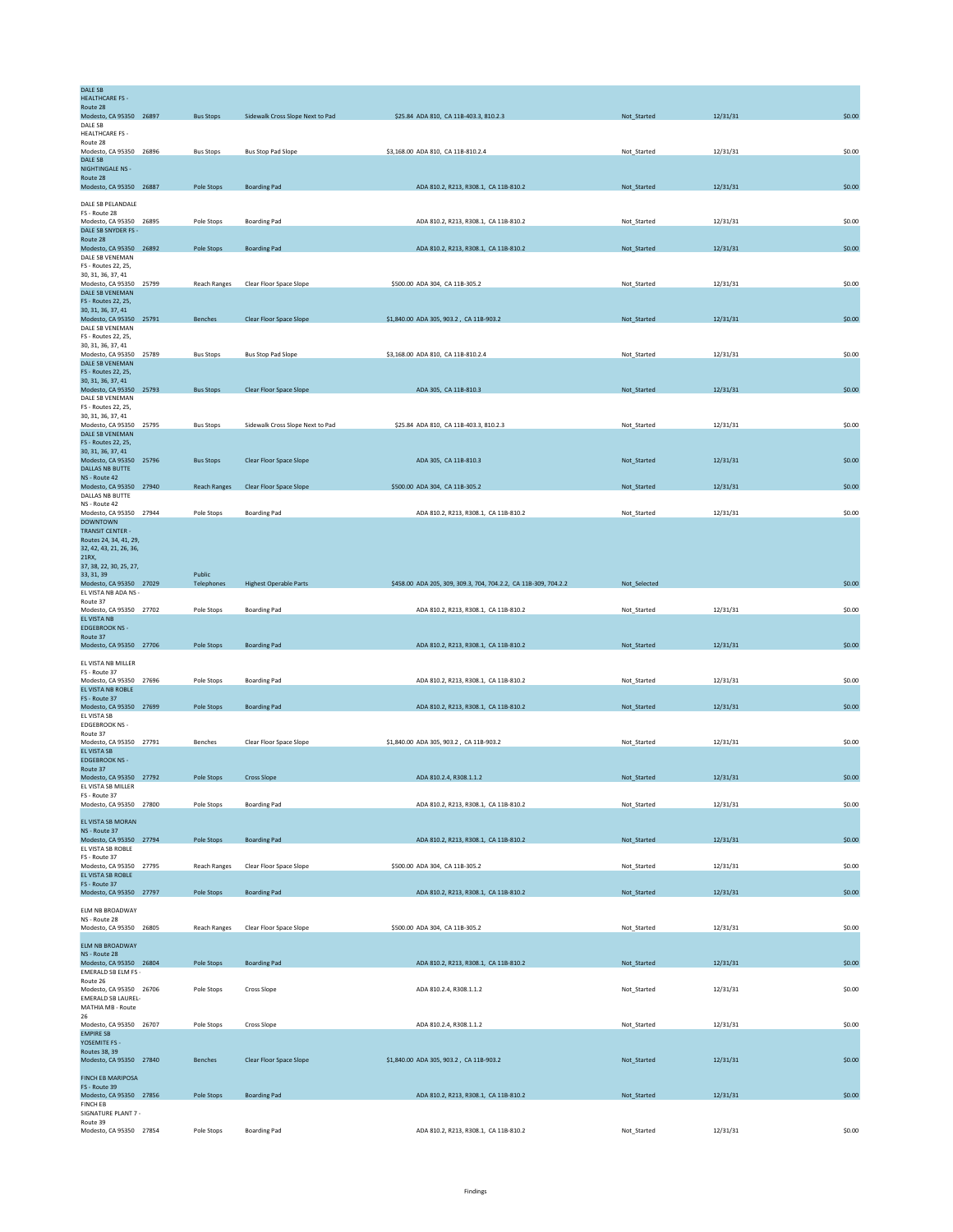| <b>FLOYD EB TEMESCAL</b>                        |                     |                                  |                                            |             |          |        |
|-------------------------------------------------|---------------------|----------------------------------|--------------------------------------------|-------------|----------|--------|
| FS - Route 34<br>Modesto, CA 95350 27536        | Pole Stops          | <b>Boarding Pad</b>              | ADA 810.2, R213, R308.1, CA 11B-810.2      | Not_Started | 12/31/31 | \$0.00 |
| FLOYD WB BREWER<br>FS - Route 32                |                     |                                  |                                            |             |          |        |
| Modesto, CA 95350 27399                         | Pole Stops          | <b>Boarding Pad</b>              | ADA 810.2, R213, R308.1, CA 11B-810.2      | Not_Started | 12/31/31 | \$0.00 |
| FLOYD WB EDWARD<br>NS - Route 34                |                     |                                  |                                            |             |          |        |
| Modesto, CA 95350 27573<br>FLOYD WB KELLER FS   | Pole Stops          | <b>Boarding Pad</b>              | ADA 810.2, R213, R308.1, CA 11B-810.2      | Not_Started | 12/31/31 | \$0.00 |
| - Route 32                                      |                     |                                  |                                            |             |          |        |
| Modesto, CA 95350 27424                         | Pole Stops          | <b>Boarding Pad</b>              | ADA 810.2, R213, R308.1, CA 11B-810.2      | Not_Started | 12/31/31 | \$0.00 |
| FLOYD WB MARINA<br>NS - Route 32                |                     |                                  |                                            |             |          |        |
| Modesto, CA 95350 27390                         | <b>Reach Ranges</b> | Clear Floor Space Length         | \$500.00 ADA 304, 305.3, CA 11B-305, 309.2 | Not_Started | 12/31/31 | \$0.00 |
| FLOYD WB MARINA<br>NS - Route 32                |                     |                                  |                                            |             |          |        |
| Modesto, CA 95350 27389<br>FLOYD WB ROSELLE     | Pole Stops          | <b>Boarding Pad</b>              | ADA 810.2, R213, R308.1, CA 11B-810.2      | Not Started | 12/31/31 | \$0.00 |
| FS - Route 24<br>Modesto, CA 95350 26030        | Pole Stops          | <b>Boarding Pad</b>              | ADA 810.2, R213, R308.1, CA 11B-810.2      | Not_Started | 12/31/31 | \$0.00 |
| <b>FLOYD WB</b><br><b>TEMESCAL FS - Route</b>   |                     |                                  |                                            |             |          |        |
| 24                                              |                     |                                  |                                            |             |          |        |
| Modesto, CA 95350 26033<br>FLOYD WB VERA        | Pole Stops          | <b>Boarding Pad</b>              | ADA 810.2, R213, R308.1, CA 11B-810.2      | Not_Started | 12/31/31 | \$0.00 |
| CRUZ (ACROSS) -<br>Route 32                     |                     |                                  |                                            |             |          |        |
| Modesto, CA 95350 27427<br>G EB 12TH NS -       | Pole Stops          | <b>Boarding Pad</b>              | ADA 810.2, R213, R308.1, CA 11B-810.2      | Not_Started | 12/31/31 | \$0.00 |
| <b>Routes 25, 34</b><br>Modesto, CA 95350 26158 | <b>Benches</b>      | Clear Floor Space Slope          | \$1,840.00 ADA 305, 903.2, CA 11B-903.2    | Not_Started | 12/31/31 | \$0.00 |
| G EB 14TH FS -<br><b>Routes 25, 34</b>          |                     |                                  |                                            |             |          |        |
| Modesto, CA 95350 26162                         | Pole Stops          | <b>Boarding Pad</b>              | ADA 810.2, R213, R308.1, CA 11B-810.2      | Not_Started | 12/31/31 | \$0.00 |
| G EB 16TH NS -<br>Routes 25, 34                 |                     |                                  |                                            |             |          |        |
| Modesto, CA 95350 26163<br>G EB 17TH FS - Route | Pole Stops          | <b>Boarding Pad</b>              | ADA 810.2, R213, R308.1, CA 11B-810.2      | Not_Started | 12/31/31 | \$0.00 |
| 25<br>Modesto, CA 95350 26165                   | <b>Benches</b>      | Clear Floor Space Slope          | \$1,840.00 ADA 305, 903.2, CA 11B-903.2    | Not Started | 12/31/31 | \$0.00 |
| G EB 17TH FS - Route<br>25                      |                     |                                  |                                            |             |          |        |
| Modesto, CA 95350 26164<br>G EB BURNEY FS -     | Pole Stops          | Cross Slope                      | ADA 810.2.4, R308.1.1.2                    | Not_Started | 12/31/31 | \$0.00 |
| Route 25<br>Modesto, CA 95350 26166             | Pole Stops          | <b>Boarding Pad</b>              | ADA 810.2, R213, R308.1, CA 11B-810.2      | Not_Started | 12/31/31 | \$0.00 |
| <b>G SB YOSEMITE NS -</b><br>Route 39           |                     |                                  |                                            |             |          |        |
| Modesto, CA 95350 27875<br><b>GARNER NB</b>     | Pole Stops          | <b>Boarding Pad</b>              | ADA 810.2, R213, R308.1, CA 11B-810.2      | Not_Started | 12/31/31 | \$0.00 |
| YOSEMITE NS -                                   |                     |                                  |                                            |             |          |        |
| Route 39<br>Modesto, CA 95350 27858             | Pole Stops          | <b>Boarding Pad</b>              | ADA 810.2, R213, R308.1, CA 11B-810.2      | Not_Started | 12/31/31 | \$0.00 |
| <b>GLENN EB DALLAS</b><br>NS - Route 42         |                     |                                  |                                            |             |          |        |
| Modesto, CA 95350 27939<br><b>GRANGER WB</b>    | <b>Reach Ranges</b> | Clear Floor Space Slope          | \$500.00 ADA 304, CA 11B-305.2             | Not_Started | 12/31/31 | \$0.00 |
| <b>HONEYSUCKLE FS -</b><br>Route 24             |                     |                                  |                                            |             |          |        |
| Modesto, CA 95350 25943<br><b>GRANGER WB</b>    | Benches             | Clear Floor Space Slope          | \$1,840.00 ADA 305, 903.2, CA 11B-903.2    | Not_Started | 12/31/31 | \$0.00 |
| HONEYSUCKLE FS -<br>Route 24                    |                     |                                  |                                            |             |          |        |
| Modesto, CA 95350 25946<br><b>GRANGER WB</b>    | Pole Stops          | <b>Boarding Pad</b>              | ADA 810.2, R213, R308.1, CA 11B-810.2      | Not Started | 12/31/31 | \$0.00 |
| <b>MCHENRY NS - Route</b><br>24                 |                     |                                  |                                            |             |          |        |
| Modesto, CA 95350 25953                         | <b>Reach Ranges</b> | <b>Clear Floor Space Slope</b>   | \$500.00 ADA 304, CA 11B-305.2             | Not_Started | 12/31/31 | \$0.00 |
| <b>GRANGER WB</b><br>MCHENRY NS - Route         |                     |                                  |                                            |             |          |        |
| 24<br>Modesto, CA 95350 25947                   | Benches             | Clear Floor Space Slope          | \$1,840.00 ADA 305, 903.2, CA 11B-903.2    | Not_Started | 12/31/31 | \$0.00 |
| <b>GRANGER WB</b><br><b>MCHENRY NS - Route</b>  |                     |                                  |                                            |             |          |        |
| 24<br>Modesto, CA 95350 25949                   | <b>Bus Stops</b>    | Sidewalk Cross Slope Next to Pad | \$25.84 ADA 810, CA 11B-403.3, 810.2.3     | Not_Started | 12/31/31 | \$0.00 |
| <b>GRANGER WB</b><br>MCHENRY NS - Route         |                     |                                  |                                            |             |          |        |
| 24<br>Modesto, CA 95350 25948                   | <b>Bus Stops</b>    | <b>Bus Stop Pad Slope</b>        | \$3,168.00 ADA 810, CA 11B-810.2.4         | Not_Started | 12/31/31 | \$0.00 |
| <b>GRANGER WB</b><br><b>MCHENRY NS - Route</b>  |                     |                                  |                                            |             |          |        |
| 24                                              |                     | Clear Floor Space Slope          |                                            |             |          |        |
| Modesto, CA 95350 25950<br><b>GRANGER WB</b>    | <b>Bus Stops</b>    |                                  | ADA 305, CA 11B-810.3                      | Not_Started | 12/31/31 | \$0.00 |
| SUNRISE FS - Route<br>24                        |                     |                                  |                                            |             |          |        |
| Modesto, CA 95350 25942<br>H WB 11TH NS -       | Pole Stops          | <b>Boarding Pad</b>              | ADA 810.2, R213, R308.1, CA 11B-810.2      | Not_Started | 12/31/31 | \$0.00 |
| Route 25<br>Modesto, CA 09535 26663             | Benches             | Clear Floor Space Slope          | \$1,840.00 ADA 305, 903.2, CA 11B-903.2    | Not_Started | 12/31/31 | \$0.00 |
| H WB 11TH NS -<br>Route 25                      |                     |                                  |                                            |             |          |        |
| Modesto, CA 09535 26668<br>H WB 13TH NS -       | Pole Stops          | <b>Cross Slope</b>               | ADA 810.2.4, R308.1.1.2                    | Not_Started | 12/31/31 | \$0.00 |
| Route 25<br>Modesto, CA 95350 26662             | Pole Stops          | <b>Cross Slope</b>               | ADA 810.2.4, R308.1.1.2                    | Not_Started | 12/31/31 | \$0.00 |
| H WB 15TH NS -                                  |                     |                                  |                                            |             |          |        |
| Route 25<br>Modesto, CA 95350 26659             | Benches             | Clear Floor Space Slope          | \$1,840.00 ADA 305, 903.2, CA 11B-903.2    | Not_Started | 12/31/31 | \$0.00 |
| H WB 15TH NS -<br>Route 25                      |                     |                                  |                                            |             |          |        |
| Modesto, CA 95350 26658<br>H WB 17TH NS -       | Pole Stops          | <b>Cross Slope</b>               | ADA 810.2.4, R308.1.1.2                    | Not_Started | 12/31/31 | \$0.00 |
| Route 25<br>Modesto, CA 95350 26654             | <b>Reach Ranges</b> | Clear Floor Space Slope          | \$500.00 ADA 304, CA 11B-305.2             | Not_Started | 12/31/31 | \$0.00 |
| H WB 17TH NS -<br>Route 25                      |                     |                                  |                                            |             |          |        |
| Modesto, CA 95350 26655<br>H WB 17TH NS -       | Benches             | Clear Floor Space Slope          | \$1,840.00 ADA 305, 903.2, CA 11B-903.2    | Not_Started | 12/31/31 | \$0.00 |
| Route 25                                        | Pole Stops          | <b>Boarding Pad</b>              | ADA 810.2, R213, R308.1, CA 11B-810.2      | Not_Started | 12/31/31 | \$0.00 |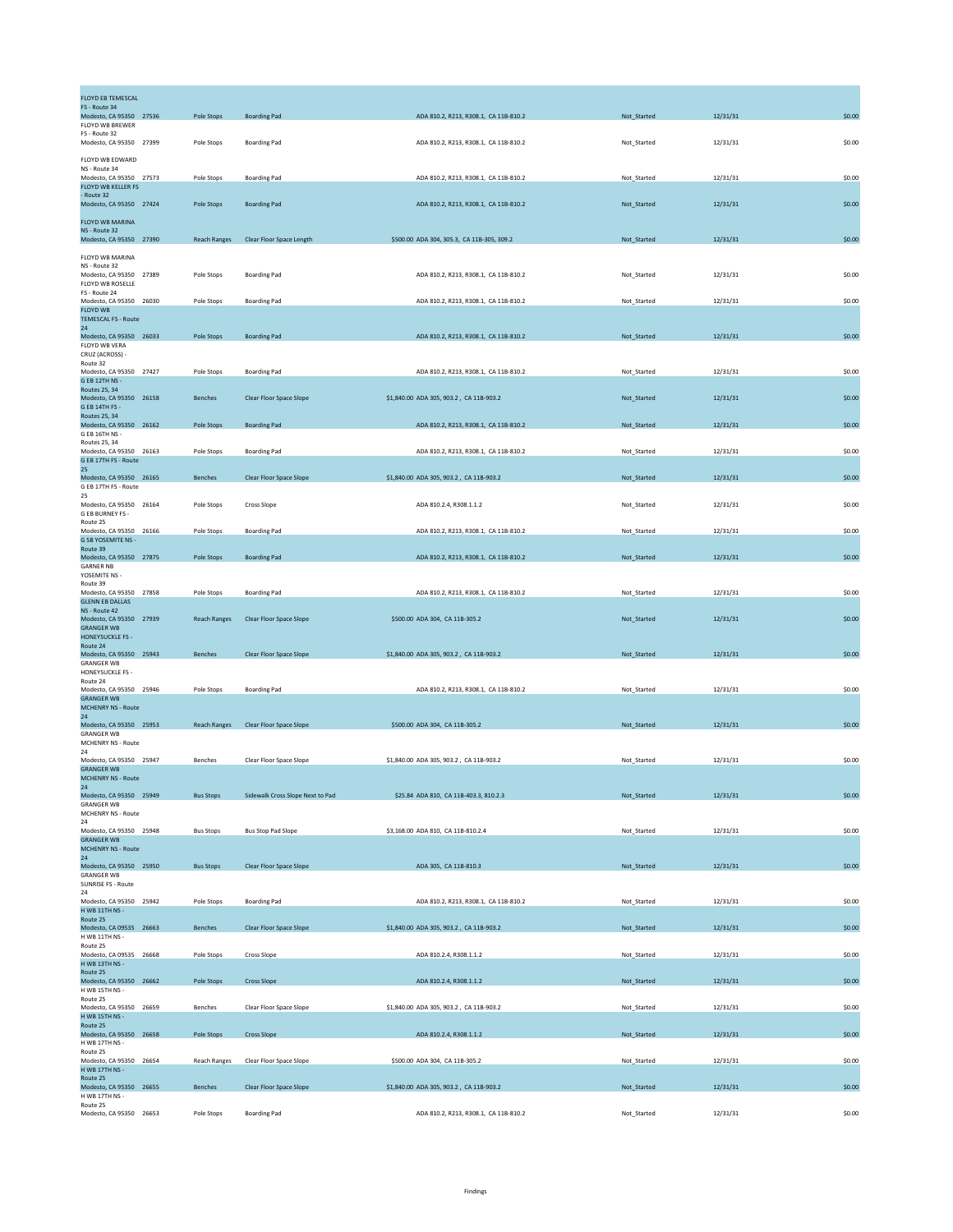| <b>H WB 2ND FS (RT 21</b><br>ONLY) - Routes 21,      |                     |                                        |                                         |             |          |        |
|------------------------------------------------------|---------------------|----------------------------------------|-----------------------------------------|-------------|----------|--------|
| 43<br>Modesto, CA 95350 25556                        | Pole Stops          | <b>Boarding Pad</b>                    | ADA 810.2, R213, R308.1, CA 11B-810.2   | Not_Started | 12/31/31 | \$0.00 |
| H WB 4TH FS - Route<br>21, 36, 43                    |                     |                                        |                                         |             |          |        |
| Modesto, CA 95350 25555                              | Benches             | Clear Floor Space Slope                | \$1,840.00 ADA 305, 903.2, CA 11B-903.2 | Not_Started | 12/31/31 | \$0.00 |
| H WB 4TH FS - Route<br>21, 36, 43                    |                     |                                        |                                         |             |          |        |
| Modesto, CA 95350 25554<br><b>HAHN NB</b>            | Pole Stops          | <b>Boarding Pad</b>                    | ADA 810.2, R213, R308.1, CA 11B-810.2   | Not_Started | 12/31/31 | \$0.00 |
| STANDIFORD FS -<br>Route 30                          |                     |                                        |                                         |             |          |        |
| Modesto, CA 95350 27165<br><b>HATCH EB CANAL-</b>    | Pole Stops          | <b>Boarding Pad</b>                    | ADA 810.2, R213, R308.1, CA 11B-810.2   | Not_Started | 12/31/31 | \$0.00 |
| <b>CASCADE MB - Route</b>                            |                     |                                        |                                         |             |          |        |
| 42<br>Modesto, CA 95350 27947                        | Pole Stops          | <b>Boarding Pad</b>                    | ADA 810.2, R213, R308.1, CA 11B-810.2   | Not_Started | 12/31/31 | \$0.00 |
| HATCH EB CHURCH<br>FS - Route 42                     |                     |                                        |                                         |             |          |        |
| Modesto, CA 95350 27956<br>HATCH EB CHURCH           | <b>Bus Stops</b>    | Sidewalk Cross Slope Next to Pad       | \$25.84 ADA 810, CA 11B-403.3, 810.2.3  | Not_Started | 12/31/31 | \$0.00 |
| FS - Route 42                                        |                     |                                        |                                         |             |          |        |
| Modesto, CA 95350 27955<br>HATCH EB CHURCH           | <b>Bus Stops</b>    | <b>Bus Stop Pad Slope</b>              | \$3,168.00 ADA 810, CA 11B-810.2.4      | Not_Started | 12/31/31 | \$0.00 |
| FS - Route 42<br>Modesto, CA 95350 27957             | <b>Bus Stops</b>    | Clear Floor Space Slope                | ADA 305, CA 11B-810.3                   | Not_Started | 12/31/31 | \$0.00 |
| <b>HATCH EB CROWS</b><br><b>LANDING FS - Route</b>   |                     |                                        |                                         |             |          |        |
| 42<br>Modesto, CA 95350 27951                        | Benches             | Clear Floor Space Slope                | \$1,840.00 ADA 305, 903.2, CA 11B-903.2 | Not_Started | 12/31/31 | \$0.00 |
| HATCH EB CROWS                                       |                     |                                        |                                         |             |          |        |
| <b>LANDING FS - Route</b><br>42                      |                     |                                        |                                         |             |          |        |
| Modesto, CA 95350 27949<br><b>HATCH EB CROWS</b>     | <b>Bus Stops</b>    | Sidewalk Cross Slope Next to Pad       | \$25.84 ADA 810, CA 11B-403.3, 810.2.3  | Not Started | 12/31/31 | \$0.00 |
| <b>LANDING FS - Route</b><br>42                      |                     |                                        |                                         |             |          |        |
| Modesto, CA 95350 27948<br>HATCH EB JIM NS -         | <b>Bus Stops</b>    | <b>Bus Stop Pad Slope</b>              | \$3,168.00 ADA 810, CA 11B-810.2.4      | Not Started | 12/31/31 | \$0.00 |
| Route 42                                             |                     |                                        |                                         |             |          |        |
| Modesto, CA 95350 27954<br><b>HELD SB</b>            | Pole Stops          | <b>Boarding Pad</b>                    | ADA 810.2, R213, R308.1, CA 11B-810.2   | Not_Started | 12/31/31 | \$0.00 |
| <b>BRIGGSMORE FS-</b><br>Route 25                    |                     |                                        |                                         |             |          |        |
| Modesto, CA 95350 26271<br><b>HERDON SB PECOS</b>    | Pole Stops          | <b>Boarding Pad</b>                    | ADA 810.2, R213, R308.1, CA 11B-810.2   | Not_Started | 12/31/31 | \$0.00 |
| NS - Route 29                                        |                     |                                        |                                         |             |          |        |
| Modesto, CA 95350 26834                              | Pole Stops          | <b>Boarding Pad</b>                    | ADA 810.2, R213, R308.1, CA 11B-810.2   | Not_Started | 12/31/31 | \$0.00 |
| HERNDON NB HATCH<br><b>FS - Routes 29, 42</b>        |                     |                                        |                                         |             |          |        |
| Modesto, CA 95350 26927                              | <b>Bus Stops</b>    | Clear Floor Space Slope                | ADA 305, CA 11B-810.3                   | Not_Started | 12/31/31 | \$0.00 |
| <b>HERNDON NB HATCH</b><br><b>FS - Routes 29, 42</b> |                     |                                        |                                         |             |          |        |
| Modesto, CA 95350 26929                              | <b>Bus Stops</b>    | <b>Clear Floor Space Slope</b>         | ADA 305, CA 11B-810.3                   | Not Started | 12/31/31 | \$0.00 |
| HERNDON NB HOLM                                      |                     |                                        |                                         |             |          |        |
| FS - Route 29<br>Modesto, CA 95350 26937             | Pole Stops          | <b>Boarding Pad</b>                    | ADA 810.2, R213, R308.1, CA 11B-810.2   | Not Started | 12/31/31 | \$0.00 |
| <b>HERNDON NB</b><br><b>LATIMER (ACROSS) -</b>       |                     |                                        |                                         |             |          |        |
| Route 29                                             |                     |                                        |                                         |             |          |        |
| Modesto, CA 95350 26945                              | Pole Stops          | <b>Cross Slope</b>                     | ADA 810.2.4, R308.1.1.2                 | Not_Started | 12/31/31 | \$0.00 |
| HERNDON NB PECOS<br>NS - Route 29                    |                     |                                        |                                         |             |          |        |
| Modesto, CA 95350 26942                              | Pole Stops          | Cross Slope                            | ADA 810.2.4, R308.1.1.2                 | Not_Started | 12/31/31 | \$0.00 |
| <b>HOUSER WB</b><br><b>RAYMOND (ACROSS)</b>          |                     |                                        |                                         |             |          |        |
| - Route 26                                           |                     |                                        |                                         |             |          |        |
| Modesto, CA 95350 26682                              | <b>Reach Ranges</b> | Clear Floor Space Slope                | \$500.00 ADA 304, CA 11B-305.2          | Not_Started | 12/31/31 | \$0.00 |
| HOUSER WB<br>RAYMOND (ACROSS)                        |                     |                                        |                                         |             |          |        |
| - Route 26<br>Modesto, CA 95350 26680                | Benches             | Clear Floor Space Slope                | \$1,840.00 ADA 305, 903.2, CA 11B-903.2 | Not Started | 12/31/31 | \$0.00 |
| <b>HOUSER WB</b>                                     |                     |                                        |                                         |             |          |        |
| RAYMOND (ACROSS)                                     |                     |                                        |                                         |             |          |        |
| - Route 26<br>Modesto, CA 95350 26681                | Pole Stops          | <b>Boarding Pad</b>                    | ADA 810.2, R213, R308.1, CA 11B-810.2   | Not_Started | 12/31/31 | \$0.00 |
| I EB 12TH NS - Route<br>24                           |                     |                                        |                                         |             |          |        |
| Modesto, CA 95350 25895<br>I EB 12TH NS - Route      | <b>Reach Ranges</b> | Clear Floor Space Slope                | \$500.00 ADA 304, CA 11B-305.2          | Not_Started | 12/31/31 | \$0.00 |
| 24<br>Modesto, CA 95350 25896                        | <b>Reach Ranges</b> | Clear Floor Space Slope                | \$500.00 ADA 304, CA 11B-305.2          | Not_Started | 12/31/31 | \$0.00 |
| I EB 12TH NS - Route                                 |                     |                                        |                                         |             |          |        |
| 24<br>Modesto, CA 95350 25894                        | Benches             | Clear Floor Space Slope                | \$1,840.00 ADA 305, 903.2, CA 11B-903.2 | Not_Started | 12/31/31 | \$0.00 |
| I EB 15TH FS - Route<br>24                           |                     |                                        |                                         |             |          |        |
| Modesto, CA 95350 25908<br>I EB 17TH NS - Route      | Benches             | Clear Floor Space Slope                | \$1,840.00 ADA 305, 903.2, CA 11B-903.2 | Not_Started | 12/31/31 | \$0.00 |
| 24                                                   |                     | Clear Floor Space Slope                |                                         |             |          |        |
| Modesto, CA 95350 25909<br>I EB 17TH NS - Route      | <b>Reach Ranges</b> |                                        | \$500.00 ADA 304, CA 11B-305.2          | Not_Started | 12/31/31 | \$0.00 |
| 24<br>Modesto, CA 95350 25916                        | <b>Benches</b>      | Clear Floor Space Slope                | \$1,840.00 ADA 305, 903.2, CA 11B-903.2 | Not_Started | 12/31/31 | \$0.00 |
| I EB 17TH NS - Route<br>24                           |                     |                                        |                                         |             |          |        |
| Modesto, CA 95350 25912                              | <b>Bus Stops</b>    | Sidewalk Cross Slope Next to Pad       | \$25.84 ADA 810, CA 11B-403.3, 810.2.3  | Not_Started | 12/31/31 | \$0.00 |
| I EB 17TH NS - Route<br>24                           |                     |                                        |                                         |             |          |        |
| Modesto, CA 95350 25910<br>I EB 17TH NS - Route      | <b>Bus Stops</b>    | <b>Bus Stop Pad Slope</b>              | \$3,168.00 ADA 810, CA 11B-810.2.4      | Not_Started | 12/31/31 | \$0.00 |
| 24<br>Modesto, CA 95350 25911                        | <b>Bus Stops</b>    | <b>Bus Stop Pad Vertical Clearance</b> | \$3,168,00 ADA 810                      | Not_Started | 12/31/31 | \$0.00 |
| I EB 17TH NS - Route<br>24                           |                     |                                        |                                         |             |          |        |
| Modesto, CA 95350 25913                              | <b>Bus Stops</b>    | Clear Floor Space Slope                | ADA 305, CA 11B-810.3                   | Not_Started | 12/31/31 | \$0.00 |
| I WB 11TH FS - Route<br>24                           |                     |                                        |                                         |             |          |        |
| Modesto, CA 95350 26149<br>I WB 11TH FS - Route      | <b>Reach Ranges</b> | Clear Floor Space Slope                | \$500.00 ADA 304, CA 11B-305.2          | Not_Started | 12/31/31 | \$0.00 |
| 24<br>Modesto, CA 95350 26148                        | Benches             | Clear Floor Space Slope                | \$1,840.00 ADA 305, 903.2, CA 11B-903.2 | Not_Started | 12/31/31 | \$0.00 |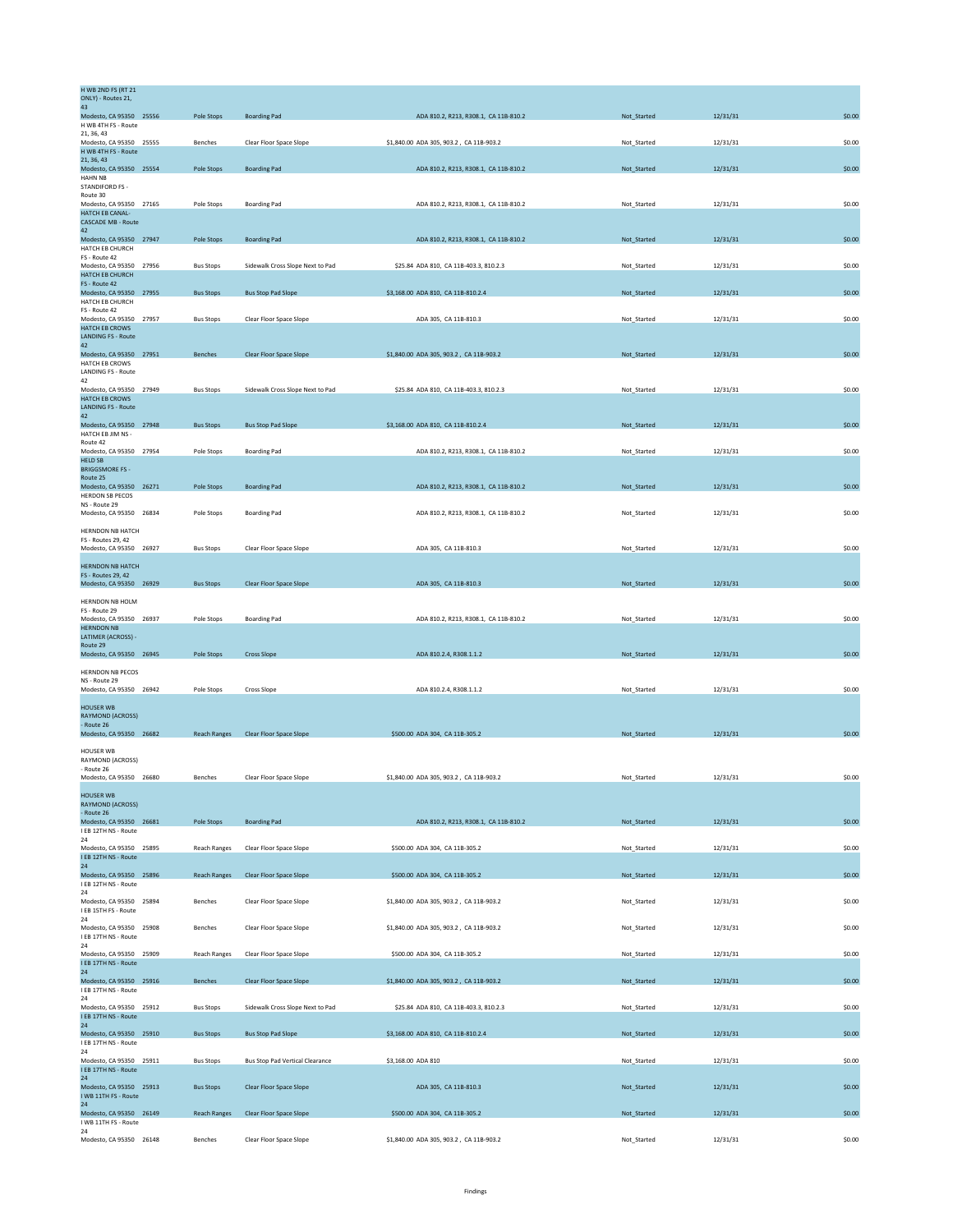| I WB 11TH FS - Route<br>24                                            |                     |                                  |                                            |             |          |        |
|-----------------------------------------------------------------------|---------------------|----------------------------------|--------------------------------------------|-------------|----------|--------|
| Modesto, CA 95350 26153<br>I WB 14TH FS - Route                       | Pole Stops          | <b>Cross Slope</b>               | ADA 810.2.4, R308.1.1.2                    | Not_Started | 12/31/31 | \$0.00 |
| 24<br>Modesto, CA 95350 26142<br>I WB 14TH FS - Route                 | Reach Ranges        | Clear Floor Space Slope          | \$500.00 ADA 304, CA 11B-305.2             | Not_Started | 12/31/31 | \$0.00 |
| 24<br>Modesto, CA 95350 26141                                         | <b>Benches</b>      | Clear Floor Space Slope          | \$1,840.00 ADA 305, 903.2, CA 11B-903.2    | Not_Started | 12/31/31 | \$0.00 |
| I WB 14TH FS - Route<br>24                                            |                     |                                  |                                            |             |          |        |
| Modesto, CA 95350 26147<br>I WB 16TH FS - Route<br>24                 | Pole Stops          | Cross Slope                      | ADA 810.2.4, R308.1.1.2                    | Not_Started | 12/31/31 | \$0.00 |
| Modesto, CA 95350 26136<br>I WB 17TH NS -                             | <b>Benches</b>      | Clear Floor Space Slope          | \$1,840.00 ADA 305, 903.2, CA 11B-903.2    | Not_Started | 12/31/31 | \$0.00 |
| Route 24<br>Modesto, CA 95350 26133<br>I WB 2ND NS - Route            | <b>Bus Stops</b>    | Sidewalk Cross Slope Next to Pad | \$25.84 ADA 810, CA 11B-403.3, 810.2.3     | Not_Started | 12/31/31 | \$0.00 |
| 26<br>Modesto, CA 95350 26672                                         | Pole Stops          | <b>Cross Slope</b>               | ADA 810.2.4, R308.1.1.2                    | Not_Started | 12/31/31 | \$0.00 |
| I WB 4TH NS - Route<br>26                                             |                     |                                  |                                            |             |          |        |
| Modesto, CA 95350 26669                                               | Pole Stops          | Cross Slope                      | ADA 810.2.4, R308.1.1.2                    | Not_Started | 12/31/31 | \$0.00 |
| I WB 7TH FS - Routes<br>21, 26, 36, 43<br>Modesto, CA 95350 25552     | <b>Pole Stops</b>   | <b>Boarding Pad</b>              | ADA 810.2, R213, R308.1, CA 11B-810.2      | Not Started | 12/31/31 | \$0.00 |
| J EB 12TH NS - Route<br>22D                                           |                     |                                  |                                            |             |          |        |
| Modesto, CA 95350 25634<br>J EB 12TH NS - Route                       | <b>Reach Ranges</b> | Clear Floor Space Slope          | \$500.00 ADA 304, CA 11B-305.2             | Not_Started | 12/31/31 | \$0.00 |
| 22D<br>Modesto, CA 95350 25633                                        | Benches             | Clear Floor Space Slope          | \$1,840.00 ADA 305, 903.2, CA 11B-903.2    | Not_Started | 12/31/31 | \$0.00 |
| J EB 12TH NS - Route<br>22D                                           |                     |                                  |                                            |             |          |        |
| Modesto, CA 95350 25636<br>J EB 14TH FS - Route<br>22D                | Pole Stops          | Cross Slope                      | ADA 810.2.4, R308.1.1.2                    | Not_Started | 12/31/31 | \$0.00 |
| Modesto, CA 95350 25637<br>J EB 14TH FS - Route                       | Benches             | Clear Floor Space Slope          | \$1,840.00 ADA 305, 903.2, CA 11B-903.2    | Not_Started | 12/31/31 | \$0.00 |
| 22D<br>Modesto, CA 95350 25641                                        | Pole Stops          | Cross Slope                      | ADA 810.2.4, R308.1.1.2                    | Not_Started | 12/31/31 | \$0.00 |
| J EB 16TH FS - Route<br>22D                                           |                     |                                  |                                            |             |          |        |
| Modesto, CA 95350 25645<br>J EB 16TH FS - Route                       | <b>Benches</b>      | Clear Floor Space Slope          | \$1,840.00 ADA 305, 903.2, CA 11B-903.2    | Not_Started | 12/31/31 | \$0.00 |
| 22D<br>Modesto, CA 95350 25644<br>J WB 11TH FS - Route                | Pole Stops          | Cross Slope                      | ADA 810.2.4, R308.1.1.2                    | Not_Started | 12/31/31 | \$0.00 |
| 22M<br>Modesto, CA 95350 25890                                        | <b>Benches</b>      | Clear Floor Space Slope          | \$1,840.00 ADA 305, 903.2, CA 11B-903.2    | Not Started | 12/31/31 | \$0.00 |
| J WB 11TH FS - Route<br>22M                                           |                     |                                  |                                            |             |          |        |
| Modesto, CA 95350 25891<br>J WB 15TH FS - Route<br>22M                | Pole Stops          | Cross Slope                      | ADA 810.2.4, R308.1.1.2                    | Not_Started | 12/31/31 | \$0.00 |
| Modesto, CA 95350 25886                                               | Pole Stops          | Cross Slope                      | ADA 810.2.4, R308.1.1.2                    | Not_Started | 12/31/31 | \$0.00 |
| <b>KANSAS EB LONE</b><br>PALM NS - Route 26                           |                     |                                  |                                            |             |          |        |
| Modesto, CA 95350 26699                                               | <b>Reach Ranges</b> | Clear Floor Space Slope          | \$500.00 ADA 304, CA 11B-305.2             | Not_Started | 12/31/31 | \$0.00 |
| KANSAS EB LONE<br>PALM NS - Route 26                                  |                     |                                  |                                            |             |          |        |
| Modesto, CA 95350 26700                                               | <b>Benches</b>      | Clear Floor Space Slope          | \$1,840.00 ADA 305, 903.2, CA 11B-903.2    | Not Started | 12/31/31 | \$0.00 |
| KANSAS EB LONE<br>PALM NS - Route 26<br>Modesto, CA 95350 26701       | Pole Stops          | <b>Boarding Pad</b>              | ADA 810.2, R213, R308.1, CA 11B-810.2      | Not_Started | 12/31/31 | \$0.00 |
| <b>KIERNAN EB</b><br><b>NUTCRACKER FS -</b>                           |                     |                                  |                                            |             |          |        |
| Route 28<br>Modesto, CA 95350 26815                                   | Pole Stops          | <b>Boarding Pad</b>              | ADA 810.2, R213, R308.1, CA 11B-810.2      | Not_Started | 12/31/31 | \$0.00 |
| KIERNAN EB SISK NS -<br>Route 28                                      |                     |                                  |                                            |             |          |        |
| Modesto, CA 95350 26810<br><b>KIERNAN EB</b><br>STRATOS FS - Routes   | Pole Stops          | <b>Boarding Pad</b>              | ADA 810.2, R213, R308.1, CA 11B-810.2      | Not_Started | 12/31/31 | \$0.00 |
| 22D, 27<br>Modesto, CA 95350 26908                                    | Pole Stops          | <b>Boarding Pad</b>              | ADA 810.2, R213, R308.1, CA 11B-810.2      | Not_Started | 12/31/31 | \$0.00 |
| L EB 7TH NS - Route<br>26                                             |                     |                                  |                                            |             |          |        |
| Modesto, CA 95350 26710                                               | Pole Stops          | <b>Boarding Pad</b>              | ADA 810.2, R213, R308.1, CA 11B-810.2      | Not_Started | 12/31/31 | \$0.00 |
| LA LOMA NB BONITA<br>NS - Route 25                                    |                     |                                  |                                            |             |          |        |
| Modesto, CA 95350 26648<br>LA LOMA NB LAS<br><b>PALMAS FS - Route</b> | Pole Stops          | <b>Boarding Pad</b>              | ADA 810.2, R213, R308.1, CA 11B-810.2      | Not_Started | 12/31/31 | \$0.00 |
| 25<br>Modesto, CA 95350 26645                                         | Pole Stops          | <b>Boarding Pad</b>              | ADA 810.2, R213, R308.1, CA 11B-810.2      | Not_Started | 12/31/31 | \$0.00 |
| LA LOMA SB LAS<br>PALMAS NS - Route                                   |                     |                                  |                                            |             |          |        |
| 25<br>Modesto, CA 95350 26173                                         | Pole Stops          | <b>Boarding Pad</b>              | ADA 810.2, R213, R308.1, CA 11B-810.2      | Not_Started | 12/31/31 | \$0.00 |
| LA LOMA SB<br><b>MORTON FS - Route</b>                                |                     |                                  |                                            |             |          |        |
| 25<br>Modesto, CA 95350 26170<br>LA LOMA SB SANTA                     | Pole Stops          | <b>Boarding Pad</b>              | ADA 810.2, R213, R308.1, CA 11B-810.2      | Not_Started | 12/31/31 | \$0.00 |
| <b>BARBARA FS - Route</b><br>25                                       |                     |                                  |                                            |             |          |        |
| Modesto, CA 95350 26176<br>LA LOMA SB SANTA                           | Benches             | Clear Floor Space Slope          | \$1,840.00 ADA 305, 903.2, CA 11B-903.2    | Not_Started | 12/31/31 | \$0.00 |
| <b>BARBARA FS - Route</b><br>25 <sub>2</sub>                          |                     |                                  |                                            |             |          |        |
| Modesto, CA 95350 26175<br>LAKEWOOD NB                                | Pole Stops          | <b>Cross Slope</b>               | ADA 810.2.4, R308.1.1.2                    | Not_Started | 12/31/31 | \$0.00 |
| ORANGEBURG FS -<br>Route 34                                           |                     |                                  | \$500.00 ADA 304, 305.3, CA 11B-305, 309.2 |             |          | \$0.00 |
| Modesto, CA 95350 27523<br>LAKEWOOD NB<br>ORANGEBURG FS -             | <b>Reach Ranges</b> | Clear Floor Space Length         |                                            | Not Started | 12/31/31 |        |
| Route 34<br>Modesto, CA 95350 27524                                   | <b>Reach Ranges</b> | <b>Clear Floor Space Slope</b>   | \$500.00 ADA 304, CA 11B-305.2             | Not_Started | 12/31/31 | \$0.00 |
| LAKEWOOD NB<br>ORANGEBURG FS -                                        |                     |                                  |                                            |             |          |        |
| Route 34<br>Modesto, CA 95350 27525                                   | Benches             | Clear Floor Space Slope          | \$1,840.00 ADA 305, 903.2, CA 11B-903.2    | Not_Started | 12/31/31 | \$0.00 |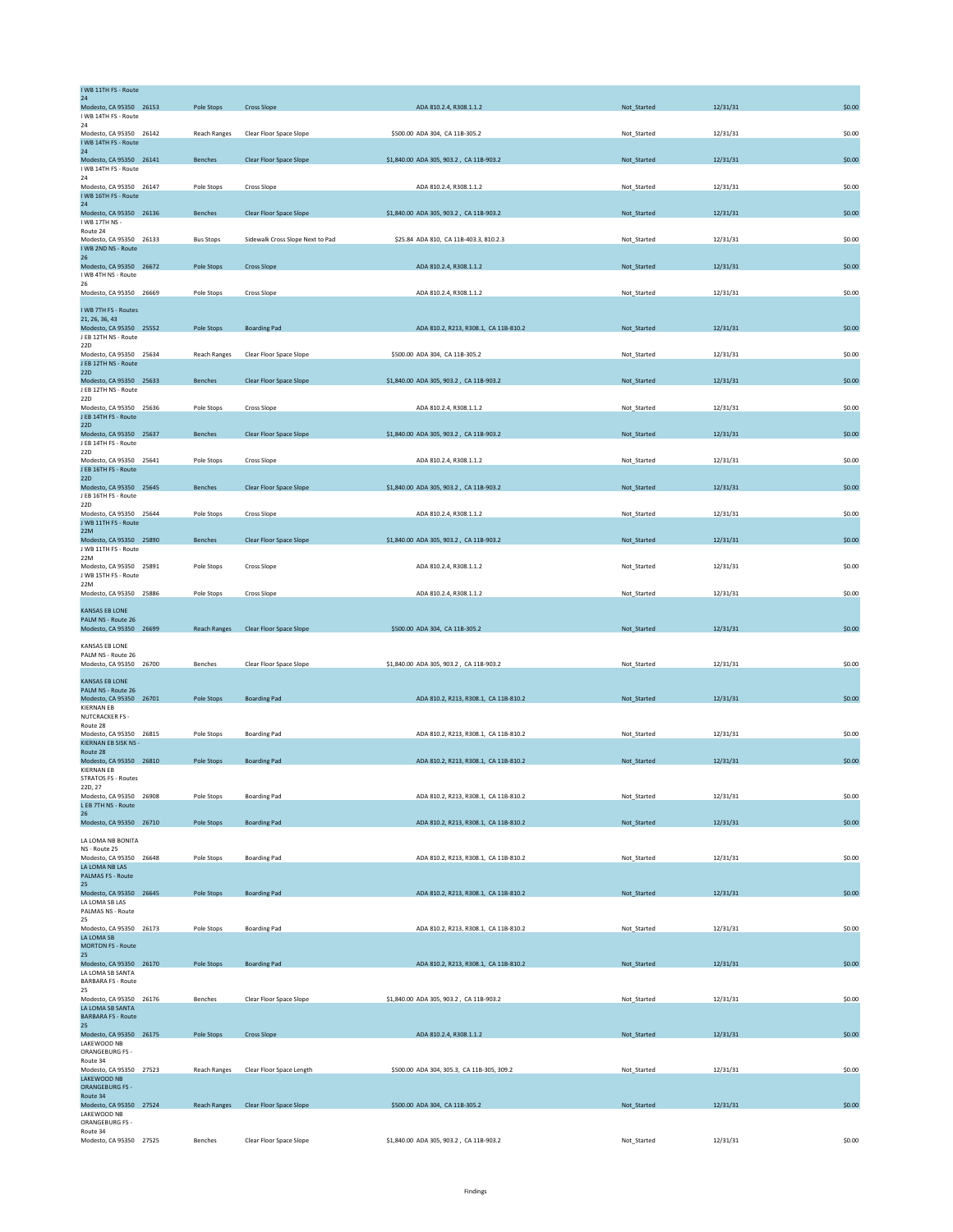| <b>LAKEWOOD NB</b><br><b>ORANGEBURG FS-</b><br>Route 34      |                     |                                  |                                         |             |          |        |
|--------------------------------------------------------------|---------------------|----------------------------------|-----------------------------------------|-------------|----------|--------|
| Modesto, CA 95350 27526                                      | Pole Stops          | <b>Boarding Pad</b>              | ADA 810.2, R213, R308.1, CA 11B-810.2   | Not_Started | 12/31/31 | \$0.00 |
| LAKEWOOD SB<br><b>BRIGGSMORE FS-</b><br>Route 24             |                     |                                  |                                         |             |          |        |
| Modesto, CA 95350 26061                                      | Pole Stops          | <b>Boarding Pad</b>              | ADA 810.2, R213, R308.1, CA 11B-810.2   | Not_Started | 12/31/31 | \$0.00 |
| LATIMER EB AVON<br>NS - Route 29<br>Modesto, CA 95350 26841  | Pole Stops          | <b>Boarding Pad</b>              | ADA 810.2, R213, R308.1, CA 11B-810.2   | Not_Started | 12/31/31 | \$0.00 |
| LATIMER EB FALLEN<br>LEAF FS - Route 29                      |                     |                                  |                                         |             |          |        |
| Modesto, CA 95350 26845                                      | Pole Stops          | <b>Boarding Pad</b>              | ADA 810.2, R213, R308.1, CA 11B-810.2   | Not_Started | 12/31/31 | \$0.00 |
| LATIMER WB FALLEN                                            |                     |                                  |                                         |             |          |        |
| LEAF NS - Route 29<br>Modesto, CA 95350 26949                | Pole Stops          | Cross Slope                      | ADA 810.2.4, R308.1.1.2                 | Not_Started | 12/31/31 | \$0.00 |
| <b>LINCOLN NB PENNY</b>                                      |                     |                                  |                                         |             |          |        |
| NS - Route 25<br>Modesto, CA 95350 26228<br>LINCOLN NB       | Pole Stops          | <b>Cross Slope</b>               | ADA 810.2.4, R308.1.1.2                 | Not_Started | 12/31/31 | \$0.00 |
| POPPYPATCH FS -<br>Route 25<br>Modesto, CA 95350 26225       | Pole Stops          | Cross Slope                      | ADA 810.2.4, R308.1.1.2                 | Not_Started | 12/31/31 | \$0.00 |
| <b>LINCOLN NB</b><br>YOSEMITE FS - Route                     |                     |                                  |                                         |             |          |        |
| 25                                                           |                     |                                  |                                         |             |          |        |
| Modesto, CA 95350 26222<br>LINCOLN NB<br>YOSEMITE FS - Route | <b>Reach Ranges</b> | <b>Clear Floor Space Slope</b>   | \$500.00 ADA 304, CA 11B-305.2          | Not_Started | 12/31/31 | \$0.00 |
| 25<br>Modesto, CA 95350 26217                                | <b>Bus Stops</b>    | <b>Bus Stop Pad Slope</b>        | \$3,168.00 ADA 810, CA 11B-810.2.4      | Not_Started | 12/31/31 | \$0.00 |
| <b>LINCOLN NB</b><br>YOSEMITE FS - Route<br>25               |                     |                                  |                                         |             |          |        |
| Modesto, CA 95350 26218                                      | <b>Bus Stops</b>    | Sidewalk Cross Slope Next to Pad | \$25.84 ADA 810, CA 11B-403.3, 810.2.3  | Not_Started | 12/31/31 | \$0.00 |
| LINCOLN NB<br>YOSEMITE FS - Route                            |                     |                                  |                                         |             |          |        |
| 25<br>Modesto, CA 95350 26219                                | <b>Bus Stops</b>    | Clear Floor Space Slope          | ADA 305, CA 11B-810.3                   | Not_Started | 12/31/31 | \$0.00 |
| LINCOLN SB<br>YOSEMITE NS -<br>Route 25                      |                     |                                  |                                         |             |          |        |
| Modesto, CA 95350 26614                                      | <b>Reach Ranges</b> | Clear Floor Space Slope          | \$500.00 ADA 304, CA 11B-305.2          | Not_Started | 12/31/31 | \$0.00 |
| LINCOLN SB<br>YOSEMITE NS -<br>Route 25                      |                     |                                  |                                         |             |          |        |
| Modesto, CA 95350 26613<br>LITT NB HILLGLEN FS -             | <b>Bus Stops</b>    | Sidewalk Cross Slope Next to Pad | \$25.84 ADA 810, CA 11B-403.3, 810.2.3  | Not_Started | 12/31/31 | \$0.00 |
| Route 34<br>Modesto, CA 95350 27553                          | Pole Stops          | <b>Boarding Pad</b>              | ADA 810.2, R213, R308.1, CA 11B-810.2   | Not_Started | 12/31/31 | \$0.00 |
| LITT NB SYLVAN NS -<br>Route 34                              |                     |                                  |                                         |             |          |        |
| Modesto, CA 95350 27555<br>LITT SB HILLGLEN NS -             | Pole Stops          | <b>Boarding Pad</b>              | ADA 810.2, R213, R308.1, CA 11B-810.2   | Not_Started | 12/31/31 | \$0.00 |
| Route 24<br>Modesto, CA 95350 26016                          | Pole Stops          | <b>Boarding Pad</b>              | ADA 810.2, R213, R308.1, CA 11B-810.2   | Not_Started | 12/31/31 | \$0.00 |
| LITT SB SYLVAN FS -<br>Route 24                              |                     |                                  |                                         |             |          |        |
| Modesto, CA 95350 26012<br>MADISON NB VINE                   | Pole Stops          | <b>Boarding Pad</b>              | ADA 810.2, R213, R308.1, CA 11B-810.2   | Not_Started | 12/31/31 | \$0.00 |
| NS - Route 43<br>Modesto, CA 95350 27976                     | Pole Stops          | <b>Boarding Pad</b>              | ADA 810.2, R213, R308.1, CA 11B-810.2   | Not_Started | 12/31/31 | \$0.00 |
| MAZE EB JEFFERSON                                            |                     |                                  |                                         |             |          |        |
| NS - Route 26<br>Modesto, CA 95350 26709                     | Pole Stops          | <b>Boarding Pad</b>              | ADA 810.2, R213, R308.1, CA 11B-810.2   | Not_Started | 12/31/31 | \$0.00 |
| MAZE EB SPENCER<br>NS - Route 26                             |                     |                                  |                                         |             |          |        |
| Modesto, CA 95350 26708                                      | Pole Stops          | <b>Boarding Pad</b>              | ADA 810.2, R213, R308.1, CA 11B-810.2   | Not_Started | 12/31/31 | \$0.00 |
| MCCLURE NB PENNY<br>FS - Route 25                            |                     | <b>Boarding Pad</b>              |                                         |             |          | \$0.00 |
| Modesto, CA 95350 26237<br>MCCLURE SB<br>POPPYPATCH NS -     | Pole Stops          |                                  | ADA 810.2, R213, R308.1, CA 11B-810.2   | Not_Started | 12/31/31 |        |
| Route 25<br>Modesto, CA 95350 26601                          | Pole Stops          | <b>Boarding Pad</b>              | ADA 810.2, R213, R308.1, CA 11B-810.2   | Not_Started | 12/31/31 | \$0.00 |
| MCHENRY NB<br><b>ALMOND NS - Route</b>                       |                     |                                  |                                         |             |          |        |
| 22D<br>Modesto, CA 95350 25655                               | <b>Reach Ranges</b> | <b>Clear Floor Space Slope</b>   | \$500.00 ADA 304, CA 11B-305.2          | Not_Started | 12/31/31 | \$0.00 |
| MCHENRY NB<br>ALMOND NS - Route                              |                     |                                  |                                         |             |          |        |
| 22D<br>Modesto, CA 95350 25650                               | <b>Benches</b>      | Clear Floor Space Slope          | \$1,840.00 ADA 305, 903.2, CA 11B-903.2 | Not_Started | 12/31/31 | \$0.00 |
| <b>MCHENRY NB</b><br><b>ALMOND NS - Route</b><br>22D         |                     |                                  |                                         |             |          |        |
| Modesto, CA 95350 25654                                      | Pole Stops          | <b>Boarding Pad</b>              | ADA 810.2, R213, R308.1, CA 11B-810.2   | Not_Started | 12/31/31 | \$0.00 |
| MCHENRY NB BAKER<br>FS - Route 22D                           |                     |                                  |                                         |             |          |        |
| Modesto, CA 95350 25657<br><b>MCHENRY NB</b>                 | Pole Stops          | <b>Boarding Pad</b>              | ADA 810.2, R213, R308.1, CA 11B-810.2   | Not_Started | 12/31/31 | \$0.00 |
| <b>COOLIDGE FS - Route</b>                                   |                     |                                  |                                         |             |          |        |
| 22D<br>Modesto, CA 95350 25681<br>MCHENRY NB                 | <b>Reach Ranges</b> | Clear Floor Space Slope          | \$500.00 ADA 304, CA 11B-305.2          | Not_Started | 12/31/31 | \$0.00 |
| COOLIDGE FS - Route<br>22D                                   |                     |                                  |                                         |             |          |        |
| Modesto, CA 95350 25680<br><b>MCHENRY NB</b>                 | Benches             | Clear Floor Space Slope          | \$1,840.00 ADA 305, 903.2, CA 11B-903.2 | Not_Started | 12/31/31 | \$0.00 |
| <b>COOLIDGE FS - Route</b><br><b>22D</b>                     |                     |                                  |                                         |             |          |        |
| Modesto, CA 95350 25679                                      | Pole Stops          | <b>Boarding Pad</b>              | ADA 810.2, R213, R308.1, CA 11B-810.2   | Not_Started | 12/31/31 | \$0.00 |
| MCHENRY NB<br>CORALWOOD NS -<br>Routes 22D, 27               |                     |                                  |                                         |             |          |        |
| Modesto, CA 95350 25722<br>MCHENRY NB                        | <b>Reach Ranges</b> | Clear Floor Space Slope          | \$500.00 ADA 304, CA 11B-305.2          | Not Started | 12/31/31 | \$0.00 |
| CORALWOOD NS -<br>Routes 22D, 27                             |                     |                                  |                                         |             |          |        |
| Modesto, CA 95350 25727                                      | Benches             | Clear Floor Space Slope          | \$1,840.00 ADA 305, 903.2, CA 11B-903.2 | Not_Started | 12/31/31 | \$0.00 |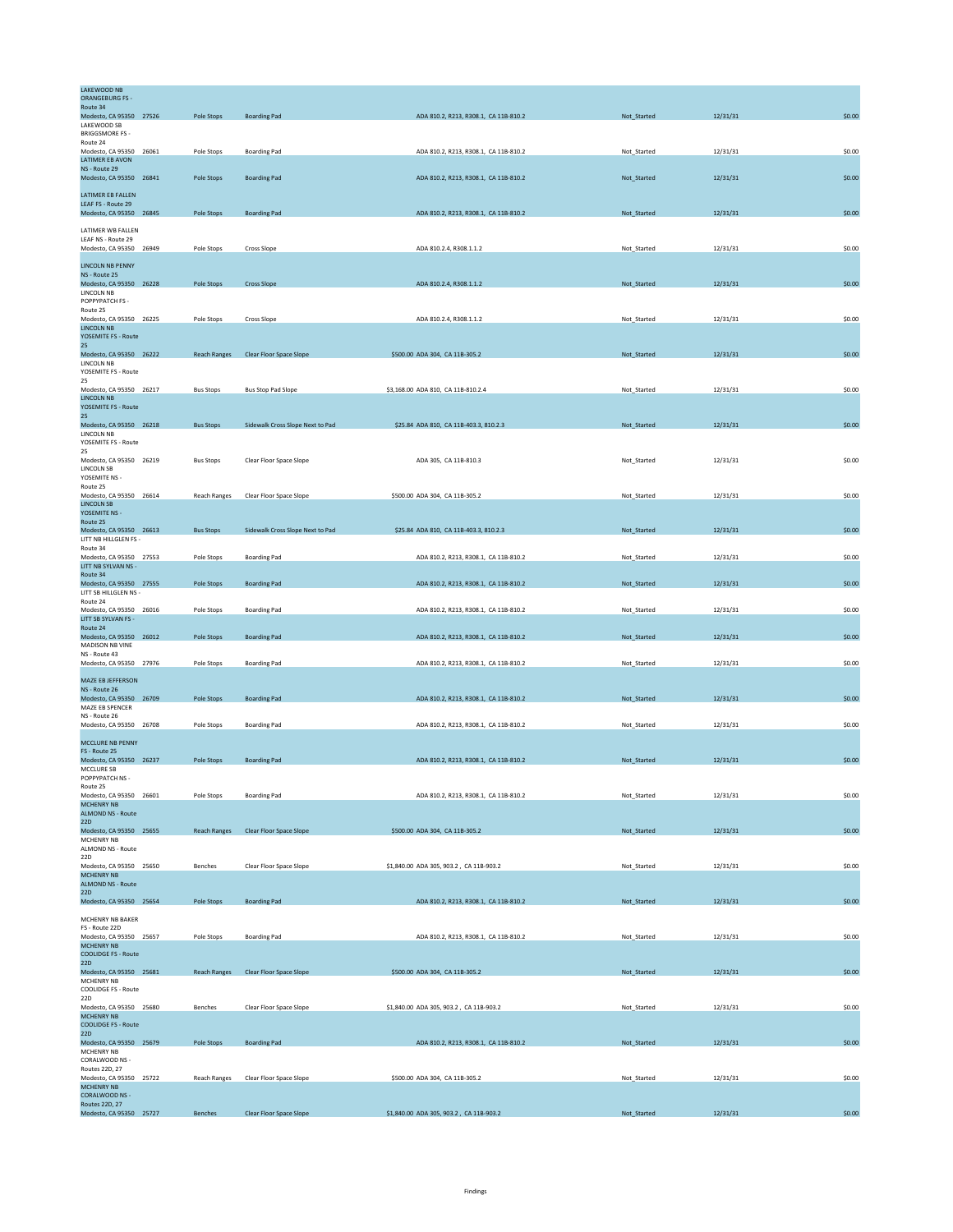| MCHENRY NB<br>CORALWOOD NS -                                                           |                     |                                  |                                                        |             |          |        |
|----------------------------------------------------------------------------------------|---------------------|----------------------------------|--------------------------------------------------------|-------------|----------|--------|
| Routes 22D, 27<br>Modesto, CA 95350 25724<br><b>MCHENRY NB</b>                         | <b>Bus Stops</b>    | Sidewalk Cross Slope Next to Pad | \$25.84 ADA 810, CA 11B-403.3, 810.2.3                 | Not_Started | 12/31/31 | \$0.00 |
| CORALWOOD NS -<br>Routes 22D, 27                                                       |                     |                                  |                                                        |             |          |        |
| Modesto, CA 95350 25723<br>MCHENRY NB<br>CORALWOOD NS -                                | <b>Bus Stops</b>    | <b>Bus Stop Pad Slope</b>        | \$3,168.00 ADA 810, CA 11B-810.2.4                     | Not_Started | 12/31/31 | \$0.00 |
| Routes 22D, 27<br>Modesto, CA 95350 25725<br><b>MCHENRY NB</b><br><b>FAIRMONT NS -</b> | <b>Bus Stops</b>    | Clear Floor Space Slope          | ADA 305, CA 11B-810.3                                  | Not_Started | 12/31/31 | \$0.00 |
| Route 22D<br>Modesto, CA 95350 25667                                                   | Benches             | Clear Floor Space                | \$1,840.00 ADA 206, 305, 903.2, CA 11B-206, 305, 903.2 | Not_Started | 12/31/31 | \$0.00 |
| MCHENRY NB FLOYD<br>FS - Routes 22D, 27                                                |                     |                                  |                                                        |             |          |        |
| Modesto, CA 95350 25704                                                                | Reach Ranges        | Clear Floor Space Slope          | \$500.00 ADA 304, CA 11B-305.2                         | Not_Started | 12/31/31 | \$0.00 |
| MCHENRY NB FLOYD<br>FS - Routes 22D, 27<br>Modesto, CA 95350 25703                     | <b>Benches</b>      | Clear Floor Space Slope          | \$1,840.00 ADA 305, 903.2, CA 11B-903.2                | Not_Started | 12/31/31 | \$0.00 |
| MCHENRY NB FLOYD                                                                       |                     |                                  |                                                        |             |          |        |
| FS - Routes 22D, 27<br>Modesto, CA 95350 25706                                         | <b>Bus Stops</b>    | Sidewalk Cross Slope Next to Pad | \$25.84 ADA 810, CA 11B-403.3, 810.2.3                 | Not_Started | 12/31/31 | \$0.00 |
| MCHENRY NB FLOYD<br>FS - Routes 22D, 27                                                |                     |                                  |                                                        |             |          |        |
| Modesto, CA 95350 25705<br>MCHENRY NB FLOYD                                            | <b>Bus Stops</b>    | <b>Bus Stop Pad Slope</b>        | \$3,168.00 ADA 810, CA 11B-810.2.4                     | Not_Started | 12/31/31 | \$0.00 |
| FS - Routes 22D, 27<br>Modesto, CA 95350 25707                                         | <b>Bus Stops</b>    | Clear Floor Space Slope          | ADA 305, CA 11B-810.3                                  | Not_Started | 12/31/31 | \$0.00 |
| <b>MCHENRY NB</b><br><b>FRANCES FS - Route</b><br><b>22D</b>                           |                     |                                  |                                                        |             |          |        |
| Modesto, CA 95350 25659<br>MCHENRY NB                                                  | Reach Ranges        | Clear Floor Space Slope          | \$500.00 ADA 304, CA 11B-305.2                         | Not_Started | 12/31/31 | \$0.00 |
| <b>FRANCES FS - Route</b><br>22D                                                       |                     |                                  |                                                        |             |          |        |
| Modesto, CA 95350 25658<br><b>MCHENRY NB</b>                                           | <b>Reach Ranges</b> | Clear Floor Space Length         | \$500.00 ADA 304, 305.3, CA 11B-305, 309.2             | Not_Started | 12/31/31 | \$0.00 |
| <b>FRANCES FS - Route</b><br>22D<br>Modesto, CA 95350 25660                            | Pole Stops          | <b>Boarding Pad</b>              | ADA 810.2, R213, R308.1, CA 11B-810.2                  | Not_Started | 12/31/31 | \$0.00 |
| MCHENRY NB<br><b>GRANGER FS -</b>                                                      |                     |                                  |                                                        |             |          |        |
| Routes 22D, 24<br>Modesto, CA 95350 25687                                              | <b>Benches</b>      | Clear Floor Space Slope          | \$1,840,00 ADA 305, 903.2 , CA 11B-903.2               | Not Started | 12/31/31 | \$0.00 |
| MCHENRY NB<br><b>GRANGER FS -</b>                                                      |                     |                                  |                                                        |             |          |        |
| Routes 22D, 24<br>Modesto, CA 95350 25683<br>MCHENRY NB                                | <b>Bus Stops</b>    | Sidewalk Cross Slope Next to Pad | \$25.84 ADA 810, CA 11B-403.3, 810.2.3                 | Not_Started | 12/31/31 | \$0.00 |
| <b>GRANGER FS -</b><br>Routes 22D, 24                                                  |                     |                                  |                                                        |             |          |        |
| Modesto, CA 95350 25682<br><b>MCHENRY NB</b>                                           | <b>Bus Stops</b>    | <b>Bus Stop Pad Slope</b>        | \$3,168.00 ADA 810, CA 11B-810.2.4                     | Not_Started | 12/31/31 | \$0.00 |
| <b>GRANGER FS -</b><br>Routes 22D, 24<br>Modesto, CA 95350 25684                       | <b>Bus Stops</b>    | Clear Floor Space Slope          | ADA 305, CA 11B-810.3                                  | Not_Started | 12/31/31 | \$0.00 |
| MCHENRY NB<br><b>GRECIAN NS - Routes</b>                                               |                     |                                  |                                                        |             |          |        |
| 22D, 27<br>Modesto, CA 95350 25731                                                     | Reach Ranges        | Clear Floor Space Slope          | \$500.00 ADA 304, CA 11B-305.2                         | Not_Started | 12/31/31 | \$0.00 |
| <b>MCHENRY NB</b><br><b>GRECIAN NS - Routes</b>                                        |                     |                                  |                                                        |             |          |        |
| 22D, 27<br>Modesto, CA 95350 25730<br>MCHENRY NB                                       | Reach Ranges        | Clear Floor Space Length         | \$500.00 ADA 304, 305.3, CA 11B-305, 309.2             | Not_Started | 12/31/31 | \$0.00 |
| <b>GRECIAN NS - Routes</b><br>22D.27                                                   |                     |                                  |                                                        |             |          |        |
| Modesto, CA 95350 25728                                                                | <b>Bus Stops</b>    | <b>Bus Stop Pad</b>              | \$3,168.00 ADA 810                                     | Not_Started | 12/31/31 | \$0.00 |
| MCHENRY NB HINZE<br>NS - Route 22D<br>Modesto, CA 95350 25662                          | Reach Ranges        | Clear Floor Space Slope          | \$500.00 ADA 304, CA 11B-305.2                         | Not_Started | 12/31/31 | \$0.00 |
| MCHENRY NB HINZE                                                                       |                     |                                  |                                                        |             |          |        |
| NS - Route 22D<br>Modesto, CA 95350 25661                                              | <b>Benches</b>      | Clear Floor Space Slope          | \$1,840.00 ADA 305, 903.2, CA 11B-903.2                | Not_Started | 12/31/31 | \$0.00 |
| MCHENRY NB HINZE<br>NS - Route 22D                                                     |                     |                                  |                                                        |             |          |        |
| Modesto, CA 95350 25666                                                                | Pole Stops          | <b>Cross Slope</b>               | ADA 810.2.4, R308.1.1.2                                | Not Started | 12/31/31 | \$0.00 |
| MCHENRY NB JONES<br>NS - Route 22D                                                     |                     |                                  |                                                        |             |          |        |
| Modesto, CA 95350 25649<br>MCHENRY NB JONES                                            | Reach Ranges        | Clear Floor Space Length         | \$500.00 ADA 304, 305.3, CA 11B-305, 309.2             | Not_Started | 12/31/31 | \$0.00 |
| NS - Route 22D<br>Modesto, CA 95350 25648                                              | Pole Stops          | <b>Boarding Pad</b>              | ADA 810.2, R213, R308.1, CA 11B-810.2                  | Not_Started | 12/31/31 | \$0.00 |
| MCHENRY NB MARK<br>RANDY NS - Routes                                                   |                     |                                  |                                                        |             |          |        |
| 22D, 27<br>Modesto, CA 95350 25699<br><b>MCHENRY NB MARK</b>                           | <b>Reach Ranges</b> | Clear Floor Space Slope          | \$500.00 ADA 304, CA 11B-305.2                         | Not_Started | 12/31/31 | \$0.00 |
| <b>RANDY NS - Routes</b><br>22D, 27<br>Modesto, CA 95350 25698                         | Pole Stops          | Width                            | ADA 810.2.2, R308.1.1.1                                | Not_Started | 12/31/31 | \$0.00 |
| MCHENRY NB<br>NORWEGIAN FS -                                                           |                     |                                  |                                                        |             |          |        |
| Route 22D, 27<br>Modesto, CA 95350 25690                                               | Reach Ranges        | Clear Floor Space Slope          | \$500.00 ADA 304, CA 11B-305.2                         | Not_Started | 12/31/31 | \$0.00 |
| <b>MCHENRY NB</b><br><b>ORANGEBURG FS-</b><br>Route 22D                                |                     |                                  |                                                        |             |          |        |
| Modesto, CA 95350 25677<br>MCHENRY NB                                                  | Benches             | <b>Clear Floor Space Slope</b>   | \$1,840.00 ADA 305, 903.2, CA 11B-903.2                | Not_Started | 12/31/31 | \$0.00 |
| ORANGEBURG FS -<br>Route 22D                                                           |                     |                                  |                                                        |             |          |        |
| Modesto, CA 95350 25676<br>MCHENRY NB ROBIN                                            | Pole Stops          | <b>Boarding Pad</b>              | ADA 810.2, R213, R308.1, CA 11B-810.2                  | Not_Started | 12/31/31 | \$0.00 |
| <b>HOOD NS - Routes</b><br>22D, 27, 37<br>Modesto, CA 95350 25712                      | Benches             | Clear Floor Space                | \$1,840.00 ADA 206, 305, 903.2, CA 11B-206, 305, 903.2 | Not_Started | 12/31/31 | \$0.00 |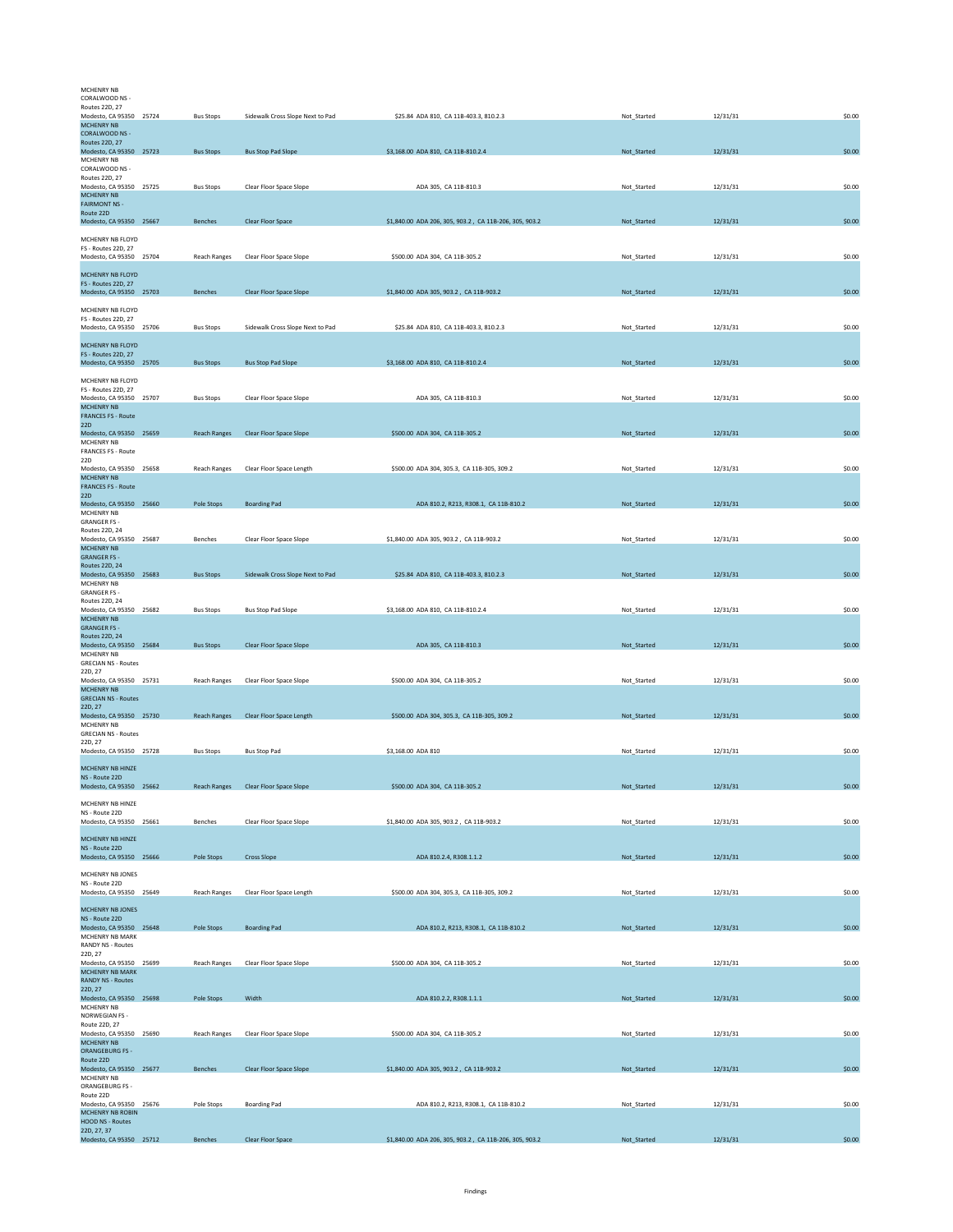| MCHENRY NR                                            |                     |                                      |                                                        |             |          |        |
|-------------------------------------------------------|---------------------|--------------------------------------|--------------------------------------------------------|-------------|----------|--------|
| ROSEBURG FS-                                          |                     |                                      |                                                        |             |          |        |
| Routes 22D, 24<br>Modesto, CA 95350 25669             | Reach Ranges        | Clear Floor Space Slope              | \$500.00 ADA 304, CA 11B-305.2                         | Not_Started | 12/31/31 | \$0.00 |
| <b>MCHENRY NB</b><br><b>ROSEBURG FS-</b>              |                     |                                      |                                                        |             |          |        |
| <b>Routes 22D, 24</b>                                 |                     |                                      |                                                        |             |          |        |
| Modesto, CA 95350 25673<br>MCHENRY NB                 | Benches             | Clear Floor Space Slope              | \$1,840.00 ADA 305, 903.2, CA 11B-903.2                | Not_Started | 12/31/31 | \$0.00 |
| ROSEBURG FS -                                         |                     |                                      |                                                        |             |          |        |
| Routes 22D, 24                                        |                     |                                      | ADA 810.2, R213, R308.1, CA 11B-810.2                  |             |          |        |
| Modesto, CA 95350 25672                               | Pole Stops          | <b>Boarding Pad</b>                  |                                                        | Not_Started | 12/31/31 | \$0.00 |
| MCHENRY NB SHEILA                                     |                     |                                      |                                                        |             |          |        |
| <b>NS - Route 22D, 27</b><br>Modesto, CA 95350 25702  | Benches             | Clear Floor Space Slope              | \$1,840.00 ADA 305, 903.2, CA 11B-903.2                | Not_Started | 12/31/31 | \$0.00 |
|                                                       |                     |                                      |                                                        |             |          |        |
| MCHENRY NB SHEILA<br>NS - Route 22D, 27               |                     |                                      |                                                        |             |          |        |
| Modesto, CA 95350 25701                               | Pole Stops          | <b>Cross Slope</b>                   | ADA 810.2.4, R308.1.1.2                                | Not_Started | 12/31/31 | \$0.00 |
| MCHENRY NB<br><b>SYLVAN FS - Routes</b>               |                     |                                      |                                                        |             |          |        |
| 22D, 27                                               |                     |                                      |                                                        |             |          |        |
| Modesto, CA 95350 25715<br><b>MCHENRY NB</b>          | Reach Ranges        | Clear Floor Space Slope              | \$500.00 ADA 304, CA 11B-305.2                         | Not Started | 12/31/31 | \$0.00 |
| <b>SYLVAN FS - Routes</b>                             |                     |                                      |                                                        |             |          |        |
| 22D, 27<br>Modesto, CA 95350 25716                    | <b>Reach Ranges</b> | Clear Floor Space Slope              | \$500.00 ADA 304, CA 11B-305.2                         | Not_Started | 12/31/31 | \$0.00 |
| <b>MCHENRY NB</b>                                     |                     |                                      |                                                        |             |          |        |
| <b>SYLVAN FS - Routes</b><br>22D, 27                  |                     |                                      |                                                        |             |          |        |
| Modesto, CA 95350 25714                               | Benches             | Clear Floor Space Slope              | \$1,840.00 ADA 305, 903.2, CA 11B-903.2                | Not_Started | 12/31/31 | \$0.00 |
| <b>MCHENRY NB</b><br><b>SYLVAN FS - Routes</b>        |                     |                                      |                                                        |             |          |        |
| 22D, 27                                               |                     |                                      |                                                        |             |          |        |
| Modesto, CA 95350 25717                               | Pole Stops          | <b>Cross Slope</b>                   | ADA 810.2.4, R308.1.1.2                                | Not_Started | 12/31/31 | \$0.00 |
| MCHENRY NB TOKAY                                      |                     |                                      |                                                        |             |          |        |
| FS - Routes 22D, 27                                   |                     |                                      |                                                        |             |          |        |
| Modesto, CA 95350 25696                               | Reach Ranges        | Clear Floor Space Slope              | \$500.00 ADA 304, CA 11B-305.2                         | Not_Started | 12/31/31 | \$0.00 |
| MCHENRY NB TOKAY                                      |                     |                                      |                                                        |             |          |        |
| FS - Routes 22D, 27<br>Modesto, CA 95350 25691        | Benches             | Clear Floor Space Slope              | \$1,840.00 ADA 305, 903.2, CA 11B-903.2                | Not_Started | 12/31/31 | \$0.00 |
| <b>MCHENRY NB</b>                                     |                     |                                      |                                                        |             |          |        |
| <b>WARREN FS - Routes</b><br>22D, 27                  |                     |                                      |                                                        |             |          |        |
| Modesto, CA 95350 26902                               | Benches             | <b>Clear Floor Space Slope</b>       | \$1,840.00 ADA 305, 903.2, CA 11B-903.2                | Not_Started | 12/31/31 | \$0.00 |
| MCHENRY NB<br><b>WARREN FS - Routes</b>               |                     |                                      |                                                        |             |          |        |
| 22D, 27                                               |                     |                                      |                                                        |             |          |        |
| Modesto, CA 95350 25720                               | Pole Stops          | Cross Slope                          | ADA 810.2.4, R308.1.1.2                                | Not Started | 12/31/31 | \$0.00 |
| MCHENRY SB BANGS                                      |                     |                                      |                                                        |             |          |        |
| <b>NS - Routes 22D, 27</b><br>Modesto, CA 95350 25748 | <b>Benches</b>      |                                      |                                                        |             |          | \$0.00 |
| <b>MCHENRY SB</b>                                     |                     | Clear Floor Space Slope              | \$1,840.00 ADA 305, 903.2, CA 11B-903.2                | Not_Started | 12/31/31 |        |
| <b>BOWEN FS - Routes</b>                              |                     |                                      |                                                        |             |          |        |
| 22, 27, 34<br>Modesto, CA 95350 25847                 | <b>Reach Ranges</b> | Clear Floor Space Slope              | \$500.00 ADA 304, CA 11B-305.2                         | Not_Started | 12/31/31 | \$0.00 |
| <b>MCHENRY SB</b>                                     |                     |                                      |                                                        |             |          |        |
| <b>BOWEN FS - Routes</b><br>22, 27, 34                |                     |                                      |                                                        |             |          |        |
| Modesto, CA 95350 25846                               | <b>Bus Stops</b>    | Bus Stop Pad Vertical Clearance      | \$3,168.00 ADA 810                                     | Not_Started | 12/31/31 | \$0.00 |
| <b>MCHENRY SB</b><br><b>BOWEN NS - Routes</b>         |                     |                                      |                                                        |             |          |        |
| 22M, 27, 34                                           |                     |                                      |                                                        |             |          |        |
| Modesto, CA 95350 25845<br><b>MCHENRY SB</b>          | Benches             | Clear Floor Space Slope              | \$1,840.00 ADA 305, 903.2, CA 11B-903.2                | Not_Started | 12/31/31 | \$0.00 |
| <b>BOWEN NS - Routes</b>                              |                     |                                      |                                                        |             |          |        |
| 22M, 27, 34<br>Modesto, CA 95350 25844                |                     |                                      |                                                        |             |          | \$0.00 |
| <b>MCHENRY SB</b>                                     | Pole Stops          | Cross Slope                          | ADA 810.2.4, R308.1.1.2                                | Not_Started | 12/31/31 |        |
| <b>COOLIDGE NS -</b><br>Routes 22M, 34                |                     |                                      |                                                        |             |          |        |
| Modesto, CA 95350 25849                               |                     | Reach Ranges Clear Floor Space Slope | \$500.00 ADA 304, CA 11B-305.2                         | Not Started | 12/31/31 | \$0.00 |
| MCHENRY SB<br>COOLIDGE NS -                           |                     |                                      |                                                        |             |          |        |
| Routes 22M, 34                                        |                     |                                      |                                                        |             |          |        |
| Modesto, CA 95350 25848                               | Pole Stops          | <b>Boarding Pad</b>                  | ADA 810.2, R213, R308.1, CA 11B-810.2                  | Not_Started | 12/31/31 | \$0.00 |
| <b>MCHENRY SB</b><br>CORALWOOD                        |                     |                                      |                                                        |             |          |        |
| (ACROSS) - Routes                                     |                     |                                      |                                                        |             |          |        |
| 22D, 27<br>Modesto, CA 95350 25754                    | Reach Ranges        | Clear Floor Space Slope              | \$500.00 ADA 304, CA 11B-305.2                         | Not_Started | 12/31/31 | \$0.00 |
| MCHENRY SB                                            |                     |                                      |                                                        |             |          |        |
| CORALWOOD<br>(ACROSS) - Routes                        |                     |                                      |                                                        |             |          |        |
| 22D, 27                                               |                     |                                      |                                                        |             |          |        |
| Modesto, CA 95350 25755<br><b>MCHENRY SB</b>          | Benches             | Clear Floor Space Slope              | \$1,840.00 ADA 305, 903.2, CA 11B-903.2                | Not_Started | 12/31/31 | \$0.00 |
| <b>FAIRMONT FS -</b>                                  |                     |                                      |                                                        |             |          |        |
| Route 22<br>Modesto, CA 95350 25861                   | <b>Reach Ranges</b> | <b>Clear Floor Space Slope</b>       | \$500.00 ADA 304, CA 11B-305.2                         | Not_Started | 12/31/31 | \$0.00 |
| MCHENRY SB                                            |                     |                                      |                                                        |             |          |        |
| <b>FAIRMONT FS -</b><br>Route 22                      |                     |                                      |                                                        |             |          |        |
| Modesto, CA 95350 25858                               | Benches             | Clear Floor Space Slope              | \$1,840.00 ADA 305, 903.2, CA 11B-903.2                | Not_Started | 12/31/31 | \$0.00 |
| <b>MCHENRY SB</b>                                     |                     |                                      |                                                        |             |          |        |
| <b>FAIRMONT FS -</b><br>Route 22                      |                     |                                      |                                                        |             |          |        |
| Modesto, CA 95350 25860                               | Pole Stops          | <b>Boarding Pad</b>                  | ADA 810.2, R213, R308.1, CA 11B-810.2                  | Not_Started | 12/31/31 | \$0.00 |
| MCHENRY SB<br><b>GRISWOLD NS -</b>                    |                     |                                      |                                                        |             |          |        |
| Route 22M                                             |                     |                                      |                                                        |             |          |        |
| Modesto, CA 95350 25862<br><b>MCHENRY SB</b>          | Reach Ranges        | Clear Floor Space Slope              | \$500.00 ADA 304, CA 11B-305.2                         | Not_Started | 12/31/31 | \$0.00 |
| <b>GRISWOLD NS -</b>                                  |                     |                                      |                                                        |             |          |        |
| Route 22M<br>Modesto, CA 95350 25865                  | Pole Stops          | <b>Cross Slope</b>                   | ADA 810.2.4, R308.1.1.2                                | Not_Started | 12/31/31 | \$0.00 |
| MCHENRY SB                                            |                     |                                      |                                                        |             |          |        |
| KIERNAN-BANGS MB<br>- Route 22D                       |                     |                                      |                                                        |             |          |        |
| Modesto, CA 95350 25747                               | Pole Stops          | <b>Boarding Pad</b>                  | ADA 810.2, R213, R308.1, CA 11B-810.2                  | Not_Started | 12/31/31 | \$0.00 |
| <b>MCHENRY SB</b>                                     |                     |                                      |                                                        |             |          |        |
| MAYNELL (ACROSS) -                                    |                     |                                      |                                                        |             |          |        |
| Route 22M<br>Modesto, CA 95350 25868                  | <b>Benches</b>      | Clear Floor Space                    | \$1,840.00 ADA 206, 305, 903.2, CA 11B-206, 305, 903.2 | Not_Started | 12/31/31 | \$0.00 |
|                                                       |                     |                                      |                                                        |             |          |        |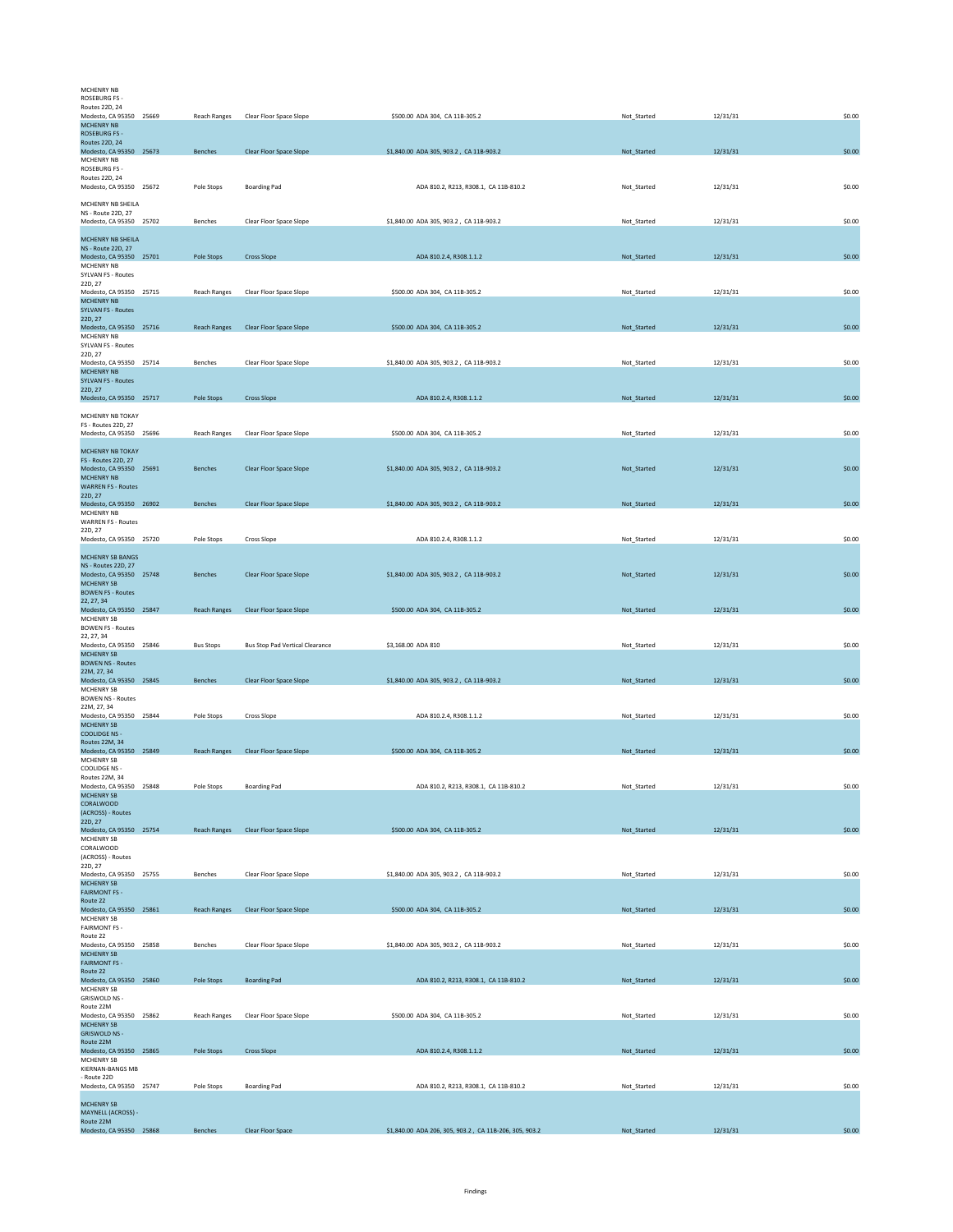| MCHENRY SB                                    |                     |                                      |                                             |             |          |        |
|-----------------------------------------------|---------------------|--------------------------------------|---------------------------------------------|-------------|----------|--------|
| MAYNELL (ACROSS) -<br>Route 22M               |                     |                                      |                                             |             |          |        |
| Modesto, CA 95350 25867<br><b>MCHENRY SB</b>  | Pole Stops          | <b>Boarding Pad</b>                  | ADA 810.2, R213, R308.1, CA 11B-810.2       | Not_Started | 12/31/31 | \$0.00 |
| <b>MORRIS NS - Route</b><br>22                |                     |                                      |                                             |             |          |        |
| Modesto, CA 95350 25875<br>MCHENRY SB         | <b>Reach Ranges</b> | Clear Floor Space Slope              | \$500.00 ADA 304, CA 11B-305.2              | Not_Started | 12/31/31 | \$0.00 |
| MORRIS NS - Route                             |                     |                                      |                                             |             |          |        |
| 22<br>Modesto, CA 95350 25869                 | Benches             | Clear Floor Space Slope              | \$1,840.00 ADA 305, 903.2, CA 11B-903.2     | Not Started | 12/31/31 | \$0.00 |
| <b>MCHENRY SB</b><br><b>MORRIS NS - Route</b> |                     |                                      |                                             |             |          |        |
| 22                                            |                     |                                      |                                             |             |          |        |
| Modesto, CA 95350 25874<br>MCHENRY SB         | Pole Stops          | <b>Boarding Pad</b>                  | ADA 810.2, R213, R308.1, CA 11B-810.2       | Not Started | 12/31/31 | \$0.00 |
| NEEDHAM NS -<br>Route 22M                     |                     |                                      |                                             |             |          |        |
| Modesto, CA 95350 25883<br><b>MCHENRY SB</b>  | <b>Reach Ranges</b> | Clear Floor Space Slope              | \$500.00 ADA 304, CA 11B-305.2              | Not_Started | 12/31/31 | \$0.00 |
| <b>NEEDHAM NS-</b>                            |                     |                                      |                                             |             |          |        |
| Route 22M<br>Modesto, CA 95350 25880          | Benches             | Clear Floor Space Slope              | \$1,840.00 ADA 305, 903.2, CA 11B-903.2     | Not_Started | 12/31/31 | \$0.00 |
| <b>MCHENRY SB</b><br>NEEDHAM NS -             |                     |                                      |                                             |             |          |        |
| Route 22M                                     |                     |                                      |                                             |             |          |        |
| Modesto, CA 95350 25882<br><b>MCHENRY SB</b>  | Pole Stops          | <b>Boarding Pad</b>                  | ADA 810.2, R213, R308.1, CA 11B-810.2       | Not_Started | 12/31/31 | \$0.00 |
| <b>ORANGEBURG NS -</b><br>Route 22M           |                     |                                      |                                             |             |          |        |
| Modesto, CA 95350 25850                       | Reach Ranges        | Clear Floor Space Slope              | \$500.00 ADA 304, CA 11B-305.2              | Not_Started | 12/31/31 | \$0.00 |
| MCHENRY SB<br>ORANGEBURG NS -                 |                     |                                      |                                             |             |          |        |
| Route 22M<br>Modesto, CA 95350 25852          | Pole Stops          | <b>Boarding Pad</b>                  | ADA 810.2, R213, R308.1, CA 11B-810.2       | Not_Started | 12/31/31 | \$0.00 |
| <b>MCHENRY SB</b><br>PELANDALE NS -           |                     |                                      |                                             |             |          |        |
| Routes 22D, 27                                |                     |                                      |                                             |             |          |        |
| Modesto, CA 95350 25751<br>MCHENRY SB         | <b>Reach Ranges</b> | <b>Clear Floor Space Slope</b>       | \$500.00 ADA 304, CA 11B-305.2              | Not_Started | 12/31/31 | \$0.00 |
| PELANDALE NS -<br>Routes 22D, 27              |                     |                                      |                                             |             |          |        |
| Modesto, CA 95350 25750                       | Pole Stops          | Cross Slope                          | ADA 810.2.4, R308.1.1.2                     | Not Started | 12/31/31 | \$0.00 |
| <b>MCHENRY SB</b><br>ROSEBURG -               |                     |                                      |                                             |             |          |        |
| <b>MENSINGER MB-</b><br>Route 22M             |                     |                                      |                                             |             |          |        |
| Modesto, CA 95350 25856                       |                     | Reach Ranges Clear Floor Space Slope | \$500.00 ADA 304, CA 11B-305.2              | Not_Started | 12/31/31 | \$0.00 |
| MCHENRY SB<br>ROSEBURG -                      |                     |                                      |                                             |             |          |        |
| MENSINGER MB -<br>Route 22M                   |                     |                                      |                                             |             |          |        |
| Modesto, CA 95350 25857                       | Benches             | Clear Floor Space Slope              | \$1,840.00 ADA 305, 903.2, CA 11B-903.2     | Not_Started | 12/31/31 | \$0.00 |
| <b>MCHENRY SB</b><br>ROSEBURG -               |                     |                                      |                                             |             |          |        |
| <b>MENSINGER MB -</b><br>Route 22M            |                     |                                      |                                             |             |          |        |
| Modesto, CA 95350 25855                       | Pole Stops          | <b>Cross Slope</b>                   | ADA 810.2.4, R308.1.1.2                     | Not_Started | 12/31/31 | \$0.00 |
| MCHENRY SB<br><b>RUMBLE FS - Routes</b>       |                     |                                      |                                             |             |          |        |
| 22M.27<br>Modesto, CA 95350 25840             | <b>Bus Stops</b>    | Clear Floor Space Slope              | ADA 305, CA 11B-810.3                       | Not_Started | 12/31/31 | \$0.00 |
| <b>MCHENRY SB</b>                             |                     |                                      |                                             |             |          |        |
| <b>STANDIFORD FS -</b><br>Routes 22M, 27, 37  |                     |                                      |                                             |             |          |        |
| Modesto, CA 95350 25833<br>MCHENRY SB         | <b>Bus Stops</b>    | <b>Bus Stop Pad Slope</b>            | \$3,168.00 ADA 810, CA 11B-810.2.4          | Not_Started | 12/31/31 | \$0.00 |
| STANDIFORD FS -                               |                     |                                      |                                             |             |          |        |
| Routes 22M, 27, 37<br>Modesto, CA 95350 25834 | <b>Bus Stops</b>    | Sidewalk Cross Slope Next to Pad     | \$25.84 ADA 810, CA 11B-403.3, 810.2.3      | Not Started | 12/31/31 | \$0.00 |
| MCHENRY SB<br><b>STANDIFORD FS -</b>          |                     |                                      |                                             |             |          |        |
| Routes 22M, 27, 37<br>Modesto, CA 95350 25835 | <b>Bus Stops</b>    | <b>Clear Floor Space Slope</b>       | ADA 305, CA 11B-810.3                       | Not_Started | 12/31/31 | \$0.00 |
| MCHENRY SB                                    |                     |                                      |                                             |             |          |        |
| STODDARD FS -<br>Route 22M                    |                     |                                      |                                             |             |          |        |
| Modesto, CA 95350 25879<br><b>MCHENRY SB</b>  | Reach Ranges        | Clear Floor Space Slope              | \$500.00 ADA 304, CA 11B-305.2              | Not_Started | 12/31/31 | \$0.00 |
| <b>STODDARD FS -</b>                          |                     |                                      |                                             |             |          |        |
| Route 22M<br>Modesto, CA 95350 25877          | <b>Benches</b>      | Clear Floor Space Slope              | \$1,840.00 ADA 305, 903.2, CA 11B-903.2     | Not_Started | 12/31/31 | \$0.00 |
| MCHENRY SB<br>STODDARD FS -                   |                     |                                      |                                             |             |          |        |
| Route 22M                                     | Benches             | On Accessible Route                  | \$1,840.00 ADA 205, 228, 305, 308, 309, 903 |             | 12/31/31 | \$0.00 |
| Modesto, CA 95350 25876<br><b>MCHENRY SB</b>  |                     |                                      |                                             | Not_Started |          |        |
| <b>STODDARD FS -</b><br>Route 22M             |                     |                                      |                                             |             |          |        |
| Modesto, CA 95350 25878<br>MCHENRY SB         | Pole Stops          | <b>Cross Slope</b>                   | ADA 810.2.4, R308.1.1.2                     | Not_Started | 12/31/31 | \$0.00 |
| WOODROW FS -                                  |                     |                                      |                                             |             |          |        |
| Routes 22M, 27, 37<br>Modesto, CA 95350 25838 | <b>Reach Ranges</b> | Clear Floor Space Slope              | \$500.00 ADA 304, CA 11B-305.2              | Not_Started | 12/31/31 | \$0.00 |
| <b>MCHENRY SB</b><br>WOODROW FS -             |                     |                                      |                                             |             |          |        |
| Routes 22M, 27, 37<br>Modesto, CA 95350 25837 | Benches             | <b>Clear Floor Space Slope</b>       | \$1,840.00 ADA 305, 903.2, CA 11B-903.2     | Not_Started | 12/31/31 | \$0.00 |
| MCHENRY SB                                    |                     |                                      |                                             |             |          |        |
| WOODROW FS -<br>Routes 22M, 27, 37            |                     |                                      |                                             |             |          |        |
| Modesto, CA 95350 25839                       | Pole Stops          | Cross Slope                          | ADA 810.2.4, R308.1.1.2                     | Not_Started | 12/31/31 | \$0.00 |
| <b>MECHALYS WB</b>                            |                     |                                      |                                             |             |          |        |
| ANSONVILLE<br>(ACROSS) - Route 25             |                     |                                      |                                             |             |          |        |
| Modesto, CA 95350 26593                       | Pole Stops          | <b>Boarding Pad</b>                  | ADA 810.2, R213, R308.1, CA 11B-810.2       | Not_Started | 12/31/31 | \$0.00 |
| MECHALYS WB<br>MCCLURE NS - Route             |                     |                                      |                                             |             |          |        |
| 25<br>Modesto, CA 95350 26596                 | Pole Stops          | <b>Boarding Pad</b>                  | ADA 810.2, R213, R308.1, CA 11B-810.2       | Not_Started | 12/31/31 | \$0.00 |
| MERLE EB<br><b>PANTALEO NS -</b>              |                     |                                      |                                             |             |          |        |
| Route 24                                      |                     |                                      |                                             |             |          |        |
| Modesto, CA 95350 26055                       | Pole Stops          | <b>Boarding Pad</b>                  | ADA 810.2, R213, R308.1, CA 11B-810.2       | Not_Started | 12/31/31 | \$0.00 |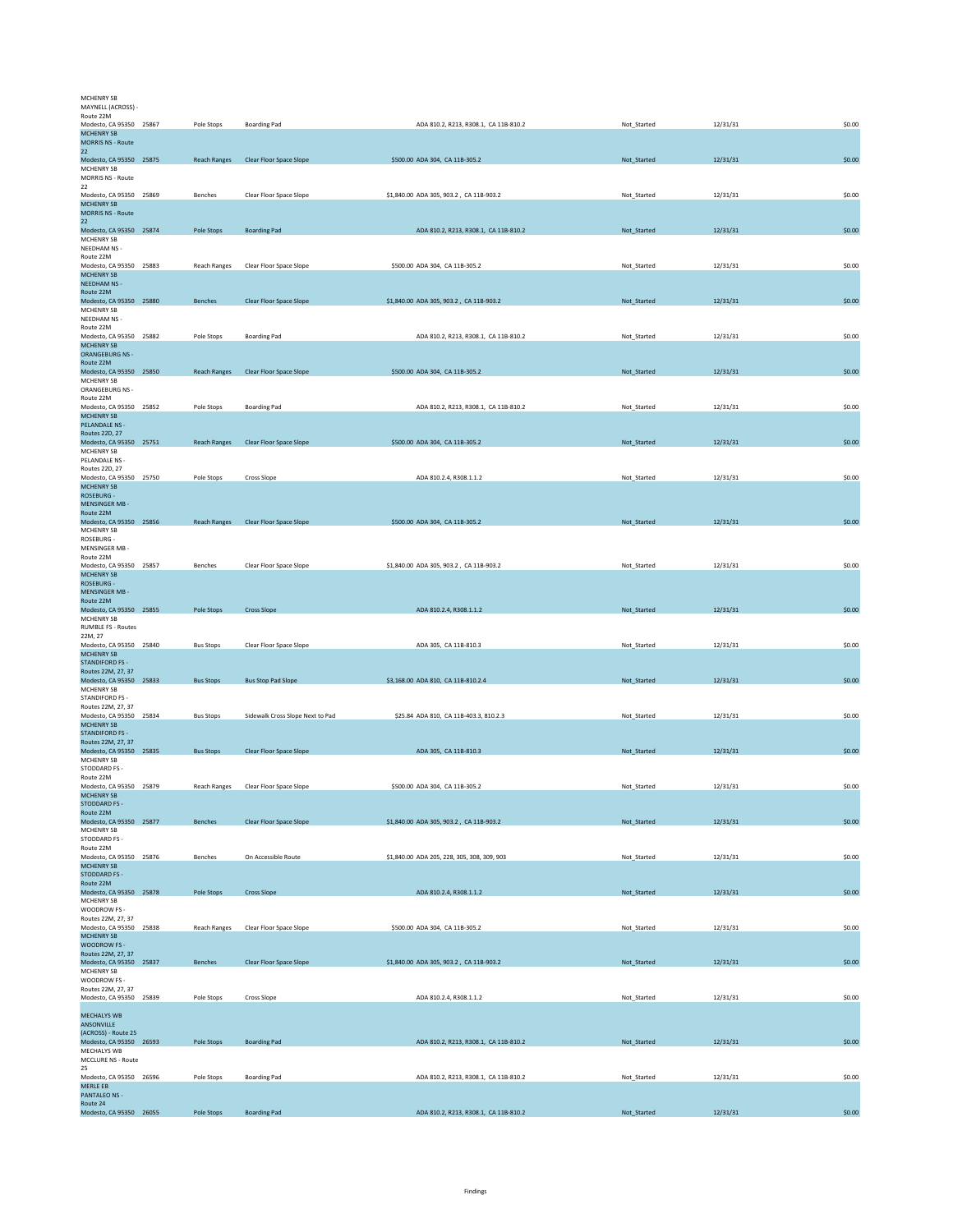| <b>MERLE EB</b><br>WOODCREST FS -                                     |                     |                         |                                                        |             |          |        |
|-----------------------------------------------------------------------|---------------------|-------------------------|--------------------------------------------------------|-------------|----------|--------|
| Route 24<br>Modesto, CA 95350 26050<br><b>MERLE WB BAILEY FS</b>      | Pole Stops          | <b>Boarding Pad</b>     | ADA 810.2, R213, R308.1, CA 11B-810.2                  | Not_Started | 12/31/31 | \$0.00 |
| - Route 34<br>Modesto, CA 95350 27532                                 | Pole Stops          | <b>Boarding Pad</b>     | ADA 810.2, R213, R308.1, CA 11B-810.2                  | Not_Started | 12/31/31 | \$0.00 |
| MERLE WB LINCOLN                                                      |                     |                         |                                                        |             |          |        |
| OAK FS - Route 34<br>Modesto, CA 95350 27531<br>MERLE WB              | Pole Stops          | <b>Boarding Pad</b>     | ADA 810.2, R213, R308.1, CA 11B-810.2                  | Not Started | 12/31/31 | \$0.00 |
| <b>TEMESCAL FS - Route</b><br>34                                      |                     |                         |                                                        |             |          |        |
| Modesto, CA 95350 27530<br>MIDDLEBORO EB                              | Pole Stops          | <b>Boarding Pad</b>     | ADA 810.2, R213, R308.1, CA 11B-810.2                  | Not_Started | 12/31/31 | \$0.00 |
| <b>EASTRIDGE FS -</b><br>Route 34<br>Modesto, CA 95350 27520          | Pole Stops          | <b>Boarding Pad</b>     | ADA 810.2, R213, R308.1, CA 11B-810.2                  | Not Started | 12/31/31 | \$0.00 |
| MIDDLEBORO EB<br>LAKEWOOD NS -                                        |                     |                         |                                                        |             |          |        |
| Route 34<br>Modesto, CA 95350 27522                                   | Pole Stops          | <b>Boarding Pad</b>     | ADA 810.2, R213, R308.1, CA 11B-810.2                  | Not Started | 12/31/31 | \$0.00 |
| MIDDLEBORO WB<br><b>EASTRIDGE NS -</b>                                |                     |                         |                                                        |             |          |        |
| Route 24<br>Modesto, CA 95350 26068<br>MIDDLEBORO WB<br>LAKEWOOD FS - | Pole Stops          | <b>Boarding Pad</b>     | ADA 810.2, R213, R308.1, CA 11B-810.2                  | Not_Started | 12/31/31 | \$0.00 |
| Route 24<br>Modesto, CA 95350 26065                                   | Pole Stops          | <b>Boarding Pad</b>     | ADA 810.2, R213, R308.1, CA 11B-810.2                  | Not_Started | 12/31/31 | \$0.00 |
| MILLBROOK NB                                                          |                     |                         |                                                        |             |          |        |
| FLOYD FS - Route 34<br>Modesto, CA 95350 27543<br><b>MILLBROOK NB</b> | Pole Stops          | <b>Boarding Pad</b>     | ADA 810.2, R213, R308.1, CA 11B-810.2                  | Not_Started | 12/31/31 | \$0.00 |
| <b>PARKCREST FS -</b><br>Route 34                                     |                     |                         |                                                        |             |          |        |
| Modesto, CA 95350 27546<br>MILLBROOK NB                               | Pole Stops          | <b>Boarding Pad</b>     | ADA 810.2, R213, R308.1, CA 11B-810.2                  | Not_Started | 12/31/31 | \$0.00 |
| SLEEPY HOLLOW-KEE<br>MB - Route 34<br>Modesto, CA 95350 27548         |                     |                         |                                                        |             |          |        |
| MILLBROOK SB KEE                                                      | Pole Stops          | <b>Boarding Pad</b>     | ADA 810.2, R213, R308.1, CA 11B-810.2                  | Not_Started | 12/31/31 | \$0.00 |
| (ACROSS) - Route 24<br>Modesto, CA 95350 26020                        | Pole Stops          | <b>Boarding Pad</b>     | ADA 810.2, R213, R308.1, CA 11B-810.2                  | Not Started | 12/31/31 | \$0.00 |
| MILLBROOK SB<br>PARKCREST FS -                                        |                     |                         |                                                        |             |          |        |
| Route 24<br>Modesto, CA 95350 26025                                   | Pole Stops          | <b>Boarding Pad</b>     | ADA 810.2, R213, R308.1, CA 11B-810.2                  | Not Started | 12/31/31 | \$0.00 |
| MILLER EB CAMELLIA<br>FS - Route 25                                   |                     |                         |                                                        |             |          |        |
| Modesto, CA 95350 26186                                               | <b>Reach Ranges</b> | Clear Floor Space Slope | \$500.00 ADA 304, CA 11B-305.2                         | Not_Started | 12/31/31 | \$0.00 |
| MILLER EB CAMELLIA<br>FS - Route 25<br>Modesto, CA 95350 26185        | Pole Stops          | <b>Boarding Pad</b>     | ADA 810.2, R213, R308.1, CA 11B-810.2                  | Not_Started | 12/31/31 | \$0.00 |
| MILLER EB EL VISTA<br>FS - Route 25                                   |                     |                         |                                                        |             |          |        |
| Modesto, CA 95350 26203                                               | Pole Stops          | <b>Boarding Pad</b>     | ADA 810.2, R213, R308.1, CA 11B-810.2                  | Not_Started | 12/31/31 | \$0.00 |
| MILLER EB<br><b>FERGUSON (ACROSS)</b><br>- Route 25                   |                     |                         |                                                        |             |          |        |
| Modesto, CA 95350 26190<br>MILLER EB                                  | Pole Stops          | <b>Boarding Pad</b>     | ADA 810.2, R213, R308.1, CA 11B-810.2                  | Not_Started | 12/31/31 | \$0.00 |
| <b>KINGSTON FS - Route</b><br>25 <sub>2</sub>                         |                     |                         |                                                        |             |          |        |
| Modesto, CA 95350 26209<br>MILLER EB MARIA NS<br>- Route 25           | Pole Stops          | <b>Boarding Pad</b>     | ADA 810.2, R213, R308.1, CA 11B-810.2                  | Not_Started | 12/31/31 | \$0.00 |
| Modesto, CA 95350 26194<br>MILLER EB PARRY FS -                       | Pole Stops          | <b>Boarding Pad</b>     | ADA 810.2, R213, R308.1, CA 11B-810.2                  | Not Started | 12/31/31 | \$0.00 |
| Route 25<br>Modesto, CA 95350 26200                                   | Pole Stops          | <b>Boarding Pad</b>     | ADA 810.2, R213, R308.1, CA 11B-810.2                  | Not_Started | 12/31/31 | \$0.00 |
| MILLER EB PHOENIX<br>NS - Route 25                                    |                     |                         |                                                        |             |          |        |
| Modesto, CA 95350 26197<br>MILLER EB SANTA                            | Pole Stops          | <b>Boarding Pad</b>     | ADA 810.2, R213, R308.1, CA 11B-810.2                  | Not_Started | 12/31/31 | \$0.00 |
| CRUZ FS - Route 25<br>Modesto, CA 95350 26181                         | Benches             | On Accessible Route     | \$1,840.00 ADA 205, 228, 305, 308, 309, 903            | Not Started | 12/31/31 | \$0.00 |
| MILLER EB SANTA<br>CRUZ FS - Route 25<br>Modesto, CA 95350 26182      | Benches             | Clear Floor Space       | \$1,840.00 ADA 206, 305, 903.2, CA 11B-206, 305, 903.2 | Not_Started | 12/31/31 | \$0.00 |
| MILLER EB SANTA<br>CRUZ FS - Route 25                                 |                     |                         |                                                        |             |          |        |
| Modesto, CA 95350 26180<br>MILLER EB TRASK FS -                       | Pole Stops          | <b>Boarding Pad</b>     | ADA 810.2, R213, R308.1, CA 11B-810.2                  | Not_Started | 12/31/31 | \$0.00 |
| Route 25<br>Modesto, CA 95350 26206                                   | Pole Stops          | <b>Boarding Pad</b>     | ADA 810.2, R213, R308.1, CA 11B-810.2                  | Not_Started | 12/31/31 | \$0.00 |
| MILLER WB CONEJO<br>NS - Route 25                                     |                     |                         |                                                        |             |          |        |
| Modesto, CA 95350 26635                                               | Pole Stops          | <b>Boarding Pad</b>     | ADA 810.2, R213, R308.1, CA 11B-810.2                  | Not_Started | 12/31/31 | \$0.00 |
| MILLER WB EL VISTA<br>FS - Route 25<br>Modesto, CA 95350 26627        | <b>Reach Ranges</b> | Clear Floor Space Slope | \$500.00 ADA 304, CA 11B-305.2                         | Not_Started | 12/31/31 | \$0.00 |
| MILLER WB EL VISTA                                                    |                     |                         |                                                        |             |          |        |
| FS - Route 25<br>Modesto, CA 95350 26626                              | Pole Stops          | <b>Boarding Pad</b>     | ADA 810.2, R213, R308.1, CA 11B-810.2                  | Not_Started | 12/31/31 | \$0.00 |
| MILLER WB<br>KINGSTON NS -<br>Route 25                                |                     |                         |                                                        |             |          |        |
| Modesto, CA 95350 26622<br>MILLER WB                                  | Benches             | Clear Floor Space       | \$1,840.00 ADA 206, 305, 903.2, CA 11B-206, 305, 903.2 | Not_Started | 12/31/31 | \$0.00 |
| <b>KINGSTON NS -</b><br>Route 25                                      |                     |                         |                                                        |             |          |        |
| Modesto, CA 95350 26621                                               | Pole Stops          | <b>Boarding Pad</b>     | ADA 810.2, R213, R308.1, CA 11B-810.2                  | Not_Started | 12/31/31 | \$0.00 |
| MILLER WB PHOENIX<br>FS - Route 25<br>Modesto, CA 95350 26632         | Pole Stops          | <b>Boarding Pad</b>     | ADA 810.2, R213, R308.1, CA 11B-810.2                  | Not_Started | 12/31/31 | \$0.00 |
|                                                                       |                     |                         |                                                        |             |          |        |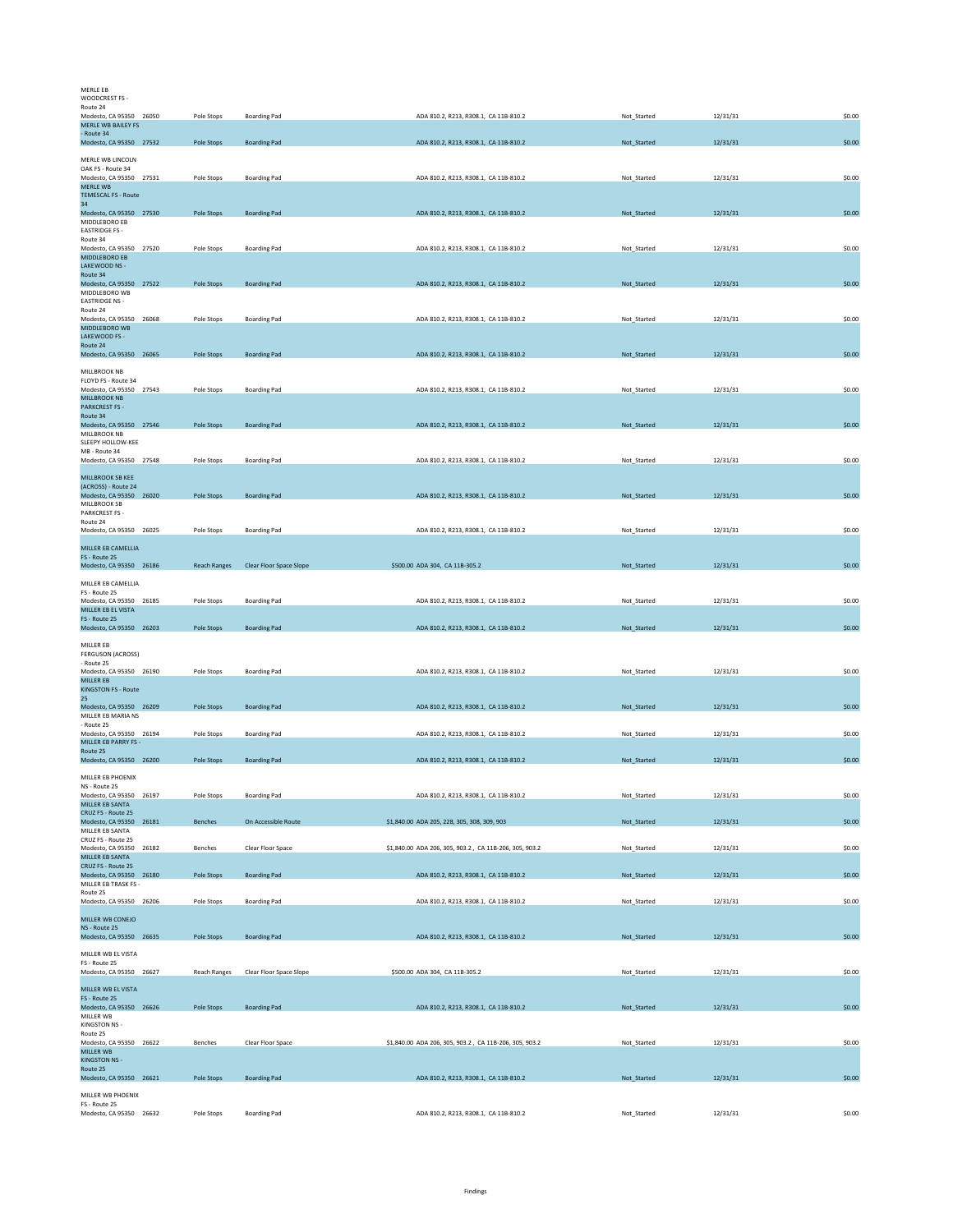| MILLER WB ROSINA<br>FS - Route 25                |                     |                                        |                                        |             |          |        |
|--------------------------------------------------|---------------------|----------------------------------------|----------------------------------------|-------------|----------|--------|
| Modesto, CA 95350 26638<br>MILLER WB             | Pole Stops          | <b>Boarding Pad</b>                    | ADA 810.2, R213, R308.1, CA 11B-810.2  | Not_Started | 12/31/31 | \$0.00 |
| ROWLAND FS - Route                               |                     |                                        |                                        |             |          |        |
| 25<br>Modesto, CA 95350 26639                    | Reach Ranges        | Clear Floor Space Slope                | \$500.00 ADA 304, CA 11B-305.2         | Not_Started | 12/31/31 | \$0.00 |
| MILLER WB<br><b>ROWLAND FS - Route</b>           |                     |                                        |                                        |             |          |        |
| 25<br>Modesto, CA 95350 26642                    | Pole Stops          | <b>Boarding Pad</b>                    | ADA 810.2, R213, R308.1, CA 11B-810.2  | Not_Started | 12/31/31 | \$0.00 |
| MILLER WB TRASK FS<br>- Route 25                 |                     |                                        |                                        |             |          |        |
| Modesto, CA 95350 26625<br>MONTEREY WB           | Pole Stops          | <b>Boarding Pad</b>                    | ADA 810.2, R213, R308.1, CA 11B-810.2  | Not Started | 12/31/31 | \$0.00 |
| SANTA CRUZ NS -<br>Route 38                      |                     |                                        |                                        |             |          |        |
| Modesto, CA 95350 27825                          | Pole Stops          | <b>Boarding Pad</b>                    | ADA 810.2, R213, R308.1, CA 11B-810.2  | Not_Started | 12/31/31 | \$0.00 |
| <b>MT VERNON EB</b><br><b>DEBONAIRE FS -</b>     |                     |                                        |                                        |             |          |        |
| Route 30<br>Modesto, CA 95350 27049              | Pole Stops          | <b>Boarding Pad</b>                    | ADA 810.2, R213, R308.1, CA 11B-810.2  | Not_Started | 12/31/31 | \$0.00 |
| MT VERNON EB<br><b>GIRARD FS - Route</b>         |                     |                                        |                                        |             |          |        |
| 30<br>Modesto, CA 95350 27045                    | Pole Stops          | <b>Boarding Pad</b>                    | ADA 810.2, R213, R308.1, CA 11B-810.2  | Not_Started | 12/31/31 | \$0.00 |
| <b>MT VERNON EB</b><br>PRESCOTT FS - Route       |                     |                                        |                                        |             |          |        |
| 30                                               |                     |                                        |                                        |             |          |        |
| Modesto, CA 95350 27036<br>MT VERNON EB          | <b>Reach Ranges</b> | Clear Floor Space Slope                | \$500.00 ADA 304, CA 11B-305.2         | Not_Started | 12/31/31 | \$0.00 |
| PRESCOTT FS - Route<br>30                        |                     |                                        |                                        |             |          |        |
| Modesto, CA 95350 27038<br><b>MT VERNON EB</b>   | <b>Bus Stops</b>    | Sidewalk Cross Slope Next to Pad       | \$25.84 ADA 810, CA 11B-403.3, 810.2.3 | Not_Set     |          | \$0.00 |
| <b>PRESCOTT FS - Route</b><br>30                 |                     |                                        |                                        |             |          |        |
| Modesto, CA 95350 27037<br>MT VERNON EB          | <b>Bus Stops</b>    | <b>Bus Stop Pad Vertical Clearance</b> | \$3,168.00 ADA 810                     | Not_Started | 12/31/31 | \$0.00 |
| PRESCOTT FS - Route                              |                     |                                        |                                        |             |          |        |
| 30<br>Modesto, CA 95350 27039                    | <b>Bus Stons</b>    | Clear Floor Space Slope                | ADA 305, CA 11B-810.3                  | Not Started | 12/31/31 | \$0.00 |
| MT VERNON WB<br><b>DEBONAIRE FS -</b>            |                     |                                        |                                        |             |          |        |
| Route 30<br>Modesto, CA 95350 27020              | Pole Stops          | <b>Boarding Pad</b>                    | ADA 810.2, R213, R308.1, CA 11B-810.2  | Not_Started | 12/31/31 | \$0.00 |
| MT VERNON WB<br>GIRARD (ACROSS) -                |                     |                                        |                                        |             |          |        |
| Route 30<br>Modesto, CA 95350 27024              | Pole Stops          | <b>Boarding Pad</b>                    | ADA 810.2, R213, R308.1, CA 11B-810.2  | Not_Started | 12/31/31 | \$0.00 |
| MT VERNON WB                                     |                     |                                        |                                        |             |          |        |
| <b>QUEENAIRE NS -</b><br>Route 30                |                     |                                        |                                        |             |          |        |
| Modesto, CA 95350 27016                          | Pole Stops          | <b>Boarding Pad</b>                    | ADA 810.2, R213, R308.1, CA 11B-810.2  | Not_Started | 12/31/31 | \$0.00 |
| NADINE EB HERDON<br>FS - Route 29                |                     |                                        |                                        |             |          |        |
| Modesto, CA 95350 26830                          | Pole Stops          | <b>Boarding Pad</b>                    | ADA 810.2, R213, R308.1, CA 11B-810.2  | Not_Started | 12/31/31 | \$0.00 |
| <b>NADINE EB MUSICK</b><br>FS - Route 29         |                     |                                        |                                        |             |          |        |
| Modesto, CA 95350 26828                          | Pole Stops          | <b>Cross Slope</b>                     | ADA 810.2.4, R308.1.1.2                | Not_Started | 12/31/31 | \$0.00 |
| NIGHTINGALE WB<br>CARDINAL NS - Route            |                     |                                        |                                        |             |          |        |
| 28<br>Modesto, CA 95350 26747                    | Pole Stops          | <b>Boarding Pad</b>                    | ADA 810.2, R213, R308.1, CA 11B-810.2  | Not_Started | 12/31/31 | \$0.00 |
| NIGHTINGALE WB<br>GARETH (ACROSS) -              |                     |                                        |                                        |             |          |        |
| Route 28<br>Modesto, CA 95350 26740              | Pole Stops          | <b>Boarding Pad</b>                    | ADA 810.2, R213, R308.1, CA 11B-810.2  | Not_Started | 12/31/31 | \$0.00 |
| NIGHTINGALE WB<br>HONEY CREEK NS -               |                     |                                        |                                        |             |          |        |
| Route 28<br>Modesto, CA 95350 26743              | Pole Stops          | <b>Boarding Pad</b>                    | ADA 810.2, R213, R308.1, CA 11B-810.2  | Not Started | 12/31/31 | \$0.00 |
| <b>NORTHSTAR NB</b><br><b>GALAXY FS - Routes</b> |                     |                                        |                                        |             |          |        |
| 22D, 27                                          |                     |                                        |                                        |             |          | \$0.00 |
| Modesto, CA 95350 26904<br><b>NORTHSTAR NB</b>   | Pole Stops          | <b>Boarding Pad</b>                    | ADA 810.2, R213, R308.1, CA 11B-810.2  | Not_Started | 12/31/31 |        |
| <b>GLASS NS - Routes</b><br>22D, 27              |                     |                                        |                                        |             |          |        |
| Modesto, CA 95350 25736<br><b>NORWEGIAN EB</b>   | Pole Stops          | <b>Boarding Pad</b>                    | ADA 810.2, R213, R308.1, CA 11B-810.2  | Not_Started | 12/31/31 | \$0.00 |
| <b>ELDENA NS - Route</b><br>24                   |                     |                                        |                                        |             |          |        |
| Modesto, CA 95350 25960<br>NORWEGIAN EB          | Reach Ranges        | Clear Floor Space Slope                | \$500.00 ADA 304, CA 11B-305.2         | Not_Started | 12/31/31 | \$0.00 |
| <b>ELDENA NS - Route</b><br>24                   |                     |                                        |                                        |             |          |        |
| Modesto, CA 95350 25961                          | <b>Reach Ranges</b> | Clear Floor Space Slope                | \$500.00 ADA 304, CA 11B-305.2         | Not_Started | 12/31/31 | \$0.00 |
| <b>NORWEGIAN EB</b><br><b>ELDENA NS - Route</b>  |                     |                                        |                                        |             |          |        |
| 24<br>Modesto, CA 95350 25956                    | <b>Bus Stops</b>    | <b>Bus Stop Pad Vertical Clearance</b> | \$3,168.00 ADA 810                     | Not_Started | 12/31/31 | \$0.00 |
| NORWEGIAN EB<br>ELDENA NS - Route                |                     |                                        |                                        |             |          |        |
| 24<br>Modesto, CA 95350 25955                    | <b>Bus Stops</b>    | <b>Bus Stop Pad Slope</b>              | \$3,168.00 ADA 810, CA 11B-810.2.4     | Not_Started | 12/31/31 | \$0.00 |
| NORWEGIAN EB<br><b>ELDENA NS - Route</b>         |                     |                                        |                                        |             |          |        |
| 24<br>Modesto, CA 95350 25957                    | <b>Bus Stops</b>    | Clear Floor Space Slope                | ADA 305, CA 11B-810.3                  | Not_Started | 12/31/31 | \$0.00 |
| NORWEGIAN EB                                     |                     |                                        |                                        |             |          |        |
| MCHENRY FS - Route<br>24                         |                     |                                        |                                        |             |          |        |
| Modesto, CA 95350 25954<br>NORWEGIAN EB          | Pole Stops          | Cross Slope                            | ADA 810.2.4, R308.1.1.2                | Not_Started | 12/31/31 | \$0.00 |
| <b>SUNNY VISTA FS -</b><br>Route 24              |                     |                                        |                                        |             |          |        |
| Modesto, CA 95350 25964<br>OAKDALE NB FLOYD-     | <b>Pole Stops</b>   | <b>Boarding Pad</b>                    | ADA 810.2, R213, R308.1, CA 11B-810.2  | Not_Started | 12/31/31 | \$0.00 |
| <b>SYLVAN MB - Route</b><br>37                   |                     |                                        |                                        |             |          |        |
| Modesto, CA 95350 27717<br>OAKDALE NB            | Pole Stops          | <b>Boarding Pad</b>                    | ADA 810.2, R213, R308.1, CA 11B-810.2  | Not_Started | 12/31/31 | \$0.00 |
| MANOR OAK FS -<br>Route 34                       |                     |                                        |                                        |             |          |        |
| Modesto, CA 95350 27535                          | Pole Stops          | <b>Boarding Pad</b>                    | ADA 810.2, R213, R308.1, CA 11B-810.2  | Not_Started | 12/31/31 | \$0.00 |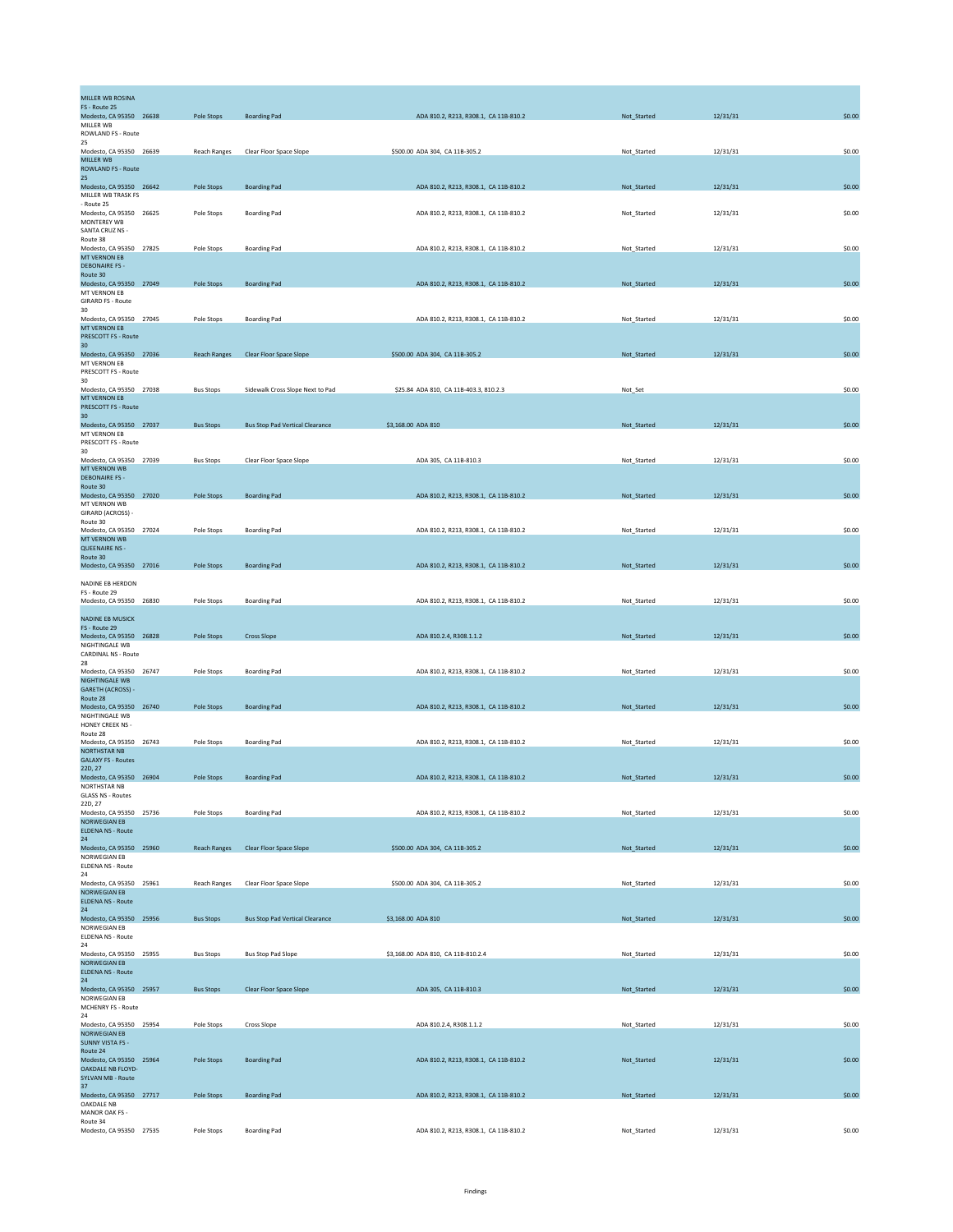| <b>OAKDALE NB MERLE</b><br>NS - Route 37<br>Modesto, CA 95350 27713<br><b>OAKDALE NB</b><br>ORANGEBURG NS - |                         | <b>Reach Ranges</b> | Clear Floor Space Slope          | \$500.00 ADA 304, CA 11B-305.2                         | Not_Started | 12/31/31 | \$0.00 |
|-------------------------------------------------------------------------------------------------------------|-------------------------|---------------------|----------------------------------|--------------------------------------------------------|-------------|----------|--------|
| <b>Routes 25, 37</b><br>Modesto, CA 95350 26526                                                             |                         | Pole Stops          | <b>Boarding Pad</b>              | ADA 810.2, R213, R308.1, CA 11B-810.2                  | Not_Started | 12/31/31 | \$0.00 |
| <b>OAKDALE NB WYLIE</b><br>FS - Route 25<br>Modesto, CA 95350 26520                                         |                         | Pole Stops          | <b>Boarding Pad</b>              | ADA 810.2, R213, R308.1, CA 11B-810.2                  | Not_Started | 12/31/31 | \$0.00 |
| OAKDALE SB FLOYD<br>FS - Route 24                                                                           |                         |                     |                                  |                                                        |             |          |        |
| Modesto, CA 95350 26044<br><b>OAKDALE SB FLOYD</b>                                                          |                         | Benches             | Clear Floor Space Slope          | \$1,840.00 ADA 305, 903.2, CA 11B-903.2                | Not Started | 12/31/31 | \$0.00 |
| FS - Route 24<br>Modesto, CA 95350 26043                                                                    |                         | Pole Stops          | <b>Cross Slope</b>               | ADA 810.2.4, R308.1.1.2                                | Not_Started | 12/31/31 | \$0.00 |
| OAKDALE SB MANOR<br>OAK (ACROSS) -<br><b>Routes 24, 37</b><br>Modesto, CA 95350 26045                       |                         | Pole Stops          | <b>Boarding Pad</b>              | ADA 810.2, R213, R308.1, CA 11B-810.2                  | Not Started | 12/31/31 | \$0.00 |
| <b>OAKDALE SB</b><br>ORANGEBURG FS -<br>Routes 25, 37                                                       |                         |                     |                                  |                                                        |             |          |        |
| Modesto, CA 95350 26315<br>OAKDALE SB<br>ORANGEBURG FS -                                                    |                         | <b>Reach Ranges</b> | Clear Floor Space Slope          | \$500.00 ADA 304, CA 11B-305.2                         | Not_Started | 12/31/31 | \$0.00 |
| Routes 25, 37<br>Modesto, CA 95350 26317                                                                    |                         | Pole Stops          | <b>Cross Slope</b>               | ADA 810.2.4, R308.1.1.2                                | Not_Started | 12/31/31 | \$0.00 |
| <b>OAKDALE SB SCENIC</b><br>NS - Route 37<br>Modesto, CA 95350 27788                                        |                         | <b>Reach Ranges</b> | Clear Floor Space Slope          | \$500.00 ADA 304, CA 11B-305.2                         | Not_Started | 12/31/31 | \$0.00 |
| OAKDALE SB SCENIC<br>NS - Route 37<br>Modesto, CA 95350 27789                                               |                         | Reach Ranges        | Clear Floor Space Slope          | \$500.00 ADA 304, CA 11B-305.2                         | Not_Started | 12/31/31 | \$0.00 |
| <b>OAKDALE SB SCENIC</b><br>NS - Route 37                                                                   |                         |                     |                                  |                                                        |             |          |        |
| Modesto, CA 95350 27790<br>OAKDALE SB SCENIC                                                                |                         | Benches             | Clear Floor Space                | \$1,840.00 ADA 206, 305, 903.2, CA 11B-206, 305, 903.2 | Not_Started | 12/31/31 | \$0.00 |
| NS - Route 37<br>Modesto, CA 95350 27783                                                                    |                         | <b>Bus Stops</b>    | Bus Stop Pad Length              | \$3,168.00 ADA 810                                     | Not_Started | 12/31/31 | \$0.00 |
| <b>OAKDALE SB SCENIC</b><br>NS - Route 37<br>Modesto, CA 95350 27784                                        |                         | <b>Bus Stops</b>    | <b>Bus Stop Pad Slope</b>        | \$3,168.00 ADA 810, CA 11B-810.2.4                     | Not Started | 12/31/31 | \$0.00 |
| OAKDALE SB SCENIC<br>NS - Route 37                                                                          |                         |                     |                                  |                                                        |             |          |        |
| Modesto, CA 95350 27785                                                                                     |                         | <b>Bus Stops</b>    | Sidewalk Cross Slope Next to Pad | \$25.84 ADA 810, CA 11B-403.3, 810.2.3                 | Not Started | 12/31/31 | \$0.00 |
| <b>OAKDALE SB SCENIC</b><br>NS - Route 37<br>Modesto, CA 95350 27786                                        |                         | <b>Bus Stops</b>    | Clear Floor Space Slope          | ADA 305, CA 11B-810.3                                  | Not_Started | 12/31/31 | \$0.00 |
| ORANGEBURG EB<br>ALBERT FS - Route 25<br>Modesto, CA 95350 26555                                            |                         | <b>Reach Ranges</b> | Clear Floor Space Slope          | \$500.00 ADA 304, CA 11B-305.2                         | Not_Started | 12/31/31 | \$0.00 |
| <b>ORANGEBURG EB</b><br>ALBERT FS - Route 25                                                                |                         |                     |                                  |                                                        |             |          |        |
| Modesto, CA 95350 26559<br>ORANGEBURG EB<br>ALLEN NS (CANAL) -                                              |                         | Pole Stops          | <b>Boarding Pad</b>              | ADA 810.2, R213, R308.1, CA 11B-810.2                  | Not_Started | 12/31/31 | \$0.00 |
| Route 25<br>Modesto, CA 95350 26500                                                                         |                         | Pole Stops          | <b>Boarding Pad</b>              | ADA 810.2, R213, R308.1, CA 11B-810.2                  | Not_Started | 12/31/31 | \$0.00 |
| ORANGEBURG EB<br>ALMA NS - Route 25                                                                         |                         |                     | <b>Boarding Pad</b>              | ADA 810.2, R213, R308.1, CA 11B-810.2                  |             |          |        |
| Modesto, CA 95350 26476<br>ORANGEBURG EB<br>CARVER FS - Route                                               |                         | Pole Stops          |                                  |                                                        | Not_Started | 12/31/31 | \$0.00 |
| 25<br>Modesto, CA 95350 26453<br><b>ORANGEBURG EB</b><br><b>CARVER FS - Route</b>                           |                         | Reach Ranges        | Clear Floor Space Slope          | \$500.00 ADA 304, CA 11B-305.2                         | Not Started | 12/31/31 | \$0.00 |
| 25<br>Modesto, CA 95350 26457                                                                               |                         | Pole Stops          | <b>Boarding Pad</b>              | ADA 810.2, R213, R308.1, CA 11B-810.2                  | Not_Started | 12/31/31 | \$0.00 |
| ORANGEBURG EB<br>CHRISTIANSEN<br>(ACROSS) - Route 25                                                        |                         |                     |                                  |                                                        |             |          |        |
| Modesto, CA 95350 26539<br>ORANGEBURG EB                                                                    |                         | Pole Stops          | <b>Boarding Pad</b>              | ADA 810.2, R213, R308.1, CA 11B-810.2                  | Not Started | 12/31/31 | \$0.00 |
| <b>CHRISTOPHER FS-</b><br>Route 25<br>Modesto, CA 95350 26567                                               |                         | Pole Stops          | <b>Boarding Pad</b>              | ADA 810.2, R213, R308.1, CA 11B-810.2                  | Not Started | 12/31/31 | \$0.00 |
| ORANGEBURG EB<br>COFFEE FS - Route 25                                                                       |                         |                     |                                  |                                                        |             |          |        |
| Modesto, CA 95350 26504<br><b>ORANGEBURG EB</b>                                                             |                         | <b>Reach Ranges</b> | Clear Floor Space Slope          | \$500.00 ADA 304, CA 11B-305.2                         | Not Started | 12/31/31 | \$0.00 |
| COFFEE FS - Route 25<br>Modesto, CA 95350 26505                                                             |                         | Benches             | Clear Floor Space Slope          | \$1,840.00 ADA 305, 903.2, CA 11B-903.2                | Not_Started | 12/31/31 | \$0.00 |
| ORANGEBURG EB<br>COFFEE FS - Route 25<br>Modesto, CA 95350 26503                                            |                         | Pole Stops          | <b>Boarding Pad</b>              | ADA 810.2, R213, R308.1, CA 11B-810.2                  | Not_Started | 12/31/31 | \$0.00 |
| ORANGEBURG EB<br><b>COLLEGE FS - Route</b><br>25                                                            |                         |                     |                                  |                                                        |             |          |        |
| Modesto, CA 95350 26466<br>ORANGEBURG EB<br><b>COLLEGE FS - Route</b>                                       |                         | <b>Reach Ranges</b> | Clear Floor Space Slope          | \$500.00 ADA 304, CA 11B-305.2                         | Not_Started | 12/31/31 | \$0.00 |
| 25<br>Modesto, CA 95350 26465<br>ORANGEBURG EB                                                              |                         | Pole Stops          | <b>Boarding Pad</b>              | ADA 810.2, R213, R308.1, CA 11B-810.2                  | Not_Started | 12/31/31 | \$0.00 |
| <b>EASTRIDGE NS -</b><br>Route 25                                                                           | Modesto, CA 95350 26547 | Pole Stops          | <b>Boarding Pad</b>              | ADA 810.2, R213, R308.1, CA 11B-810.2                  | Not_Started | 12/31/31 | \$0.00 |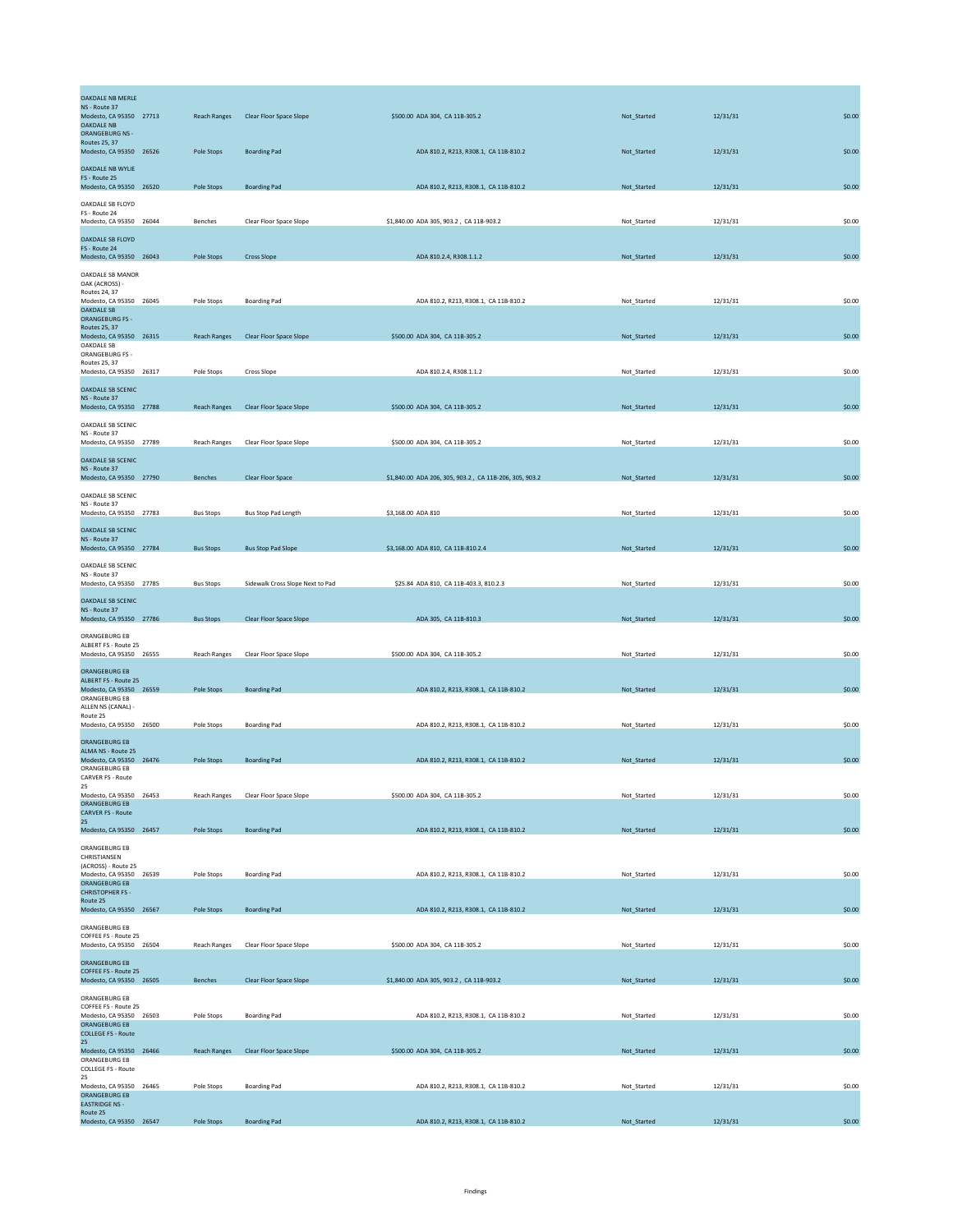| ORANGEBURG EB EL<br>VECINO FS - Route 25                                      |                     |                                  |                    |                                             |             |          |        |
|-------------------------------------------------------------------------------|---------------------|----------------------------------|--------------------|---------------------------------------------|-------------|----------|--------|
| Modesto, CA 95350 26497<br>ORANGEBURG EB<br><b>ENSLEN NS - Route</b>          | Pole Stops          | <b>Boarding Pad</b>              |                    | ADA 810.2, R213, R308.1, CA 11B-810.2       | Not Started | 12/31/31 | \$0.00 |
| 25<br>Modesto, CA 95350 26473                                                 | Pole Stops          | <b>Boarding Pad</b>              |                    | ADA 810.2, R213, R308.1, CA 11B-810.2       | Not_Started | 12/31/31 | \$0.00 |
| ORANGEBURG EB<br><b>EVERGREEN FS -</b><br>Route 25                            |                     |                                  |                    |                                             |             |          |        |
| Modesto, CA 95350 26449<br>ORANGEBURG EB                                      | Pole Stops          | <b>Boarding Pad</b>              |                    | ADA 810.2, R213, R308.1, CA 11B-810.2       | Not_Started | 12/31/31 | \$0.00 |
| FORD FS - Route 25                                                            |                     |                                  |                    | ADA 810.2, R213, R308.1, CA 11B-810.2       |             |          | \$0.00 |
| Modesto, CA 95350 26494<br>ORANGEBURG EB                                      | Pole Stops          | <b>Boarding Pad</b>              |                    |                                             | Not_Started | 12/31/31 |        |
| <b>GLENBROOK FS -</b><br>Route 25                                             |                     |                                  |                    |                                             |             |          |        |
| Modesto, CA 95350 26568<br>ORANGEBURG EB<br><b>GLENBROOK FS -</b>             | <b>Bus Stops</b>    | <b>Bus Stop Pad</b>              | \$3,168.00 ADA 810 |                                             | Not_Started | 12/31/31 | \$0.00 |
| Route 25<br>Modesto, CA 95350 26569<br>ORANGEBURG EB<br><b>GLENBROOK FS -</b> | <b>Bus Stops</b>    | <b>Vertical Clearance</b>        |                    | ADA 307                                     | Not_Started | 12/31/31 | \$0.00 |
| Route 25<br>Modesto, CA 95350 26570<br>ORANGEBURG EB                          | <b>Bus Stops</b>    | Clear Floor Space Slope          |                    | ADA 305, CA 11B-810.3                       | Not Started | 12/31/31 | \$0.00 |
| <b>KEARNEY NS - Route</b><br>25                                               |                     |                                  |                    |                                             |             |          | \$0.00 |
| Modesto, CA 95350 26460<br>ORANGEBURG EB                                      | Pole Stops          | <b>Boarding Pad</b>              |                    | ADA 810.2, R213, R308.1, CA 11B-810.2       | Not Started | 12/31/31 |        |
| LAKEWOOD FS -<br>Route 25                                                     |                     |                                  |                    |                                             |             |          |        |
| Modesto, CA 95350 26551<br><b>ORANGEBURG EB</b>                               | <b>Reach Ranges</b> | Clear Floor Space Slope          |                    | \$500.00 ADA 304, CA 11B-305.2              | Not_Started | 12/31/31 | \$0.00 |
| LAKEWOOD FS -<br>Route 25                                                     |                     |                                  |                    |                                             |             |          |        |
| Modesto, CA 95350 26554                                                       | Pole Stops          | <b>Boarding Pad</b>              |                    | ADA 810.2, R213, R308.1, CA 11B-810.2       | Not_Started | 12/31/31 | \$0.00 |
| ORANGEBURG EB<br>LILLIAN FS - Route 25                                        |                     |                                  |                    |                                             |             |          |        |
| Modesto, CA 95350 26563                                                       | Pole Stops          | <b>Boarding Pad</b>              |                    | ADA 810.2, R213, R308.1, CA 11B-810.2       | Not_Started | 12/31/31 | \$0.00 |
| <b>ORANGEBURG EB</b><br>LORRY NS - Route 25                                   |                     |                                  |                    |                                             |             |          |        |
| Modesto, CA 95350 26508<br>ORANGEBURG EB                                      | Pole Stops          | <b>Boarding Pad</b>              |                    | ADA 810.2, R213, R308.1, CA 11B-810.2       | Not_Started | 12/31/31 | \$0.00 |
| MARTIN NS - Route<br>25                                                       |                     |                                  |                    |                                             |             |          |        |
| Modesto, CA 95350 26452<br>ORANGEBURG EB                                      | Benches             | Clear Floor Space Slope          |                    | \$1,840.00 ADA 305, 903.2, CA 11B-903.2     | Not_Started | 12/31/31 | \$0.00 |
| <b>MCHENRY FS - Route</b><br>25                                               |                     |                                  |                    |                                             |             |          |        |
| Modesto, CA 95350 26477<br>ORANGEBURG EB<br>MCHENRY FS - Route<br>25          | <b>Reach Ranges</b> | Clear Floor Space Slope          |                    | \$500.00 ADA 304, CA 11B-305.2              | In_Progress | 12/31/17 | \$0.00 |
| Modesto, CA 95350 26478<br>ORANGEBURG EB                                      | Benches             | Clear Floor Space Slope          |                    | \$1,840.00 ADA 305, 903.2, CA 11B-903.2     | In_Progress | 12/31/17 | \$0.00 |
| <b>MCHENRY FS - Route</b><br>25                                               |                     |                                  |                    |                                             |             |          |        |
| Modesto, CA 95350 26479                                                       | <b>Bus Stops</b>    | <b>Bus Stop Pad</b>              | \$3,168.00 ADA 810 |                                             | In_Progress | 12/31/17 | \$0.00 |
| ORANGEBURG EB<br>MCHENRY FS - Route                                           |                     |                                  |                    |                                             |             |          |        |
| 25<br>Modesto, CA 95350 26480                                                 | <b>Bus Stops</b>    | Clear Floor Space Slope          |                    | ADA 305, CA 11B-810.3                       | In_Progress | 12/31/17 | \$0.00 |
| ORANGEBURG EB<br><b>NELSON NS - Route</b>                                     |                     |                                  |                    |                                             |             |          |        |
| 25<br>Modesto, CA 95350 26482                                                 | <b>Bus Stops</b>    | Sidewalk Cross Slope Next to Pad |                    | \$25.84 ADA 810, CA 11B-403.3, 810.2.3      | Not_Started | 12/31/31 | \$0.00 |
| ORANGEBURG EB<br><b>NELSON NS - Route</b>                                     |                     |                                  |                    |                                             |             |          |        |
| 25<br>Modesto, CA 95350 26487                                                 | <b>Bus Stops</b>    | Clear Floor Space                |                    | ADA 903                                     | Not_Started | 12/31/31 | \$0.00 |
| <b>ORANGEBURG EB</b><br><b>NELSON NS - Route</b>                              |                     |                                  |                    |                                             |             |          |        |
| 25<br>Modesto, CA 95350 26483                                                 | <b>Bus Stops</b>    | Clear Floor Space Width          |                    | ADA 305                                     | Not_Started | 12/31/31 | \$0.00 |
| ORANGEBURG EB<br>OAKDALE FS - Route                                           |                     |                                  |                    |                                             |             |          |        |
| 25<br>Modesto, CA 95350 26534                                                 | Benches             | On Accessible Route              |                    | \$1,840.00 ADA 205, 228, 305, 308, 309, 903 | Not_Started | 12/31/31 | \$0.00 |
| ORANGEBURG EB<br><b>RIMROCK FS - Route</b>                                    |                     |                                  |                    |                                             |             |          |        |
| 25<br>Modesto, CA 95350 26550                                                 | Pole Stops          | <b>Boarding Pad</b>              |                    | ADA 810.2, R213, R308.1, CA 11B-810.2       | Not_Started | 12/31/31 | \$0.00 |
| ORANGEBURG EB<br>ROSE FS - Route 25                                           |                     |                                  |                    |                                             |             |          |        |
| Modesto, CA 95350 26512<br>ORANGEBURG FB                                      | Pole Stops          | <b>Boarding Pad</b>              |                    | ADA 810.2, R213, R308.1, CA 11B-810.2       | Not_Started | 12/31/31 | \$0.00 |
| SHARONWOOD NS -                                                               |                     |                                  |                    |                                             |             |          |        |
| Route 25<br>Modesto, CA 95350 26529                                           | Pole Stops          | <b>Boarding Pad</b>              |                    | ADA 810.2, R213, R308.1, CA 11B-810.2       | Not_Started | 12/31/31 | \$0.00 |
| ORANGEBURG EB<br>SONOMA NS - Route                                            |                     |                                  |                    |                                             |             |          |        |
| 25<br>Modesto, CA 95350 26542                                                 | Pole Stops          | <b>Boarding Pad</b>              |                    | ADA 810.2, R213, R308.1, CA 11B-810.2       | Not_Started | 12/31/31 | \$0.00 |
| ORANGEBURG EB<br><b>SUNRISE NS - Route</b>                                    |                     |                                  |                    |                                             |             |          |        |
| 25<br>Modesto, CA 95350 26488                                                 | <b>Reach Ranges</b> | Clear Floor Space Slope          |                    | \$500.00 ADA 304, CA 11B-305.2              | Not_Started | 12/31/31 | \$0.00 |
| ORANGEBURG EB<br><b>SUNRISE NS - Route</b>                                    |                     |                                  |                    |                                             |             |          |        |
| 25<br>Modesto, CA 95350 26489                                                 | <b>Bus Stops</b>    | Sidewalk Cross Slope Next to Pad |                    | \$25.84 ADA 810, CA 11B-403.3, 810.2.3      | Not_Started | 12/31/31 | \$0.00 |
| ORANGEBURG EB                                                                 |                     |                                  |                    |                                             |             |          |        |
| TULLY FS - Route 25<br>Modesto, CA 95350 26462                                | Pole Stops          | <b>Boarding Pad</b>              |                    | ADA 810.2, R213, R308.1, CA 11B-810.2       | Not_Started | 12/31/31 | \$0.00 |
| ORANGEBURG EB                                                                 |                     |                                  |                    |                                             |             |          |        |
| VIRGINIA CORRIDOR<br>NS - Route 25                                            |                     |                                  |                    |                                             |             |          |        |
| Modesto, CA 95350 26467                                                       | Benches             | Clear Floor Space Slope          |                    | \$1,840.00 ADA 305, 903.2, CA 11B-903.2     | Not_Started | 12/31/31 | \$0.00 |
| ORANGEBURG EB<br><b>VIRGINIA CORRIDOR</b>                                     |                     |                                  |                    |                                             |             |          |        |
| NS - Route 25<br>Modesto, CA 95350 26470                                      | Pole Stops          | <b>Cross Slope</b>               |                    | ADA 810.2.4, R308.1.1.2                     | Not_Started | 12/31/31 | \$0.00 |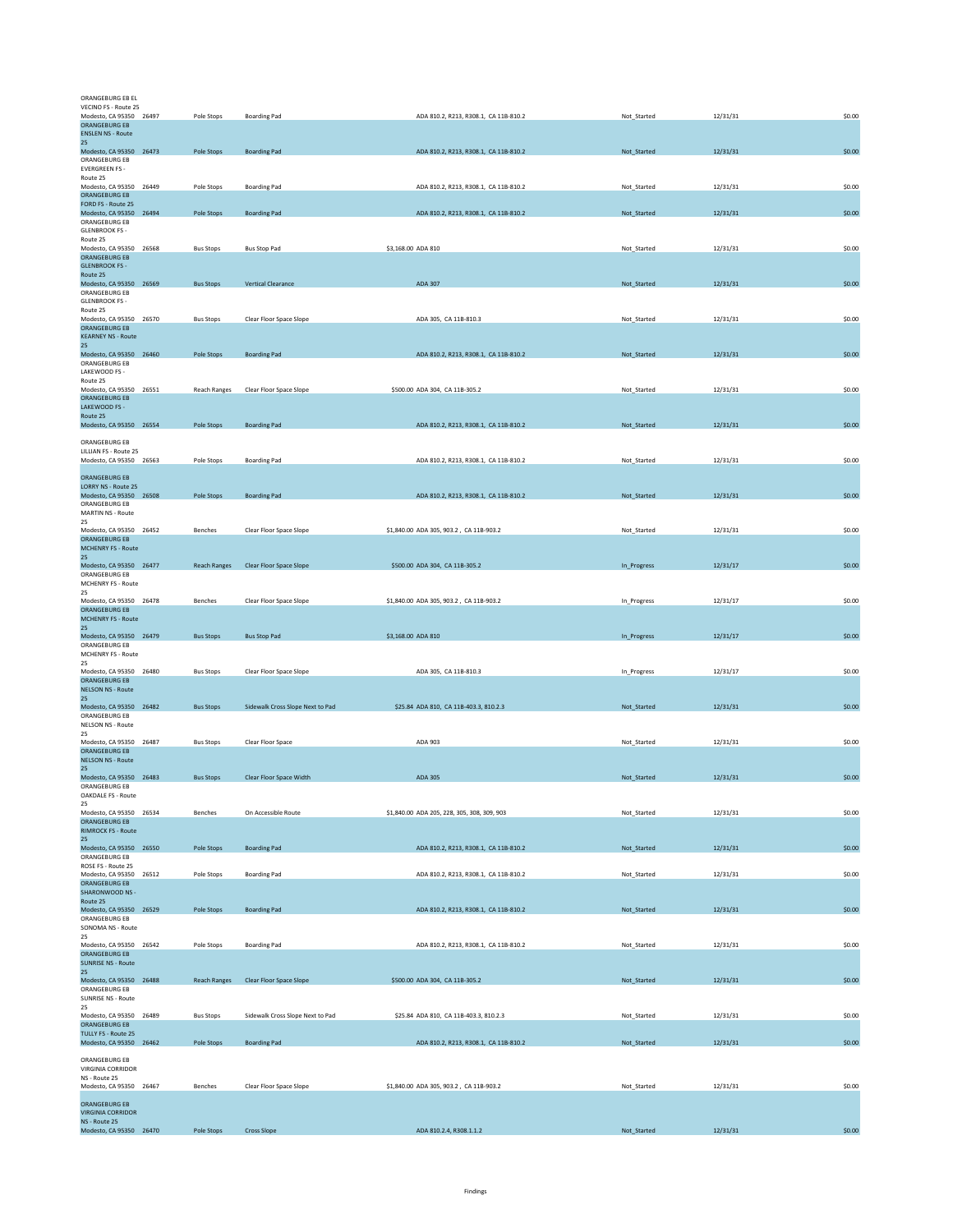## ORANGEBURG WB CARVER NS - Route

| 25<br>Modesto, CA 95350 26388                   | Pole Stops          | <b>Boarding Pad</b>            | ADA 810.2, R213, R308.1, CA 11B-810.2   | Not_Started | 12/31/31 | \$0.00 |
|-------------------------------------------------|---------------------|--------------------------------|-----------------------------------------|-------------|----------|--------|
| ORANGEBURG WB<br><b>CHRISTIANSEN NS -</b>       |                     |                                |                                         |             |          |        |
| Route 25<br>Modesto, CA 95350 26312             | Pole Stops          | <b>Boarding Pad</b>            | ADA 810.2, R213, R308.1, CA 11B-810.2   | Not_Started | 12/31/31 | \$0.00 |
| ORANGEBURG WB                                   |                     |                                |                                         |             |          |        |
| COFFEE FS - Route 25<br>Modesto, CA 95350 26344 | Benches             |                                | \$1,840.00 ADA 305, 903.2, CA 11B-903.2 | Not_Started | 12/31/31 | \$0.00 |
|                                                 |                     | Clear Floor Space Slope        |                                         |             |          |        |
| ORANGEBURG WB<br>COFFEE FS - Route 25           |                     |                                |                                         |             |          |        |
| Modesto, CA 95350 26343<br>ORANGEBURG WB        | Pole Stops          | <b>Boarding Pad</b>            | ADA 810.2, R213, R308.1, CA 11B-810.2   | Not_Started | 12/31/31 | \$0.00 |
| <b>CORDERO FS - Route</b><br>25                 |                     |                                |                                         |             |          |        |
| Modesto, CA 95350 26308<br>ORANGEBURG WB        | Pole Stops          | <b>Boarding Pad</b>            | ADA 810.2, R213, R308.1, CA 11B-810.2   | Not_Started | 12/31/31 | \$0.00 |
| <b>DESERT WILLOW FS -</b><br>Route 25           |                     |                                |                                         |             |          |        |
| Modesto, CA 95350 26296                         | <b>Reach Ranges</b> | Clear Floor Space Slope        | \$500.00 ADA 304, CA 11B-305.2          | Not_Started | 12/31/31 | \$0.00 |
| ORANGEBURG WB<br>DESERT WILLOW FS -             |                     |                                |                                         |             |          |        |
| Route 25<br>Modesto, CA 95350 26295             | Pole Stops          | <b>Boarding Pad</b>            | ADA 810.2, R213, R308.1, CA 11B-810.2   | Not_Started | 12/31/31 | \$0.00 |
| <b>ORANGEBURG WB</b>                            |                     |                                |                                         |             |          |        |
| <b>EASTRIDGE (ACROSS)</b><br>- Route 25         |                     |                                |                                         |             |          |        |
| Modesto, CA 95350 26303<br>ORANGEBURG WB        | Pole Stops          | <b>Boarding Pad</b>            | ADA 810.2, R213, R308.1, CA 11B-810.2   | Not_Started | 12/31/31 | \$0.00 |
| <b>ENSLEN FS - Route</b><br>25                  |                     |                                |                                         |             |          |        |
| Modesto, CA 95350 26370                         | Pole Stops          | <b>Boarding Pad</b>            | ADA 810.2, R213, R308.1, CA 11B-810.2   | Not_Started | 12/31/31 | \$0.00 |
| <b>ORANGEBURG WB</b><br><b>EVERGREEN NS -</b>   |                     |                                |                                         |             |          |        |
| Route 25<br>Modesto, CA 95350 26395             | Benches             | Clear Floor Space Slope        | \$1,840.00 ADA 305, 903.2, CA 11B-903.2 | Not_Started | 12/31/31 | \$0.00 |
| ORANGEBURG WB<br><b>EVERGREEN NS -</b>          |                     |                                |                                         |             |          |        |
| Route 25<br>Modesto, CA 95350 26400             | Pole Stops          | <b>Boarding Pad</b>            | ADA 810.2, R213, R308.1, CA 11B-810.2   | Not_Started | 12/31/31 | \$0.00 |
| ORANGEBURG WB<br><b>GARY FS - Route 25</b>      |                     |                                |                                         |             |          |        |
| Modesto, CA 95350 26340<br>ORANGEBURG WB        | Pole Stops          | <b>Boarding Pad</b>            | ADA 810.2, R213, R308.1, CA 11B-810.2   | Not_Started | 12/31/31 | \$0.00 |
| HELD FS - Route 25                              |                     |                                |                                         |             |          |        |
| Modesto, CA 95350 26273<br>ORANGEBURG WB        | Pole Stops          | <b>Boarding Pad</b>            | ADA 810.2, R213, R308.1, CA 11B-810.2   | Not_Started | 12/31/31 | \$0.00 |
| <b>KEARNEY FS - Route</b><br>25 <sub>2</sub>    |                     |                                |                                         |             |          |        |
| Modesto, CA 95350 26384<br>ORANGEBURG WB        | Pole Stops          | <b>Boarding Pad</b>            | ADA 810.2, R213, R308.1, CA 11B-810.2   | Not_Started | 12/31/31 | \$0.00 |
| LAKEWOOD FS -<br>Route 25                       |                     |                                |                                         |             |          |        |
| Modesto, CA 00535 26300                         | <b>Reach Ranges</b> | Clear Floor Space Slope        | \$500.00 ADA 304, CA 11B-305.2          | Not_Started | 12/31/31 | \$0.00 |
|                                                 |                     |                                |                                         |             |          |        |
| ORANGEBURG WB<br>LAKEWOOD FS -                  |                     |                                |                                         |             |          |        |
| Route 25<br>Modesto, CA 00535 26299             | Pole Stops          | <b>Boarding Pad</b>            | ADA 810.2, R213, R308.1, CA 11B-810.2   | Not_Started | 12/31/31 | \$0.00 |
| ORANGEBURG WB                                   |                     |                                |                                         |             |          |        |
| MARTIN-EVERGREEN<br>MB - Route 25               |                     |                                |                                         |             |          |        |
| Modesto, CA 95350 26394<br>ORANGEBURG WB        | Pole Stops          | <b>Boarding Pad</b>            | ADA 810.2, R213, R308.1, CA 11B-810.2   | Not_Started | 12/31/31 | \$0.00 |
| <b>MCHENRY FS - Route</b><br>25                 |                     |                                |                                         |             |          |        |
| Modesto, CA 95350 26361<br>ORANGEBURG WB        | Benches             | Clear Floor Space Width        | \$1,840.00 ADA 305, 903.2               | Not_Started | 12/31/31 | \$0.00 |
| MCHENRY FS - Route<br>25                        |                     |                                |                                         |             |          |        |
| Modesto, CA 95350 26360                         | Pole Stops          | <b>Boarding Pad</b>            | ADA 810.2, R213, R308.1, CA 11B-810.2   | Not Started | 12/31/31 | \$0.00 |
| ORANGEBURG WB<br><b>MCHENRY NS - Route</b>      |                     |                                |                                         |             |          |        |
| 25<br>Modesto, CA 95350 26357                   | Pole Stops          | <b>Boarding Pad</b>            | ADA 810.2, R213, R308.1, CA 11B-810.2   | Not_Started | 12/31/31 | \$0.00 |
| ORANGEBURG WB<br>MORENE FS - Route              |                     |                                |                                         |             |          |        |
| 25<br>Modesto, CA 95350 26332                   | <b>Reach Ranges</b> | Clear Floor Space Slope        | \$500.00 ADA 304, CA 11B-305.2          | Not_Started | 12/31/31 | \$0.00 |
| ORANGEBURG WB<br><b>MORENE FS - Route</b>       |                     |                                |                                         |             |          |        |
| 25<br>Modesto, CA 95350 26336                   | Pole Stops          | <b>Boarding Pad</b>            | ADA 810.2, R213, R308.1, CA 11B-810.2   | Not_Started | 12/31/31 | \$0.00 |
| ORANGEBURG WB                                   |                     |                                |                                         |             |          |        |
| NELSON NS - Route<br>25                         |                     |                                |                                         |             |          |        |
| Modesto, CA 95350 26351<br><b>ORANGEBURG WB</b> | <b>Reach Ranges</b> | Clear Floor Space Slope        | \$500.00 ADA 304, CA 11B-305.2          | Not_Started | 12/31/31 | \$0.00 |
| <b>NELSON NS - Route</b><br>25                  |                     |                                |                                         |             |          |        |
| Modesto, CA 95350 26352<br>ORANGEBURG WB        | <b>Bus Stops</b>    | <b>Bus Stop Pad</b>            | \$3,168.00 ADA 810                      | Not_Started | 12/31/31 | \$0.00 |
| NELSON NS - Route<br>25                         |                     |                                |                                         |             |          |        |
| Modesto, CA 95350 26353<br>ORANGEBURG WB        | <b>Bus Stops</b>    | Clear Floor Space Slope        | ADA 305, CA 11B-810.3                   | Not_Started | 12/31/31 | \$0.00 |
| <b>OAKDALE FS - Route</b><br>25                 |                     |                                |                                         |             |          |        |
| Modesto, CA 95350 26318                         | Benches             | Clear Floor Space Slope        | \$1,840.00 ADA 305, 903.2, CA 11B-903.2 | Not_Started | 12/31/31 | \$0.00 |
| ORANGEBURG WB<br>OAKDALE FS - Route             |                     |                                |                                         |             |          |        |
| 25<br>Modesto, CA 95350 26322                   | Pole Stops          | <b>Boarding Pad</b>            | ADA 810.2, R213, R308.1, CA 11B-810.2   | Not_Started | 12/31/31 | \$0.00 |
| ORANGEBURG WB<br><b>OAKDALE NS - Route</b>      |                     |                                |                                         |             |          |        |
| 25<br>Modesto, CA 95350 26314                   | <b>Benches</b>      | <b>Clear Floor Space Slope</b> | \$1,840.00 ADA 305, 903.2, CA 11B-903.2 | Not_Started | 12/31/31 | \$0.00 |
| ORANGEBURG WB<br>PALMDALE FS -                  |                     |                                |                                         |             |          |        |
| Route 25<br>Modesto, CA 95350 26286             | Pole Stops          | <b>Boarding Pad</b>            | ADA 810.2, R213, R308.1, CA 11B-810.2   | Not_Started | 12/31/31 | \$0.00 |
| ORANGEBURG WB<br>PEPPER TREE NS -               |                     |                                |                                         |             |          |        |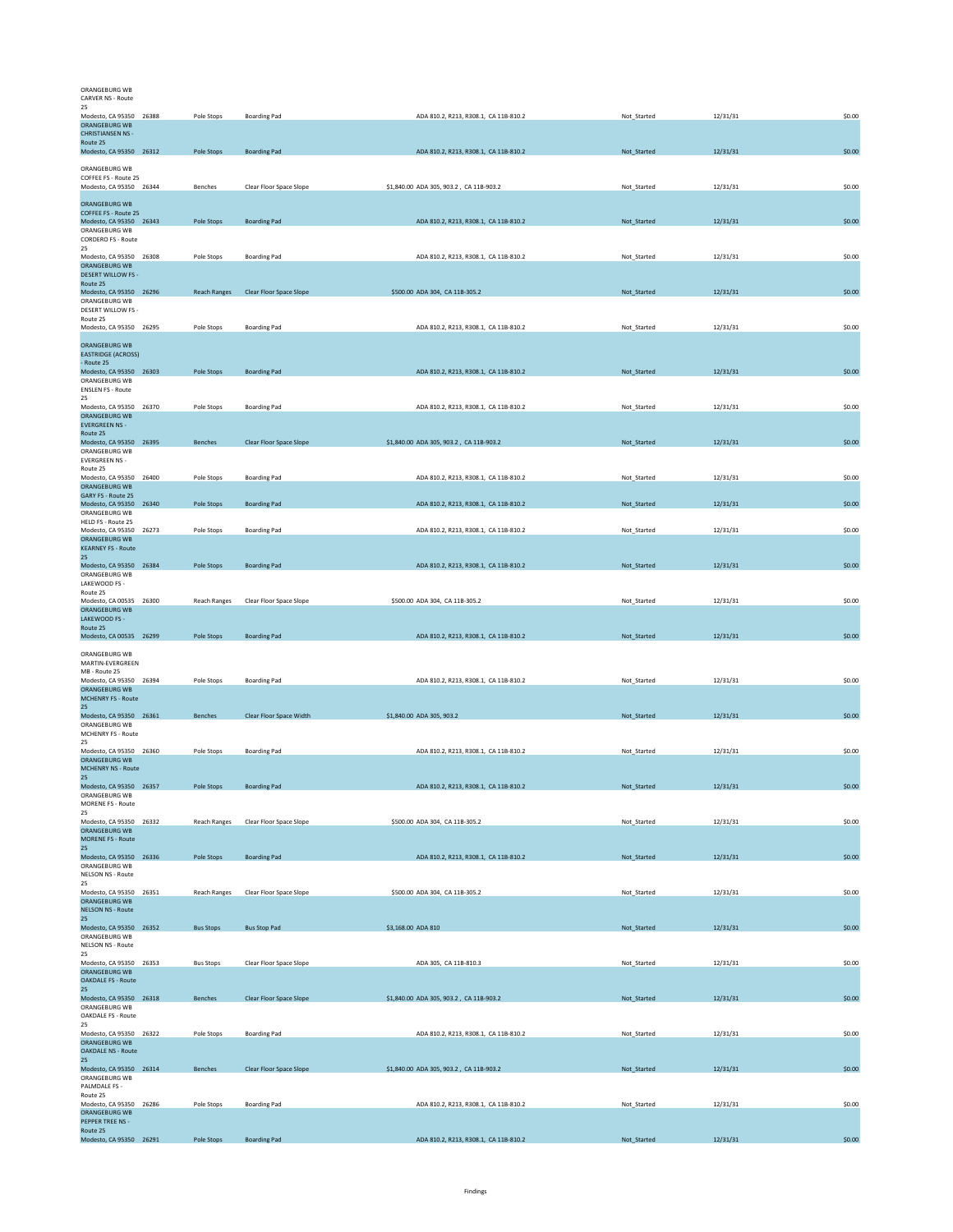| ORANGEBURG WB                                 |                     |                                  |                                            |             |          |        |
|-----------------------------------------------|---------------------|----------------------------------|--------------------------------------------|-------------|----------|--------|
| PROSPECT NS -                                 |                     |                                  |                                            |             |          |        |
| Route 25<br>Modesto, CA 95350 26276           | Pole Stops          | <b>Boarding Pad</b>              | ADA 810.2, R213, R308.1, CA 11B-810.2      | Not_Started | 12/31/31 | \$0.00 |
| ORANGEBURG WB<br>ROSE FS - Route 25           |                     |                                  |                                            |             |          |        |
| Modesto, CA 95350 26331                       | Pole Stops          | <b>Boarding Pad</b>              | ADA 810.2, R213, R308.1, CA 11B-810.2      | Not_Started | 12/31/31 | \$0.00 |
| ORANGEBURG WB<br>SHERWOOD NS -                |                     |                                  |                                            |             |          |        |
| Route 25                                      |                     |                                  |                                            |             |          |        |
| Modesto, CA 95350 26366<br>ORANGEBURG WB      | Pole Stops          | <b>Boarding Pad</b>              | ADA 810.2, R213, R308.1, CA 11B-810.2      | Not_Started | 12/31/31 | \$0.00 |
| <b>STEUBEN FS - Route</b>                     |                     |                                  |                                            |             |          |        |
| 25<br>Modesto, CA 95350 26326                 | <b>Reach Ranges</b> | Clear Floor Space Slope          | \$500.00 ADA 304, CA 11B-305.2             | Not_Started | 12/31/31 | \$0.00 |
| ORANGEBURG WB                                 |                     |                                  |                                            |             |          |        |
| <b>STEUBEN FS - Route</b><br>25               |                     |                                  |                                            |             |          |        |
| Modesto, CA 95350 26325                       | Pole Stops          | <b>Boarding Pad</b>              | ADA 810.2, R213, R308.1, CA 11B-810.2      | Not_Started | 12/31/31 | \$0.00 |
| ORANGEBURG WB<br><b>SUNRISE NS - Route</b>    |                     |                                  |                                            |             |          |        |
| 25                                            |                     |                                  |                                            |             |          |        |
| Modesto, CA 95350 26350<br>ORANGEBURG WB      | Pole Stops          | <b>Boarding Pad</b>              | ADA 810.2, R213, R308.1, CA 11B-810.2      | Not_Started | 12/31/31 | \$0.00 |
| TULLY FS - Route 25                           |                     |                                  |                                            |             |          |        |
| Modesto, CA 95350 26381<br>ORANGEBURG WB      | Pole Stops          | <b>Boarding Pad</b>              | ADA 810.2, R213, R308.1, CA 11B-810.2      | Not_Started | 12/31/31 | \$0.00 |
| YARMOUTH FS -                                 |                     |                                  |                                            |             |          |        |
| Route 25<br>Modesto, CA 95350 26347           | Pole Stops          | <b>Boarding Pad</b>              | ADA 810.2, R213, R308.1, CA 11B-810.2      | Not_Started | 12/31/31 | \$0.00 |
| OREGON WB KERR                                |                     |                                  |                                            |             |          |        |
| NS - Route 38<br>Modesto, CA 95350 27827      | Pole Stops          | <b>Boarding Pad</b>              | ADA 810.2, R213, R308.1, CA 11B-810.2      | Not_Started | 12/31/31 | \$0.00 |
| PANAMA SB IONE FS -                           |                     |                                  |                                            |             |          |        |
| Route 26<br>Modesto, CA 95350 26678           | Pole Stops          | <b>Boarding Pad</b>              | ADA 810.2, R213, R308.1, CA 11B-810.2      | Not_Started | 12/31/31 | \$0.00 |
| PANAMA SB                                     |                     |                                  |                                            |             |          |        |
| <b>VALLECITO FS -</b><br>Route 26             |                     |                                  |                                            |             |          |        |
| Modesto, CA 95350 26679                       | Pole Stops          | <b>Boarding Pad</b>              | ADA 810.2, R213, R308.1, CA 11B-810.2      | Not_Started | 12/31/31 | \$0.00 |
| PARADISE EB<br><b>CARPENTER FS -</b>          |                     |                                  |                                            |             |          |        |
| Route 21<br>Modesto, CA 95350 25589           |                     |                                  | \$500.00 ADA 304, CA 11B-305.2             |             |          |        |
| <b>PARADISE EB</b>                            | Reach Ranges        | Clear Floor Space Slope          |                                            | Not_Started | 12/31/31 | \$0.00 |
| <b>CARPENTER FS -</b>                         |                     |                                  |                                            |             |          |        |
| Route 21<br>Modesto, CA 95350 25588           | <b>Benches</b>      | Clear Floor Space Slope          | \$1,840.00 ADA 305, 903.2, CA 11B-903.2    | Not_Started | 12/31/31 | \$0.00 |
| PARADISE EB                                   |                     |                                  |                                            |             |          |        |
| <b>CARPENTER FS -</b><br>Route 21             |                     |                                  |                                            |             |          |        |
| Modesto, CA 95350 25591<br>PARADISE EB        | <b>Bus Stops</b>    | Sidewalk Cross Slope Next to Pad | \$25.84 ADA 810, CA 11B-403.3, 810.2.3     | Not Started | 12/31/31 | \$0.00 |
| <b>CARPENTER FS -</b>                         |                     |                                  |                                            |             |          |        |
| Route 21                                      |                     | <b>Bus Stop Pad Slope</b>        |                                            |             |          | \$0.00 |
| Modesto, CA 95350 25590<br>PARADISE EB        | <b>Bus Stops</b>    |                                  | \$3,168.00 ADA 810, CA 11B-810.2.4         | Not_Started | 12/31/31 |        |
| CARPENTER FS -<br>Route 21                    |                     |                                  |                                            |             |          |        |
| Modesto, CA 95350 25592                       | <b>Bus Stops</b>    | Clear Floor Space Slope          | ADA 305, CA 11B-810.3                      | Not_Started | 12/31/31 | \$0.00 |
| <b>PARADISE EB</b><br>CHICAGO NS - Route      |                     |                                  |                                            |             |          |        |
| 21                                            |                     |                                  |                                            |             |          |        |
| Modesto, CA 95350 25603<br>PARADISE EB LEON   | Pole Stops          | <b>Boarding Pad</b>              | ADA 810.2, R213, R308.1, CA 11B-810.2      | Not_Started | 12/31/31 | \$0.00 |
| NS - Route 21                                 |                     |                                  |                                            |             |          |        |
| Modesto, CA 95350 25610<br>PARADISE EB LEON   | Reach Ranges        | Clear Floor Space Length         | \$500.00 ADA 304, 305.3, CA 11B-305, 309.2 | Not_Started | 12/31/31 | \$0.00 |
| NS - Route 21                                 |                     |                                  |                                            |             |          |        |
| Modesto, CA 95350 25609                       | Pole Stops          | <b>Boarding Pad</b>              | ADA 810.2, R213, R308.1, CA 11B-810.2      | Not_Started | 12/31/31 | \$0.00 |
| PARADISE EB                                   |                     |                                  |                                            |             |          |        |
| MAYETTE (ACROSS) -<br>Route 21                |                     |                                  |                                            |             |          |        |
| Modesto, CA 95350 25599                       | Benches             | Clear Floor Space Slope          | \$1,840.00 ADA 305, 903.2, CA 11B-903.2    | Not_Started | 12/31/31 | \$0.00 |
| PARADISE EB                                   |                     |                                  |                                            |             |          |        |
| MAYETTE (ACROSS) -                            |                     |                                  |                                            |             |          |        |
| Route 21<br>Modesto, CA 95350 25600           | Pole Stops          | <b>Boarding Pad</b>              | ADA 810.2, R213, R308.1, CA 11B-810.2      | Not_Started | 12/31/31 | \$0.00 |
| PARADISE EB PINE                              |                     |                                  |                                            |             |          |        |
| TREE FS - Route 21<br>Modesto, CA 95350 25595 | Pole Stops          | Cross Slope                      | ADA 810.2.4, R308.1.1.2                    | Not_Started | 12/31/31 | \$0.00 |
| <b>PARADISE EB</b>                            |                     |                                  |                                            |             |          |        |
| <b>SUTTER NS - Route</b><br>21                |                     |                                  |                                            |             |          |        |
| Modesto, CA 95350 25604                       | Benches             | Clear Floor Space Slope          | \$1,840.00 ADA 305, 903.2, CA 11B-903.2    | Not_Started | 12/31/31 | \$0.00 |
| PARADISE EB<br><b>SUTTER NS - Route</b>       |                     |                                  |                                            |             |          |        |
| 21                                            |                     |                                  |                                            |             |          |        |
| Modesto, CA 95350 25606<br><b>PARADISE EB</b> | <b>Bus Stops</b>    | Sidewalk Cross Slope Next to Pad | \$25.84 ADA 810, CA 11B-403.3, 810.2.3     | Not_Started | 12/31/31 | \$0.00 |
| <b>SUTTER NS - Route</b>                      |                     |                                  |                                            |             |          |        |
| 21<br>Modesto, CA 95350 25605                 | <b>Bus Stops</b>    | <b>Bus Stop Pad Slope</b>        | \$3,168.00 ADA 810, CA 11B-810.2.4         | Not_Started | 12/31/31 | \$0.00 |
| PARADISE EB                                   |                     |                                  |                                            |             |          |        |
| <b>SUTTER NS - Route</b><br>21                |                     |                                  |                                            |             |          |        |
| Modesto, CA 95350 25607                       | <b>Bus Stops</b>    | Clear Floor Space Slope          | ADA 305, CA 11B-810.3                      | Not_Started | 12/31/31 | \$0.00 |
| PARADISE EB<br><b>VERNON FS - Route</b>       |                     |                                  |                                            |             |          |        |
| 21                                            |                     |                                  |                                            |             |          |        |
| Modesto, CA 95350 25587                       | <b>Pole Stops</b>   | <b>Cross Slope</b>               | ADA 810.2.4, R308.1.1.2                    | Not_Started | 12/31/31 | \$0.00 |
| PARADISE EB WADE                              |                     |                                  |                                            |             |          |        |
| FS - Route 21<br>Modesto, CA 95350 25596      | <b>Bus Stops</b>    | <b>Bus Stop Pad</b>              | \$3,168.00 ADA 810                         | Not_Started | 12/31/31 | \$0.00 |
|                                               |                     |                                  |                                            |             |          |        |
| PARADISE EB WADE<br>FS - Route 21             |                     |                                  |                                            |             |          |        |
| Modesto, CA 95350 25597                       | <b>Bus Stops</b>    | <b>Clear Floor Space Slope</b>   | ADA 305, CA 11B-810.3                      | Not_Started | 12/31/31 | \$0.00 |
| PARADISE WB ASH<br>FS - Routes 21, 43         |                     |                                  |                                            |             |          |        |
| Modesto, CA 95350 25561                       | Pole Stops          | <b>Boarding Pad</b>              | ADA 810.2, R213, R308.1, CA 11B-810.2      | Not_Started | 12/31/31 | \$0.00 |
| PARADISE WB<br><b>FLORETTE NS - Route</b>     |                     |                                  |                                            |             |          |        |
| 43<br>Modesto, CA 95350 27962                 | Pole Stops          | <b>Boarding Pad</b>              | ADA 810.2, R213, R308.1, CA 11B-810.2      | Not_Started | 12/31/31 | \$0.00 |
|                                               |                     |                                  |                                            |             |          |        |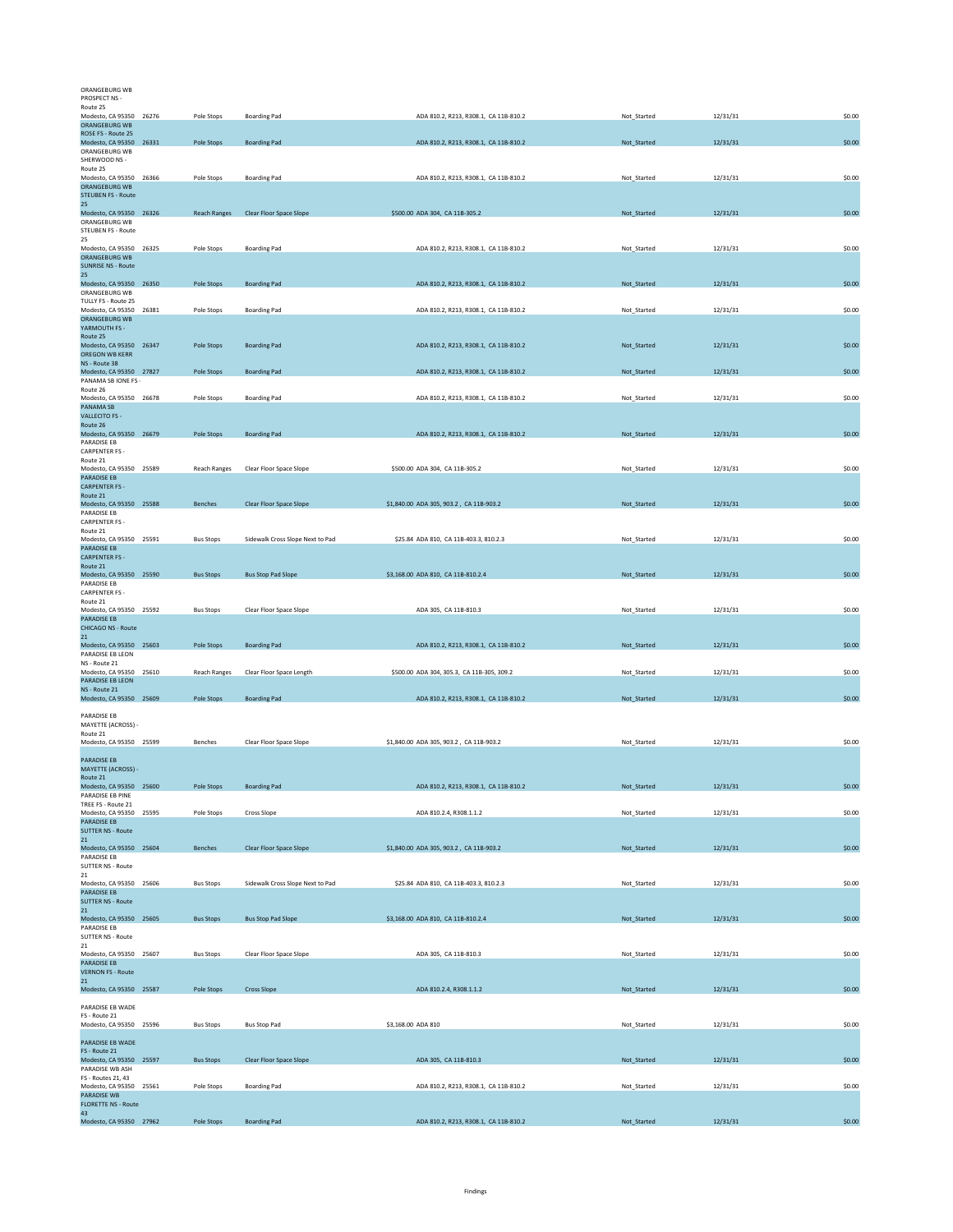| PARADISE WB<br>MAYETTE NS - Route                                        |                     |                                       |                                                        |             |          |        |
|--------------------------------------------------------------------------|---------------------|---------------------------------------|--------------------------------------------------------|-------------|----------|--------|
| 43<br>Modesto, CA 95350 27964                                            | Pole Stops          | <b>Boarding Pad</b>                   | ADA 810.2, R213, R308.1, CA 11B-810.2                  | Not_Started | 12/31/31 | \$0.00 |
| <b>PARADISE WB PINE</b><br>TREE NS - Route 43<br>Modesto, CA 95350 27965 | Pole Stops          | <b>Boarding Pad</b>                   | ADA 810.2, R213, R308.1, CA 11B-810.2                  | Not_Started | 12/31/31 | \$0.00 |
| PARADISE WB<br>SUTTER FS - Route                                         |                     |                                       |                                                        |             |          |        |
| 43<br>Modesto, CA 95350 27959                                            | <b>Reach Ranges</b> | Clear Floor Space Slope               | \$500.00 ADA 304, CA 11B-305.2                         | Not Started | 12/31/31 | \$0.00 |
| PARADISE WB<br><b>SUTTER FS - Route</b><br>43                            |                     |                                       |                                                        |             |          |        |
| Modesto, CA 95350 27960<br>PARADISE WB                                   | <b>Bus Stops</b>    | <b>Bus Stop Pad</b>                   | \$3,168.00 ADA 810                                     | Not_Started | 12/31/31 | \$0.00 |
| <b>SUTTER FS (ELLEN</b><br>NS) - Route 43                                |                     |                                       |                                                        |             |          |        |
| Modesto, CA 95350 25565<br><b>PARADISE WB</b><br><b>SUTTER FS (ELLEN</b> | <b>Reach Ranges</b> | Clear Floor Space Slope               | \$500.00 ADA 304, CA 11B-305.2                         | Not_Started | 12/31/31 | \$0.00 |
| NS) - Route 43<br>Modesto, CA 95350 25562                                | <b>Bus Stops</b>    | <b>Bus Stop Pad</b>                   | \$3,168.00 ADA 810                                     | Not_Started | 12/31/31 | \$0.00 |
| PARADISE WB<br><b>VERNON NS - Route</b>                                  |                     |                                       |                                                        |             |          |        |
| 43<br>Modesto, CA 95350 27966<br><b>PARADISE WB</b>                      | Pole Stops          | <b>Boarding Pad</b>                   | ADA 810.2, R213, R308.1, CA 11B-810.2                  | Not_Started | 12/31/31 | \$0.00 |
| <b>WASHINGTON FS -</b><br>Routes 21, 43                                  |                     |                                       |                                                        |             |          |        |
| Modesto, CA 95350 25558<br>PELANDALE EB                                  | Pole Stops          | <b>Boarding Pad</b>                   | ADA 810.2, R213, R308.1, CA 11B-810.2                  | Not_Started | 12/31/31 | \$0.00 |
| GAGOS NS - Route<br>28<br>Modesto, CA 95350 26879                        | Pole Stops          | Cross Slope                           | ADA 810.2.4, R308.1.1.2                                | Not_Started | 12/31/31 | \$0.00 |
| PELANDALE EB<br><b>HONEY CREEK NS -</b>                                  |                     |                                       |                                                        |             |          |        |
| Route 28<br>Modesto, CA 95350 26874                                      | <b>Pole Stops</b>   | <b>Cross Slope</b>                    | ADA 810.2.4, R308.1.1.2                                | Not_Started | 12/31/31 | \$0.00 |
| PELANDALE EB SISK<br>FS - Route 28                                       |                     |                                       |                                                        |             |          |        |
| Modesto, CA 95350 26881<br>PENNY FR HURERT<br>NS - Route 25              | Benches             | Clear Floor Space Slope               | \$1,840.00 ADA 305, 903.2, CA 11B-903.2                | Not_Started | 12/31/31 | \$0.00 |
| Modesto, CA 95350 26232<br>POPPYPATCH WB                                 | Pole Stops          | <b>Boarding Pad</b>                   | ADA 810.2, R213, R308.1, CA 11B-810.2                  | Not_Started | 12/31/31 | \$0.00 |
| <b>HUBERT FS - Route</b><br>25                                           |                     |                                       |                                                        |             |          |        |
| Modesto, CA 95350 26605<br>POPPYPATCH WB                                 | Pole Stops          | <b>Boarding Pad</b>                   | ADA 810.2, R213, R308.1, CA 11B-810.2                  | Not_Started | 12/31/31 | \$0.00 |
| <b>WHITETHORN</b><br>(ACROSS) - Route 25                                 |                     |                                       |                                                        |             |          |        |
| Modesto, CA 95350 26609<br>PRESCOTT NB MT                                | Pole Stops          | <b>Boarding Pad</b>                   | ADA 810.2, R213, R308.1, CA 11B-810.2                  | Not_Started | 12/31/31 | \$0.00 |
| VERNON FS - Route<br>30<br>Modesto, CA 95350 27025                       | Reach Ranges        | Clear Floor Space Slope               | \$500.00 ADA 304, CA 11B-305.2                         | Not_Started | 12/31/31 | \$0.00 |
| PRESCOTT NB MT<br><b>VERNON FS - Route</b>                               |                     |                                       |                                                        |             |          |        |
|                                                                          |                     |                                       |                                                        |             |          |        |
| 30 <sup>2</sup><br>Modesto, CA 95350 27026                               | <b>Bus Stops</b>    | Sidewalk Cross Slope Next to Pad      | \$25.84 ADA 810, CA 11B-403.3, 810.2.3                 | Not_Started | 12/31/31 | \$0.00 |
| PRESCOTT NB MT<br><b>VERNON FS - Route</b>                               |                     |                                       |                                                        |             |          |        |
| 30<br>Modesto, CA 95350 27027<br>PRESCOTT SB                             | <b>Bus Stops</b>    | Clear Floor Space Slope               | ADA 305, CA 11B-810.3                                  | Not Started | 12/31/31 | \$0.00 |
| <b>CHRYSLER NS - Route</b><br>30 <sup>2</sup>                            |                     |                                       |                                                        |             |          |        |
| Modesto, CA 95350 27033<br>PRESCOTT SB                                   | <b>Reach Ranges</b> | Clear Floor Space Slope               | \$500.00 ADA 304, CA 11B-305.2                         | Not Started | 12/31/31 | \$0.00 |
| CHRYSLER NS - Route<br>30<br>Modesto, CA 95350 27031                     | <b>Bus Stops</b>    | <b>Bus Stop Pad Slope</b>             | \$3,168.00 ADA 810, CA 11B-810.2.4                     | Not_Started | 12/31/31 | \$0.00 |
| RICHLAND SB HATCH                                                        |                     |                                       |                                                        |             |          |        |
| NS - Route 29<br>Modesto, CA 95350 26823                                 |                     | Reach Ranges Clear Floor Space Length | \$500.00 ADA 304, 305.3, CA 11B-305, 309.2             | Not_Started | 12/31/31 | \$0.00 |
| RICHLAND SB HATCH<br>NS - Route 29                                       |                     |                                       |                                                        |             |          |        |
| Modesto, CA 95350 26822                                                  | Reach Ranges        | Clear Floor Space Width               | \$500.00 ADA 304, 305.3, CA 11B-305                    | Not Started | 12/31/31 | \$0.00 |
| RICHLAND SB HATCH<br>NS - Route 29                                       | <b>Benches</b>      |                                       | \$1,840.00 ADA 206, 305, 903.2, CA 11B-206, 305, 903.2 |             | 12/31/31 | \$0.00 |
| Modesto, CA 95350 26824<br>RICHLAND SB HATCH                             |                     | Clear Floor Space                     |                                                        | Not_Started |          |        |
| NS - Route 29<br>Modesto, CA 95350 26820                                 | <b>Bus Stops</b>    | Sidewalk Cross Slope Next to Pad      | \$25.84 ADA 810, CA 11B-403.3, 810.2.3                 | Not_Started | 12/31/31 | \$0.00 |
| <b>RICHLAND SB</b><br><b>NADINE FS - Route</b><br>29                     |                     |                                       |                                                        |             |          |        |
| Modesto, CA 95350 26825<br>RICHLAND SB                                   | Benches             | Clear Floor Space Slope               | \$1,840.00 ADA 305, 903.2, CA 11B-903.2                | Not_Started | 12/31/31 | \$0.00 |
| NADINE FS - Route<br>29                                                  |                     |                                       |                                                        |             |          |        |
| Modesto, CA 95350 26827<br><b>RIO GRANDE WB</b>                          | Pole Stops          | <b>Boarding Pad</b>                   | ADA 810.2, R213, R308.1, CA 11B-810.2                  | Not_Started | 12/31/31 | \$0.00 |
| <b>BOULDER FS - Route</b><br>29<br>Modesto, CA 95350 26816               | Pole Stops          | <b>Boarding Pad</b>                   | ADA 810.2, R213, R308.1, CA 11B-810.2                  | Not_Started | 12/31/31 | \$0.00 |
| RIVERSIDE SB<br>LAPHAM FS - Route                                        |                     |                                       |                                                        |             |          |        |
| 39<br>Modesto, CA 95350 27889<br><b>RIVERSIDE SB</b>                     | Pole Stops          | <b>Boarding Pad</b>                   | ADA 810.2, R213, R308.1, CA 11B-810.2                  | Not_Started | 12/31/31 | \$0.00 |
| <b>NATHAN NS - Route</b><br>39                                           |                     |                                       |                                                        |             |          |        |
| Modesto, CA 95350 27892<br><b>ROBERTSON WB</b>                           | Pole Stops          | <b>Boarding Pad</b>                   | ADA 810.2, R213, R308.1, CA 11B-810.2                  | Not_Started | 12/31/31 | \$0.00 |
| <b>VERNON NS - Route</b><br>21                                           |                     |                                       |                                                        |             |          |        |
| Modesto, CA 95350 25585<br>ROSE NB SCENIC FS -<br>Route 34               | Pole Stops          | <b>Boarding Pad</b>                   | ADA 810.2, R213, R308.1, CA 11B-810.2                  | Not_Started | 12/31/31 | \$0.00 |
| Modesto, CA 95350 27514<br>ROSE NB WYLIE NS -<br>Route 34                | <b>Pole Stops</b>   | <b>Boarding Pad</b>                   | ADA 810.2, R213, R308.1, CA 11B-810.2                  | Not_Started | 12/31/31 | \$0.00 |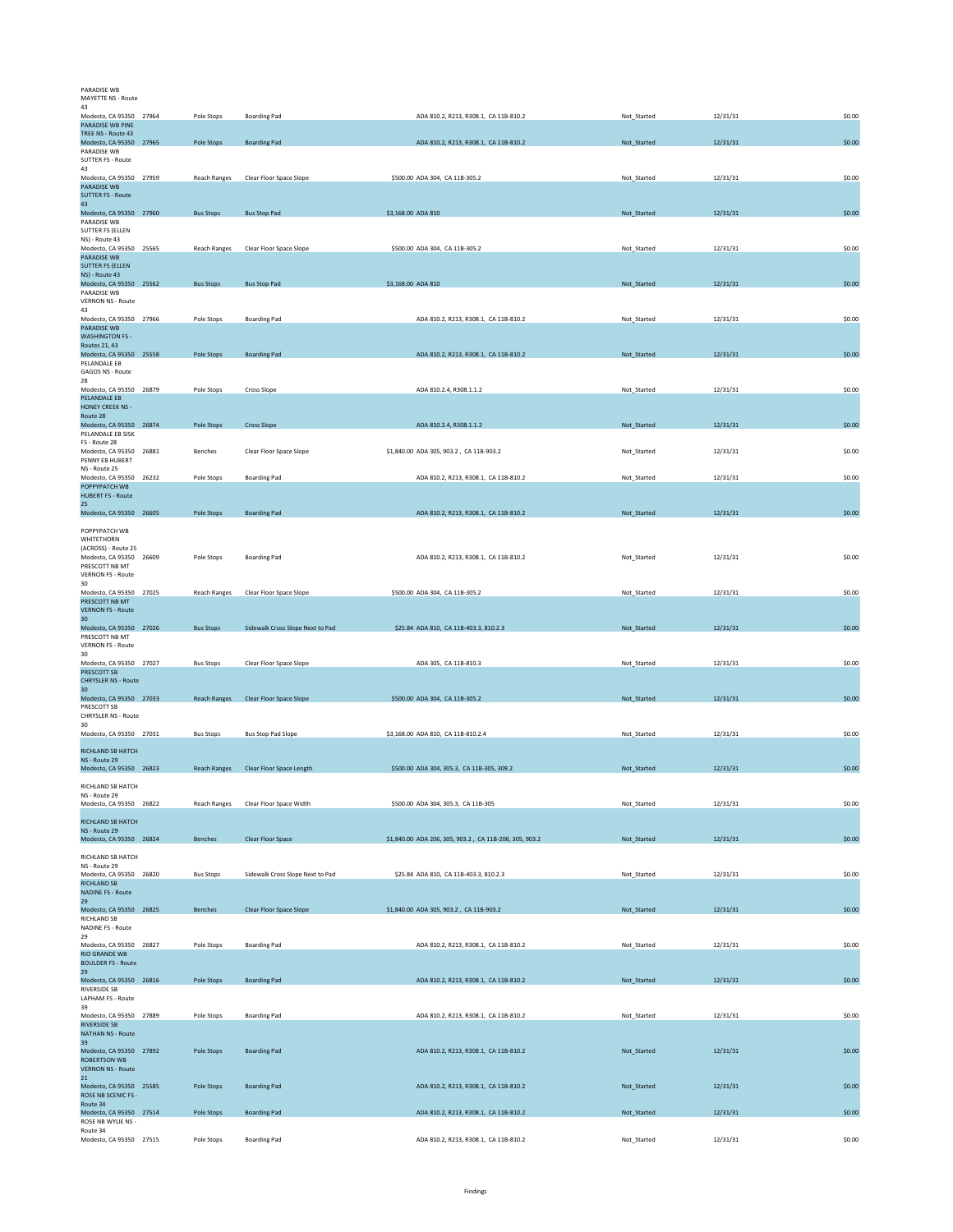| Route 24<br>Modesto, CA 95350 26114                  | Pole Stops          | <b>Boarding Pad</b>      | ADA 810.2, R213, R308.1, CA 11B-810.2      | Not_Started | 12/31/31 | \$0.00 |
|------------------------------------------------------|---------------------|--------------------------|--------------------------------------------|-------------|----------|--------|
| <b>ROSEBURG EB</b><br>AMHERST FS - Route             |                     |                          |                                            |             |          |        |
| 30<br>Modesto, CA 95350 27095                        | Pole Stops          | <b>Boarding Pad</b>      | ADA 810.2, R213, R308.1, CA 11B-810.2      | Not_Started | 12/31/31 | \$0.00 |
| <b>ROSEBURG EB</b>                                   |                     |                          |                                            |             |          |        |
| <b>CARVER FS - Route</b><br>30 <sup>2</sup>          |                     |                          |                                            |             |          |        |
| Modesto, CA 95350 27085<br>ROSEBURG EB               | <b>Reach Ranges</b> | Clear Floor Space Length | \$500.00 ADA 304, 305.3, CA 11B-305, 309.2 | Not_Started | 12/31/31 | \$0.00 |
| CARVER FS - Route                                    |                     |                          |                                            |             |          |        |
| 30<br>Modesto, CA 95350 27086                        | <b>Reach Ranges</b> | Clear Floor Space Slope  | \$500.00 ADA 304, CA 11B-305.2             | Not_Started | 12/31/31 | \$0.00 |
| <b>ROSEBURG EB</b><br><b>CARVER FS - Route</b>       |                     |                          |                                            |             |          |        |
| 30<br>Modesto, CA 95350 27082                        |                     | Clear Floor Space Slope  | \$1,840.00 ADA 305, 903.2, CA 11B-903.2    | Not_Started | 12/31/31 | \$0.00 |
| <b>ROSEBURG EB</b>                                   | Benches             |                          |                                            |             |          |        |
| <b>KEARNEY FS - Route</b><br>30                      |                     |                          |                                            |             |          |        |
| Modesto, CA 95350 27089<br><b>ROSEBURG EB MILLS-</b> | Pole Stops          | <b>Boarding Pad</b>      | ADA 810.2, R213, R308.1, CA 11B-810.2      | Not_Started | 12/31/31 | \$0.00 |
| <b>VIRGINIA MB - Route</b>                           |                     |                          |                                            |             |          |        |
| 27<br>Modesto, CA 95350 26733                        | Pole Stops          | <b>Boarding Pad</b>      | ADA 810.2, R213, R308.1, CA 11B-810.2      | Not_Started | 12/31/31 | \$0.00 |
| ROSEBURG EB TULLY<br>FS - Route 30                   |                     |                          |                                            |             |          |        |
| Modesto, CA 95350 27092                              | Pole Stops          | <b>Boarding Pad</b>      | ADA 810.2, R213, R308.1, CA 11B-810.2      | Not_Started | 12/31/31 | \$0.00 |
| <b>ROSEBURG EB</b><br>WELLESLEY NS -                 |                     |                          |                                            |             |          |        |
| Route 27<br>Modesto, CA 95350 26731                  | Pole Stops          | <b>Boarding Pad</b>      | ADA 810.2, R213, R308.1, CA 11B-810.2      | Not_Started | 12/31/31 | \$0.00 |
| ROSEBURG WB                                          |                     |                          |                                            |             |          |        |
| CARVER NS - Route<br>30                              |                     |                          |                                            |             |          |        |
| Modesto, CA 95350 26997<br><b>ROSEBURG WB</b>        | <b>Reach Ranges</b> | Clear Floor Space Slope  | \$500.00 ADA 304, CA 11B-305.2             | Not_Started | 12/31/31 | \$0.00 |
| <b>CARVER NS - Route</b><br>30                       |                     |                          |                                            |             |          |        |
| Modesto, CA 95350 27000                              | Pole Stops          | <b>Cross Slope</b>       | ADA 810.2.4, R308.1.1.2                    | Not_Started | 12/31/31 | \$0.00 |
| ROSEBURG WB<br><b>COLLEGE FS - Route</b>             |                     |                          |                                            |             |          |        |
| 30<br>Modesto, CA 95350 26988                        | Pole Stops          | <b>Boarding Pad</b>      | ADA 810.2, R213, R308.1, CA 11B-810.2      | Not_Started | 12/31/31 | \$0.00 |
| ROSEBURG WB DEL                                      |                     |                          |                                            |             |          |        |
| VALE NS - Route 30<br>Modesto, CA 95350 26996        | Pole Stops          | <b>Boarding Pad</b>      | ADA 810.2, R213, R308.1, CA 11B-810.2      | Not_Started | 12/31/31 | \$0.00 |
| ROSEBURG WB<br><b>KEARNEY NS - Route</b>             |                     |                          |                                            |             |          |        |
| 30                                                   |                     |                          |                                            |             |          |        |
| Modesto, CA 95350 26993<br><b>ROSEBURG WB</b>        | Pole Stops          | <b>Boarding Pad</b>      | ADA 810.2, R213, R308.1, CA 11B-810.2      | Not_Started | 12/31/31 | \$0.00 |
| ROSEBURG SQUARE -<br>Route 27                        |                     |                          |                                            |             |          |        |
| Modesto, CA 95350 26722                              | <b>Reach Ranges</b> | Clear Floor Space Slope  | \$500.00 ADA 304, CA 11B-305.2             | Not_Started | 12/31/31 | \$0.00 |
| ROSEBURG WB<br>ROSEBURG SQUARE -                     |                     |                          |                                            |             |          |        |
| Route 27<br>Modesto, CA 95350 26724                  | <b>Benches</b>      | Clear Floor Space Slope  | \$1,840.00 ADA 305, 903.2, CA 11B-903.2    | Not Started | 12/31/31 | \$0.00 |
| <b>ROSEBURG WB</b><br>ROSEBURG SQUARE -              |                     |                          |                                            |             |          |        |
|                                                      |                     |                          |                                            |             |          |        |
| Route 27                                             |                     |                          |                                            |             |          |        |
| Modesto, CA 95350 26723                              | Pole Stops          | <b>Cross Slope</b>       | ADA 810.2.4, R308.1.1.2                    | Not_Started | 12/31/31 | \$0.00 |
| ROSELAWN NB                                          |                     |                          |                                            |             |          |        |
| ROUSE FS - Route 36<br>Modesto, CA 95350 27663       | Pole Stops          | <b>Boarding Pad</b>      | ADA 810.2, R213, R308.1, CA 11B-810.2      | Not_Started | 12/31/31 | \$0.00 |
| ROSELAWN NB                                          |                     |                          |                                            |             |          |        |
| SOUTH FS - Route 36                                  |                     |                          |                                            |             |          |        |
| Modesto, CA 95350 27666<br>ROSELAWN NB               | Pole Stops          | <b>Boarding Pad</b>      | ADA 810.2, R213, R308.1, CA 11B-810.2      | Not_Started | 12/31/31 | \$0.00 |
| TUOLUMNE NS -<br>Route 36                            |                     |                          |                                            |             |          |        |
| Modesto, CA 95350 27671                              | Benches             | Clear Floor Space Slope  | \$1,840.00 ADA 305, 903.2, CA 11B-903.2    | Not_Started | 12/31/31 | \$0.00 |
| ROSELAWN SB                                          |                     |                          |                                            |             |          |        |
| ROUSE NS - Route 36<br>Modesto, CA 95350 27588       | Pole Stops          | <b>Boarding Pad</b>      | ADA 810.2, R213, R308.1, CA 11B-810.2      | Not_Started | 12/31/31 | \$0.00 |
| ROSELAWN SB<br>TUOLUMNE FS -                         |                     |                          |                                            |             |          |        |
| Route 36                                             |                     |                          |                                            |             |          |        |
| Modesto, CA 95350 27582<br><b>ROSELLE NB</b>         | Pole Stops          | Cross Slope              | ADA 810.2.4, R308.1.1.2                    | Not_Started | 12/31/31 | \$0.00 |
| <b>BRIGGSMORE FS-</b><br>Route 34                    |                     |                          |                                            |             |          |        |
| Modesto, CA 95350 27528                              | Pole Stops          | <b>Boarding Pad</b>      | ADA 810.2, R213, R308.1, CA 11B-810.2      | Not_Started | 12/31/31 | \$0.00 |
| ROSELLE NB MERLE<br>NS - Route 34                    |                     |                          |                                            |             |          |        |
| Modesto, CA 95350 27529<br>ROUSE EB                  | Pole Stops          | Cross Slope              | ADA 810.2.4, R308.1.1.2                    | Not_Started | 12/31/31 | \$0.00 |
| COLORADO NS -                                        |                     |                          |                                            |             |          |        |
| Route 36<br>Modesto, CA 95350 27660                  | Pole Stops          | <b>Boarding Pad</b>      | ADA 810.2, R213, R308.1, CA 11B-810.2      | Not_Started | 12/31/31 | \$0.00 |
| <b>ROUSE EB</b><br><b>HAMMOND FS -</b>               |                     |                          |                                            |             |          |        |
| Route 36<br>Modesto, CA 95350 27650                  | Pole Stops          | <b>Boarding Pad</b>      | ADA 810.2, R213, R308.1, CA 11B-810.2      | Not_Started | 12/31/31 | \$0.00 |
| ROUSE EB                                             |                     |                          |                                            |             |          |        |
| MAMILANE NS -<br>Route 36                            |                     |                          |                                            |             |          |        |
| Modesto, CA 95350 27653<br>ROUSE EB SUTTER           | Pole Stops          | Cross Slope              | ADA 810.2.4, R308.1.1.2                    | Not_Started | 12/31/31 | \$0.00 |
| NS - Route 36                                        |                     |                          |                                            |             |          |        |
| Modesto, CA 95350 27656<br>ROUSE WB LEON NS -        | Pole Stops          | <b>Cross Slope</b>       | ADA 810.2.4, R308.1.1.2                    | Not_Started | 12/31/31 | \$0.00 |
| Route 36<br>Modesto, CA 95350 27591                  | Pole Stops          | <b>Boarding Pad</b>      | ADA 810.2, R213, R308.1, CA 11B-810.2      | Not_Started | 12/31/31 | \$0.00 |
| RUMBLE EB                                            |                     |                          |                                            |             |          |        |
| CAMPBELL-<br>THORNTON MB -                           |                     |                          |                                            |             |          |        |
| Route 37<br>Modesto, CA 95350 27773                  | Pole Stops          | <b>Boarding Pad</b>      | ADA 810.2, R213, R308.1, CA 11B-810.2      | Not_Started | 12/31/31 | \$0.00 |
| RUMBLE EB COLLEGE                                    |                     |                          |                                            |             |          |        |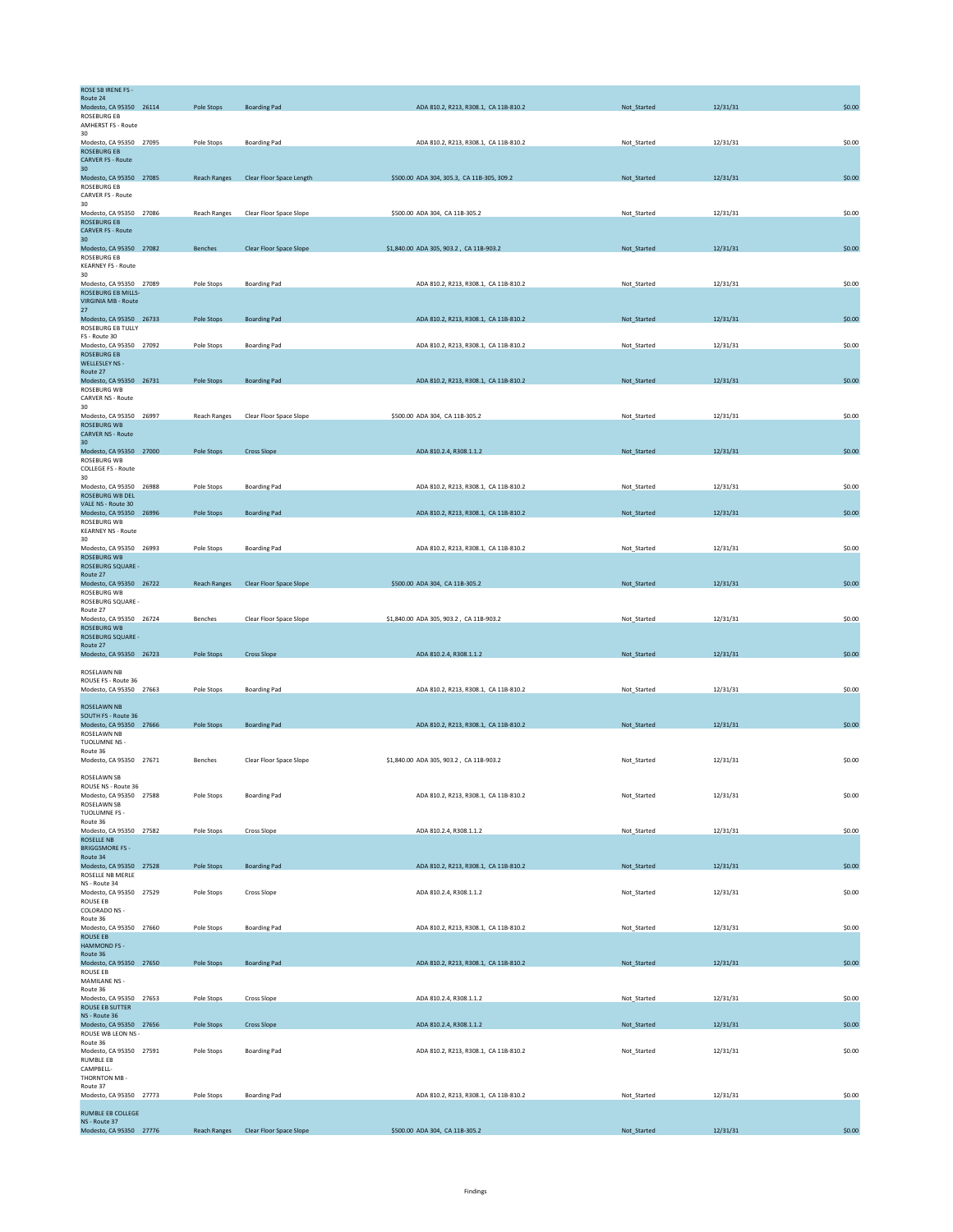## RUMBLE EB COLLEGE NS - Route 37

| Modesto, CA 95350 27775                             | Reach Ranges     | Clear Floor Space Width  | \$500.00 ADA 304, 305.3, CA 11B-305                    | Not_Started | 12/31/31 | \$0.00 |
|-----------------------------------------------------|------------------|--------------------------|--------------------------------------------------------|-------------|----------|--------|
| RUMBLE EB COLLEGE                                   |                  |                          |                                                        |             |          |        |
| NS - Route 37<br>Modesto, CA 95350 27778            | Benches          | <b>Clear Floor Space</b> | \$1,840.00 ADA 206, 305, 903.2, CA 11B-206, 305, 903.2 | Not_Started | 12/31/31 | \$0.00 |
|                                                     |                  |                          |                                                        |             |          |        |
| RUMBLE EB COLLEGE<br>NS - Route 37                  |                  |                          |                                                        |             |          |        |
| Modesto, CA 95350 27777                             | Pole Stops       | <b>Boarding Pad</b>      | ADA 810.2, R213, R308.1, CA 11B-810.2                  | Not_Started | 12/31/31 | \$0.00 |
| RUMBLE EB HUNT FS<br>- Route 37                     |                  |                          |                                                        |             |          |        |
| Modesto, CA 95350 27772<br><b>RUMBLE EB</b>         | Pole Stops       | <b>Boarding Pad</b>      | ADA 810.2, R213, R308.1, CA 11B-810.2                  | Not_Started | 12/31/31 | \$0.00 |
| <b>PRESCOTT FS - Route</b>                          |                  |                          |                                                        |             |          |        |
| 37<br>Modesto, CA 95350 27766                       | Pole Stops       | <b>Boarding Pad</b>      | ADA 810.2, R213, R308.1, CA 11B-810.2                  | Not_Started | 12/31/31 | \$0.00 |
| <b>RUMBLE EB</b>                                    |                  |                          |                                                        |             |          |        |
| PRESCOTT NS -<br>Route 37                           |                  |                          |                                                        |             |          |        |
| Modesto, CA 95350 27767                             | Benches          | On Accessible Route      | \$1,840.00 ADA 205, 228, 305, 308, 309, 903            | Not_Started | 12/31/31 | \$0.00 |
| <b>RUMBLE EB</b><br>PRESCOTT NS -                   |                  |                          |                                                        |             |          |        |
| Route 37<br>Modesto, CA 95350 27768                 |                  |                          |                                                        |             |          | \$0.00 |
| <b>RUMBLE EB</b>                                    | Benches          | Clear Floor Space        | \$1,840.00 ADA 206, 305, 903.2, CA 11B-206, 305, 903.2 | Not_Started | 12/31/31 |        |
| PRESCOTT NS -<br>Route 37                           |                  |                          |                                                        |             |          |        |
| Modesto, CA 95350 27771                             | Pole Stops       | <b>Boarding Pad</b>      | ADA 810.2, R213, R308.1, CA 11B-810.2                  | Not_Started | 12/31/31 | \$0.00 |
| <b>RUMBLE EB</b><br>SHERWOOD FS -                   |                  |                          |                                                        |             |          |        |
| Route 37                                            |                  |                          |                                                        |             |          |        |
| Modesto, CA 95350 27779<br>RUMBLE EB TULLY FS       | Pole Stops       | <b>Boarding Pad</b>      | ADA 810.2, R213, R308.1, CA 11B-810.2                  | Not_Started | 12/31/31 | \$0.00 |
| Route 37                                            |                  |                          |                                                        |             |          |        |
| Modesto, CA 95350 27774<br>RUMBLE WB HAHN           | Pole Stops       | <b>Boarding Pad</b>      | ADA 810.2, R213, R308.1, CA 11B-810.2                  | Not_Started | 12/31/31 | \$0.00 |
| NS - Route 37                                       |                  |                          |                                                        |             |          |        |
| Modesto, CA 95350 27759<br><b>RUMBLE WB HAHN</b>    | Benches          | Clear Floor Space Slope  | \$1,840.00 ADA 305, 903.2, CA 11B-903.2                | Not_Started | 12/31/31 | \$0.00 |
| NS - Route 37<br>Modesto, CA 95350 27758            | Pole Stops       | <b>Boarding Pad</b>      | ADA 810.2, R213, R308.1, CA 11B-810.2                  | Not_Started | 12/31/31 | \$0.00 |
| <b>RUMBLE WB</b>                                    |                  |                          |                                                        |             |          |        |
| <b>MCHENRY FS - Route</b><br>37                     |                  |                          |                                                        |             |          |        |
| Modesto, CA 95350 27727                             | <b>Benches</b>   | Clear Floor Space Slope  | \$1,840.00 ADA 305, 903.2, CA 11B-903.2                | Not_Started | 12/31/31 | \$0.00 |
| RUMBLE WB<br>MCHENRY FS - Route                     |                  |                          |                                                        |             |          |        |
| 37                                                  |                  |                          |                                                        |             |          |        |
| Modesto, CA 95350 27730                             | Pole Stops       | Cross Slope              | ADA 810.2.4, R308.1.1.2                                | Not_Started | 12/31/31 | \$0.00 |
| RUMBLE WB NAPIER                                    |                  |                          |                                                        |             |          |        |
| NS - Route 37<br>Modesto, CA 95350 27738            | <b>Bus Stops</b> | <b>Bus Stop Pad</b>      | \$3,168.00 ADA 810                                     | Not_Started | 12/31/31 | \$0.00 |
| <b>RUMBLE WB</b><br><b>PEMBROKE FS -</b>            |                  |                          |                                                        |             |          |        |
| Route 37                                            |                  |                          |                                                        |             |          |        |
| Modesto, CA 95350 27755<br><b>RUMBLE WB</b>         | Pole Stops       | <b>Boarding Pad</b>      | ADA 810.2, R213, R308.1, CA 11B-810.2                  | Not_Started | 12/31/31 | \$0.00 |
| RADNOR FS - Route                                   |                  |                          |                                                        |             |          |        |
| 37<br>Modesto, CA 95350 27752                       | Pole Stops       | <b>Boarding Pad</b>      | ADA 810.2, R213, R308.1, CA 11B-810.2                  | Not_Started | 12/31/31 | \$0.00 |
| <b>RUMBLE WB</b>                                    |                  |                          |                                                        |             |          |        |
| SHERWOOD FS -<br>Route 37                           |                  |                          |                                                        |             |          |        |
| Modesto, CA 95350 27733                             | Pole Stops       | <b>Boarding Pad</b>      | ADA 810.2, R213, R308.1, CA 11B-810.2                  | Not_Started | 12/31/31 | \$0.00 |
| <b>RUMBLE WB</b><br><b>STAFFORD FS - Route</b>      |                  |                          |                                                        |             |          |        |
| 37                                                  |                  |                          |                                                        |             |          |        |
| Modesto, CA 95350 27737<br>RUMBLE WB TULLY          | Pole Stops       | <b>Boarding Pad</b>      | ADA 810.2, R213, R308.1, CA 11B-810.2                  | Not_Started | 12/31/31 | \$0.00 |
| NS - Route 37                                       |                  |                          |                                                        |             |          |        |
| Modesto, CA 95350 27743                             | Pole Stops       | <b>Boarding Pad</b>      | ADA 810.2, R213, R308.1, CA 11B-810.2                  | Not_Started | 12/31/31 | \$0.00 |
| <b>SANTA CRUZ NB</b><br><b>LARKIN NS - Route 38</b> |                  |                          |                                                        |             |          |        |
| Modesto, CA 95350 27826                             | Pole Stops       | <b>Cross Slope</b>       | ADA 810.2.4, R308.1.1.2                                | Not_Started | 12/31/31 | \$0.00 |
| SANTA CRUZ NB<br><b>OREGON FS - Route</b>           |                  |                          |                                                        |             |          |        |
| 38                                                  |                  |                          |                                                        |             |          |        |
| Modesto, CA 95350 27832<br><b>SANTA CRUZ NB</b>     | Benches          | Clear Floor Space Slope  | \$1,840.00 ADA 305, 903.2, CA 11B-903.2                | Not_Started | 12/31/31 | \$0.00 |
| <b>OREGON FS - Route</b>                            |                  |                          |                                                        |             |          |        |
| 38<br>Modesto, CA 95350 27834                       | Pole Stops       | Length                   | ADA 810.2.2, R308.1.1.1                                | Not_Started | 12/31/31 | \$0.00 |
| SANTA CRUZ NB                                       |                  |                          |                                                        |             |          |        |
| <b>TENAYA FS - Route</b><br>38                      |                  |                          |                                                        |             |          |        |
| Modesto, CA 95350 27835                             | Benches          | Clear Floor Space Slope  | \$1,840.00 ADA 305, 903.2, CA 11B-903.2                | Not Started | 12/31/31 | \$0.00 |
| SANTA FE NB RIO<br><b>GRANDE FS - Route</b>         |                  |                          |                                                        |             |          |        |
| 29<br>Modesto, CA 95350 26919                       | Pole Stops       | <b>Boarding Pad</b>      | ADA 810.2, R213, R308.1, CA 11B-810.2                  | Not_Started | 12/31/31 | \$0.00 |
| <b>SCENIC EB ROSE NS -</b>                          |                  |                          |                                                        |             |          |        |
| Route 34<br>Modesto, CA 95350 27513                 | Pole Stops       | <b>Boarding Pad</b>      | ADA 810.2, R213, R308.1, CA 11B-810.2                  | Not_Started | 12/31/31 | \$0.00 |
|                                                     |                  |                          |                                                        |             |          |        |
| SCENIC NB MELROSE<br>NS - Route 24                  |                  |                          |                                                        |             |          |        |
| Modesto, CA 95350 25924                             | Benches          | Clear Floor Space Slope  | \$1,840.00 ADA 305, 903.2, CA 11B-903.2                | Not_Started | 12/31/31 | \$0.00 |
| <b>SCENIC NB MELROSE</b>                            |                  |                          |                                                        |             |          |        |
| NS - Route 24                                       |                  |                          |                                                        |             |          |        |
| Modesto, CA 95350 25923<br>SCENIC WB BODEM          | Pole Stops       | <b>Cross Slope</b>       | ADA 810.2.4, R308.1.1.2                                | Not_Started | 12/31/31 | \$0.00 |
| FS - Route 24                                       |                  |                          |                                                        |             |          |        |
| Modesto, CA 95350 26128<br><b>SCENIC WB BODEM</b>   | Reach Ranges     | Clear Floor Space Slope  | \$500.00 ADA 304, CA 11B-305.2                         | Not_Started | 12/31/31 | \$0.00 |
| FS - Route 24<br>Modesto, CA 95350 26124            |                  |                          | \$3,168.00 ADA 810                                     |             | 12/31/31 | \$0.00 |
| <b>SCENIC WB BODEM</b>                              | <b>Bus Stops</b> | <b>Bus Stop Pad</b>      |                                                        | Not_Started |          |        |
| FS - Route 24<br>Modesto, CA 95350 26125            | <b>Bus Stops</b> | Clear Floor Space Slope  | ADA 305, CA 11B-810.3                                  | Not_Started | 12/31/31 | \$0.00 |
| <b>SCENIC WB BODEM</b>                              |                  |                          |                                                        |             |          |        |
| FS - Route 24<br>Modesto, CA 95350 26129            | <b>Bus Stops</b> | <b>Bus Stop Pad</b>      | \$3,168.00 ADA 810                                     | Not_Started | 12/31/31 | \$0.00 |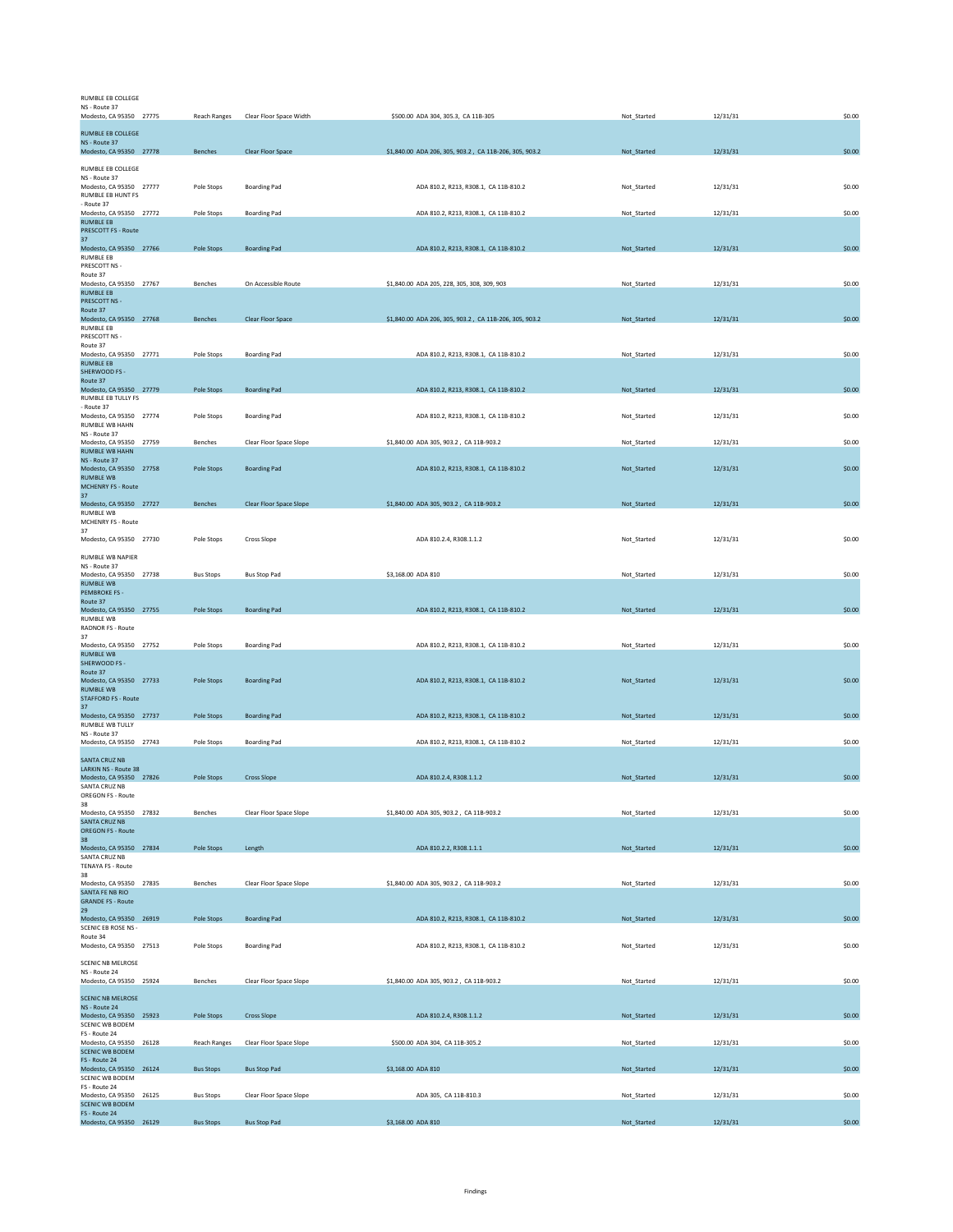| FS - Route 24                                         |                     |                                |                                            |             |          |        |
|-------------------------------------------------------|---------------------|--------------------------------|--------------------------------------------|-------------|----------|--------|
| Modesto, CA 95350 26132                               | <b>Bus Stops</b>    | Clear Floor Space              | ADA 903                                    | Not_Started | 12/31/31 | \$0.00 |
| <b>SCENIC WB BODEM</b>                                |                     |                                |                                            |             |          |        |
| FS - Route 24                                         |                     |                                |                                            |             |          |        |
| Modesto, CA 95350 26130<br>SCENIC WB ROSE FS -        | <b>Bus Stops</b>    | Clear Floor Space Length       | ADA 305                                    | Not_Started | 12/31/31 | \$0.00 |
| Route 24                                              |                     |                                |                                            |             |          |        |
| Modesto, CA 95350 26119<br><b>SCENIC WB ROSE FS -</b> | Benches             | Clear Floor Space Slope        | \$1,840.00 ADA 305, 903.2, CA 11B-903.2    | Not_Started | 12/31/31 | \$0.00 |
| Route 24                                              |                     |                                |                                            |             |          |        |
| Modesto, CA 95350 26118                               | Pole Stops          | <b>Cross Slope</b>             | ADA 810.2.4, R308.1.1.2                    | Not_Started | 12/31/13 | \$0.00 |
| <b>SCENIC WB</b><br>SUNNYSIDE FS -                    |                     |                                |                                            |             |          |        |
| Route 24                                              |                     |                                |                                            |             |          |        |
| Modesto, CA 95350 26123<br><b>SEQUOIA SB</b>          | Pole Stops          | <b>Boarding Pad</b>            | ADA 810.2, R213, R308.1, CA 11B-810.2      | Not_Started | 12/31/31 | \$0.00 |
| <b>SHEARER NS - Route</b>                             |                     |                                |                                            |             |          |        |
| 28                                                    |                     |                                |                                            |             |          |        |
| Modesto, CA 95350 26800<br>SISK NB BANGS FS -         | Pole Stops          | <b>Boarding Pad</b>            | ADA 810.2, R213, R308.1, CA 11B-810.2      | Not_Started | 12/31/31 | \$0.00 |
| Route 28                                              |                     |                                |                                            |             |          |        |
| Modesto, CA 95350 26762                               | Pole Stops          | <b>Boarding Pad</b>            | ADA 810.2, R213, R308.1, CA 11B-810.2      | Not_Started | 12/31/31 | \$0.00 |
| <b>SISK NB BRENNER FS-</b><br>Route 25                |                     |                                |                                            |             |          |        |
| Modesto, CA 95350 26422                               | <b>Benches</b>      | Clear Floor Space Slope        | \$1,840.00 ADA 305, 903.2, CA 11B-903.2    | Not_Started | 12/31/31 | \$0.00 |
| SISK NB BRENNER FS-<br>Route 25                       |                     |                                |                                            |             |          |        |
| Modesto, CA 95350 26421                               | Pole Stops          | Cross Slope                    | ADA 810.2.4, R308.1.1.2                    | Not_Started | 12/31/31 | \$0.00 |
|                                                       |                     |                                |                                            |             |          |        |
| <b>SISK NB PELANDALE</b><br>NS - Route 28             |                     |                                |                                            |             |          |        |
| Modesto, CA 95350 26754                               | <b>Benches</b>      | Clear Floor Space Slope        | \$1,840.00 ADA 305, 903.2, CA 11B-903.2    | Not Started | 12/31/31 | \$0.00 |
| SISK NB PLAZA FS -<br><b>Routes 25, 36</b>            |                     |                                |                                            |             |          |        |
| Modesto, CA 95350 26412                               | <b>Reach Ranges</b> | Clear Floor Space Slope        | \$500.00 ADA 304, CA 11B-305.2             | Not_Started | 12/31/31 | \$0.00 |
| SISK NB PLAZA FS -                                    |                     |                                |                                            |             |          |        |
| Routes 25, 36<br>Modesto, CA 95350 26411              | <b>Reach Ranges</b> | Clear Floor Space Length       | \$500.00 ADA 304, 305.3, CA 11B-305, 309.2 | Not_Started | 12/31/31 | \$0.00 |
| SISK NB PLAZA FS -                                    |                     |                                |                                            |             |          |        |
| Routes 25, 36                                         |                     |                                |                                            |             |          |        |
| Modesto, CA 95350 26407<br>SISK NB PLAZA FS -         | <b>Benches</b>      | <b>Clear Floor Space Slope</b> | \$1,840.00 ADA 305, 903.2, CA 11B-903.2    | Not Started | 12/31/31 | \$0.00 |
| Routes 25, 36                                         |                     |                                |                                            |             |          |        |
| Modesto, CA 95350 26408                               | <b>Bus Stops</b>    | <b>Bus Stop Pad Slope</b>      | \$3,168.00 ADA 810, CA 11B-810.2.4         | Not_Started | 12/31/31 | \$0.00 |
| SISK NB PLAZA FS -<br><b>Routes 25, 36</b>            |                     |                                |                                            |             |          |        |
| Modesto, CA 95350 26409                               | <b>Bus Stops</b>    | Clear Floor Space Slope        | ADA 305, CA 11B-810.3                      | Not_Started | 12/31/31 | \$0.00 |
| SISK NB PLAZA NS -                                    |                     |                                |                                            |             |          |        |
| Route 25<br>Modesto, CA 95350 26406                   | Pole Stops          | Cross Slope                    | ADA 810.2.4, R308.1.1.2                    | Not_Started | 12/31/31 | \$0.00 |
| SISK NB RUMBLE FS -                                   |                     |                                |                                            |             |          |        |
| Route 25<br>Modesto, CA 95350 26423                   | Benches             | Clear Floor Space Slope        | \$1,840.00 ADA 305, 903.2, CA 11B-903.2    | Not_Started | 12/31/31 | \$0.00 |
| SISK SB BANGS NS -                                    |                     |                                |                                            |             |          |        |
|                                                       |                     |                                |                                            |             |          |        |
| Route 28                                              |                     |                                |                                            |             |          |        |
| Modesto, CA 95350 26863                               | Pole Stops          | <b>Boarding Pad</b>            | ADA 810.2, R213, R308.1, CA 11B-810.2      | Not Started | 12/31/31 | \$0.00 |
| SISK SB BRENNER FS -<br>Route 25                      |                     |                                |                                            |             |          |        |
| Modesto, CA 95350 26437                               | Pole Stops          | <b>Boarding Pad</b>            | ADA 810.2, R213, R308.1, CA 11B-810.2      | Not_Started | 12/31/31 | \$0.00 |
| <b>SISK SB</b>                                        |                     |                                |                                            |             |          |        |
| <b>BRIGGSMORE NS -</b><br>Route 25                    |                     |                                |                                            |             |          |        |
| Modesto, CA 95350 26444                               | Benches             | Clear Floor Space Slope        | \$1,840.00 ADA 305, 903.2, CA 11B-903.2    | Not_Started | 12/31/31 | \$0.00 |
| SISK SB KIERNAN FS -<br>Route 28                      |                     |                                |                                            |             |          |        |
| Modesto, CA 95350 26867                               | Pole Stops          | <b>Boarding Pad</b>            | ADA 810.2, R213, R308.1, CA 11B-810.2      | Not_Started | 12/31/31 | \$0.00 |
|                                                       |                     |                                |                                            |             |          |        |
| <b>SISK SB PLAZA</b><br>(ACROSS) - Route 25           |                     |                                |                                            |             |          |        |
| Modesto, CA 95350 26443                               | <b>Reach Ranges</b> | <b>Clear Floor Space Slope</b> | \$500.00 ADA 304, CA 11B-305.2             | Not_Started | 12/31/31 | \$0.00 |
|                                                       |                     |                                |                                            |             |          |        |
| <b>SISK SB PLAZA</b><br>(ACROSS) - Route 25           |                     |                                |                                            |             |          |        |
| Modesto, CA 95350 26438                               | <b>Bus Stops</b>    | <b>Accessible Route</b>        | ADA 810                                    | Not Started | 12/31/31 | \$0.00 |
|                                                       |                     |                                |                                            |             |          |        |
| <b>SISK SB PLAZA</b><br>(ACROSS) - Route 25           |                     |                                |                                            |             |          |        |
| Modesto, CA 95350 26439                               | <b>Bus Stops</b>    | Pad Surface                    | ADA 810                                    | Not_Started | 12/31/31 | \$0.00 |
| SISK SB PLAZA                                         |                     |                                |                                            |             |          |        |
| (ACROSS) - Route 25                                   |                     |                                |                                            |             |          |        |
| Modesto, CA 95350 26440                               | <b>Bus Stops</b>    | Clear Floor Space Slope        | ADA 305, CA 11B-810.3                      | Not_Started | 12/31/31 | \$0.00 |
| SISK SB RUMBLE FS -<br>Route 25                       |                     |                                |                                            |             |          |        |
| Modesto, CA 95350 26434                               | Benches             | Clear Floor Space Slope        | \$1,840.00 ADA 305, 903.2, CA 11B-903.2    | Not_Started | 12/31/31 | \$0.00 |
| SISK SB RUMBLE FS -                                   |                     |                                |                                            |             |          |        |
| Route 25<br>Modesto, CA 95350 26433                   | Pole Stops          | <b>Boarding Pad</b>            | ADA 810.2, R213, R308.1, CA 11B-810.2      | Not Started | 12/31/31 | \$0.00 |
| SONORA EB AVON FS                                     |                     |                                |                                            |             |          |        |
| - Route 29                                            |                     |                                | ADA 810.2, R213, R308.1, CA 11B-810.2      |             |          | \$0.00 |
| Modesto, CA 95350 26838<br><b>SONORA EB</b>           | Pole Stops          | <b>Boarding Pad</b>            |                                            | Not_Started | 12/31/31 |        |
| <b>HERNDON FS - Route</b>                             |                     |                                |                                            |             |          |        |
| 29<br>Modesto, CA 95350 26918                         | Pole Stops          | <b>Boarding Pad</b>            | ADA 810.2, R213, R308.1, CA 11B-810.2      | Not_Started | 12/31/31 | \$0.00 |
| SONORA WB                                             |                     |                                |                                            |             |          |        |
| <b>HERNDON FS - Route</b><br>29                       |                     |                                |                                            |             |          |        |
| Modesto, CA 95350 26915                               | Pole Stops          | <b>Boarding Pad</b>            | ADA 810.2, R213, R308.1, CA 11B-810.2      | Not_Started | 12/31/31 | \$0.00 |
| SOUTH WB SANTA                                        |                     |                                |                                            |             |          |        |
| FE NS - Route 39                                      |                     |                                |                                            |             |          |        |
| Modesto, CA 95350 27878<br><b>STANDIFORD EB</b>       | Pole Stops          | <b>Boarding Pad</b>            | ADA 810.2, R213, R308.1, CA 11B-810.2      | Not_Started | 12/31/31 | \$0.00 |
| <b>COLONIAL FS - Route</b>                            |                     |                                |                                            |             |          |        |
| 22M<br>Modesto, CA 95350 25827                        | Pole Stops          | <b>Boarding Pad</b>            | ADA 810.2, R213, R308.1, CA 11B-810.2      | Not_Started | 12/31/31 | \$0.00 |
|                                                       |                     |                                |                                            |             |          |        |
| STANDIFORD EB                                         |                     |                                |                                            |             |          |        |
| CONANT-PRESCOTT<br>MB - Routes 22M, 31                |                     |                                |                                            |             |          |        |
| Modesto, CA 95350 25810                               | Benches             | Clear Floor Space Slope        | \$1,840.00 ADA 305, 903.2, CA 11B-903.2    | Not_Started | 12/31/31 | \$0.00 |
| <b>STANDIFORD EB</b>                                  |                     |                                |                                            |             |          |        |
| CONANT-PRESCOTT<br>MB - Routes 22M, 31                |                     |                                |                                            |             |          |        |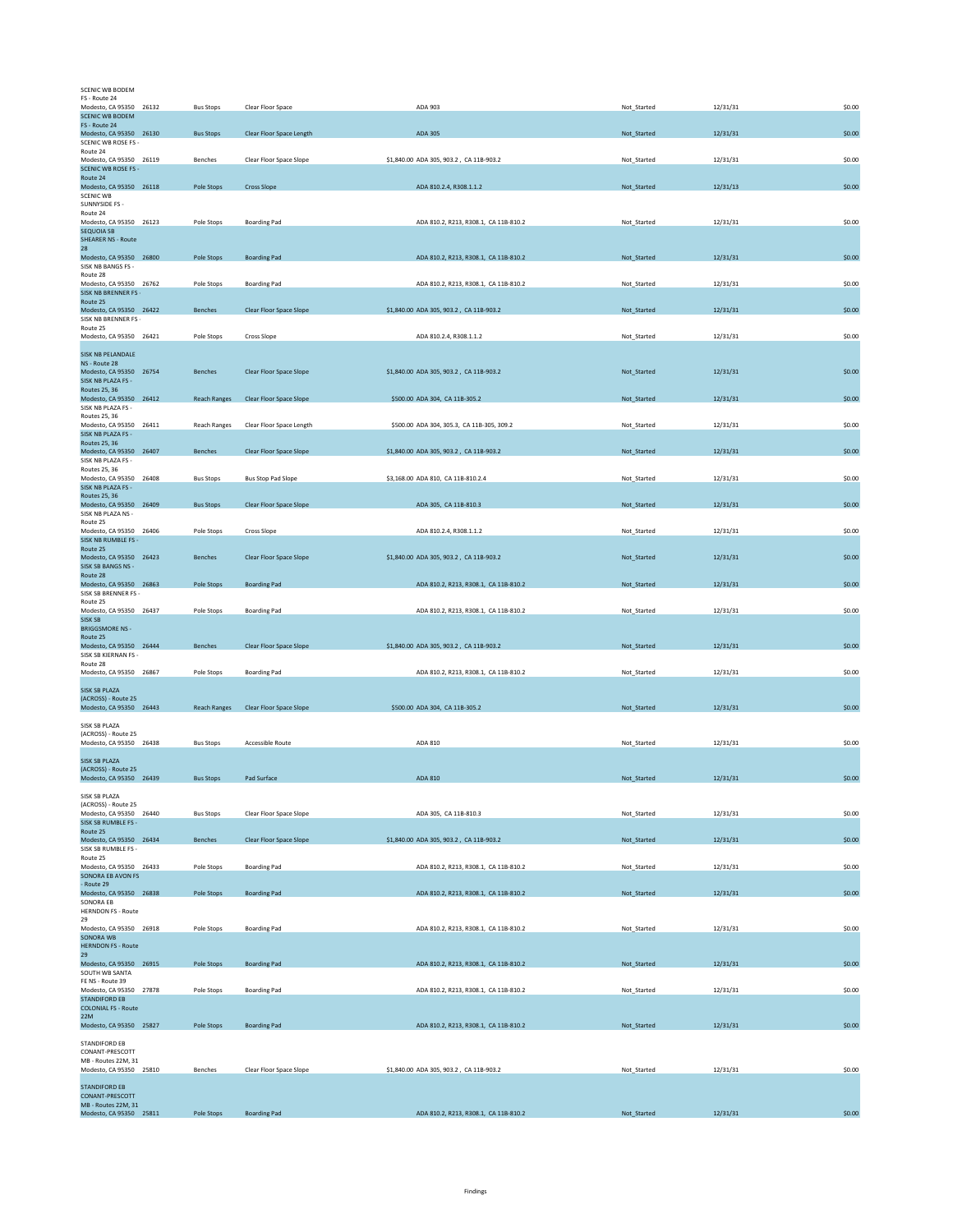| STANDIFORD EB<br>DALE FS - Routes               |                     |                                      |                                         |             |          |        |
|-------------------------------------------------|---------------------|--------------------------------------|-----------------------------------------|-------------|----------|--------|
| 22M, 30, 31, 37                                 |                     |                                      |                                         |             |          |        |
| Modesto, CA 95350 25804<br><b>STANDIFORD EB</b> | Reach Ranges        | Clear Floor Space Slope              | \$500.00 ADA 304, CA 11B-305.2          | Not_Started | 12/31/31 | \$0.00 |
| DALE FS - Routes                                |                     |                                      |                                         |             |          |        |
| 22M, 30, 31, 37                                 |                     |                                      |                                         |             |          |        |
| Modesto, CA 95350 25805<br><b>STANDIFORD EB</b> | Benches             | Clear Floor Space Slope              | \$1,840.00 ADA 305, 903.2, CA 11B-903.2 | Not_Started | 12/31/31 | \$0.00 |
| DALE FS - Routes                                |                     |                                      |                                         |             |          |        |
| 22M, 30, 31, 37                                 |                     |                                      |                                         |             |          |        |
| Modesto, CA 95350 25801<br><b>STANDIFORD EB</b> | <b>Bus Stops</b>    | Sidewalk Cross Slope Next to Pad     | \$25.84 ADA 810, CA 11B-403.3, 810.2.3  | Not_Started | 12/31/31 | \$0.00 |
| DALE FS - Routes                                |                     |                                      |                                         |             |          |        |
| 22M, 30, 31, 37                                 |                     |                                      |                                         |             |          |        |
| Modesto, CA 95350 25800<br>STANDIFORD EB        | <b>Bus Stops</b>    | <b>Bus Stop Pad Slope</b>            | \$3,168.00 ADA 810, CA 11B-810.2.4      | Not_Started | 12/31/31 | \$0.00 |
| DALE FS - Routes                                |                     |                                      |                                         |             |          |        |
| 22M, 30, 31, 37                                 |                     |                                      |                                         |             |          |        |
| Modesto, CA 95350 25802<br><b>STANDIFORD EB</b> | <b>Bus Stops</b>    | Clear Floor Space Slope              | ADA 305, CA 11B-810.3                   | Not Started | 12/31/31 | \$0.00 |
| <b>HAHN FS - Routes</b>                         |                     |                                      |                                         |             |          |        |
| 22M, 30, 31, 37                                 |                     |                                      |                                         |             |          |        |
| Modesto, CA 95350 25808<br>STANDIFORD EB        | <b>Reach Ranges</b> | <b>Clear Floor Space Slope</b>       | \$500.00 ADA 304, CA 11B-305.2          | Not_Started | 12/31/31 | \$0.00 |
| <b>HAHN FS - Routes</b>                         |                     |                                      |                                         |             |          |        |
| 22M, 30, 31, 37                                 |                     |                                      |                                         |             |          |        |
| Modesto, CA 95350 25807<br><b>STANDIFORD EB</b> | <b>Bus Stops</b>    | Sidewalk Cross Slope Next to Pad     | \$25.84 ADA 810, CA 11B-403.3, 810.2.3  | Not_Started | 12/31/31 | \$0.00 |
| <b>HAHN FS - Routes</b>                         |                     |                                      |                                         |             |          |        |
| 22M, 30, 31, 37                                 |                     |                                      |                                         |             |          |        |
| Modesto, CA 95350 25806                         | <b>Bus Stops</b>    | <b>Bus Stop Pad Slope</b>            | \$3,168.00 ADA 810, CA 11B-810.2.4      | Not_Started | 12/31/31 | \$0.00 |
| STANDIFORD EB<br>LONGBRIDGE                     |                     |                                      |                                         |             |          |        |
| (ACROSS) - Routes                               |                     |                                      |                                         |             |          |        |
| 22M, 31<br>Modesto, CA 95350 25820              |                     |                                      |                                         |             | 12/31/31 | \$0.00 |
| <b>STANDIFORD EB</b>                            | Pole Stops          | <b>Boarding Pad</b>                  | ADA 810.2, R213, R308.1, CA 11B-810.2   | Not_Started |          |        |
| <b>POLARIS FS - Route</b>                       |                     |                                      |                                         |             |          |        |
| 22M                                             |                     |                                      |                                         | Not_Started |          | \$0.00 |
| Modesto, CA 95350 26912<br><b>STANDIFORD EB</b> | Pole Stops          | <b>Boarding Pad</b>                  | ADA 810.2, R213, R308.1, CA 11B-810.2   |             | 12/31/31 |        |
| PRESCOTT FS -                                   |                     |                                      |                                         |             |          |        |
| Routes 22M, 31                                  |                     |                                      |                                         |             |          |        |
| Modesto, CA 95350 25813<br><b>STANDIFORD EB</b> | Reach Ranges        | Clear Floor Space Slope              | \$500.00 ADA 304, CA 11B-305.2          | Not_Started | 12/31/31 | \$0.00 |
| PRESCOTT FS -                                   |                     |                                      |                                         |             |          |        |
| Routes 22M, 31                                  |                     |                                      |                                         |             |          |        |
| Modesto, CA 95350 25814<br>STANDIFORD EB        | Reach Ranges        | Clear Floor Space Slope              | \$500.00 ADA 304, CA 11B-305.2          | Not_Started | 12/31/31 | \$0.00 |
| PRESCOTT FS -                                   |                     |                                      |                                         |             |          |        |
| Routes 22M, 31                                  |                     |                                      |                                         |             |          |        |
| Modesto, CA 95350 25812<br><b>STANDIFORD EB</b> | Benches             | Clear Floor Space Slope              | \$1,840.00 ADA 305, 903.2, CA 11B-903.2 | Not_Started | 12/31/31 | \$0.00 |
| <b>SHAWNEE FS -</b>                             |                     |                                      |                                         |             |          |        |
| Routes 22M, 31                                  |                     |                                      |                                         |             |          |        |
| Modesto, CA 95350 25816<br>STANDIFORD EB        | Pole Stops          | <b>Boarding Pad</b>                  | ADA 810.2, R213, R308.1, CA 11B-810.2   | Not_Started | 12/31/31 | \$0.00 |
| SHERWOOD-                                       |                     |                                      |                                         |             |          |        |
| MCHENRY MB -                                    |                     |                                      |                                         |             |          |        |
| Route 22M<br>Modesto, CA 95350 25832            | Benches             | Clear Floor Space Slope              | \$1,840.00 ADA 305, 903.2, CA 11B-903.2 | Not_Started | 12/31/31 | \$0.00 |
| <b>STANDIFORD EB</b>                            |                     |                                      |                                         |             |          |        |
| <b>TIERRA FS - Route</b>                        |                     |                                      |                                         |             |          |        |
| 22M<br>Modesto, CA 95350 26910                  | Pole Stops          | <b>Boarding Pad</b>                  | ADA 810.2, R213, R308.1, CA 11B-810.2   | Not_Started | 12/31/31 | \$0.00 |
| STANDIFORD EB                                   |                     |                                      |                                         |             |          |        |
| <b>TULLY FS - Route</b>                         |                     |                                      |                                         |             |          |        |
| 22M<br>Modesto, CA 95350 25823                  | <b>Reach Ranges</b> | Clear Floor Space Slope              | \$500.00 ADA 304, CA 11B-305.2          | Not Started | 12/31/31 | \$0.00 |
| <b>STANDIFORD EB</b>                            |                     |                                      |                                         |             |          |        |
| <b>TULLY FS - Route</b>                         |                     |                                      |                                         |             |          |        |
| 22M<br>Modesto, CA 95350 25825                  |                     |                                      |                                         |             |          |        |
| STANDIFORD EB                                   |                     |                                      |                                         |             |          |        |
| <b>TULLY FS - Route</b>                         | <b>Benches</b>      | Clear Floor Space Slope              | \$1,840.00 ADA 305, 903.2, CA 11B-903.2 | Not_Started | 12/31/31 | \$0.00 |
|                                                 |                     |                                      |                                         |             |          |        |
| 22M                                             |                     |                                      |                                         |             |          |        |
| Modesto, CA 95350 25824<br><b>STANDIFORD WB</b> | Pole Stops          | Cross Slope                          | ADA 810.2.4, R308.1.1.2                 | Not_Started | 12/31/31 | \$0.00 |
| <b>CARVER FS - Routes</b>                       |                     |                                      |                                         |             |          |        |
| 22D, 31                                         |                     |                                      |                                         |             |          |        |
| Modesto, CA 95350 25769<br>STANDIFORD WB        |                     | Reach Ranges Clear Floor Space Slope | \$500.00 ADA 304, CA 11B-305.2          | Not_Started | 12/31/31 | \$0.00 |
| CARVER FS - Routes                              |                     |                                      |                                         |             |          |        |
| 22D, 31                                         |                     |                                      |                                         |             |          |        |
| Modesto, CA 95350 25770<br>STANDIFORD WB        | Benches             | Clear Floor Space Slope              | \$1,840.00 ADA 305, 903.2, CA 11B-903.2 | Not_Started | 12/31/31 | \$0.00 |
| <b>HAHN FS - Routes</b>                         |                     |                                      |                                         |             |          |        |
| 22D, 31                                         |                     |                                      |                                         |             |          |        |
| Modesto, CA 95350 25784<br>STANDIFORD WB        | Benches             | Clear Floor Space Slope              | \$1,840.00 ADA 305, 903.2, CA 11B-903.2 | Not_Started | 12/31/31 | \$0.00 |
| HAHN FS - Routes                                |                     |                                      |                                         |             |          |        |
| 22D, 31                                         |                     |                                      |                                         |             |          |        |
| Modesto, CA 95350 25783<br><b>STANDIFORD WB</b> | Pole Stops          | Cross Slope                          | ADA 810.2.4, R308.1.1.2                 | Not_Started | 12/31/31 | \$0.00 |
| <b>LONGBRIDGE NS -</b>                          |                     |                                      |                                         |             |          |        |
| Routes 22D, 31                                  |                     |                                      |                                         |             |          |        |
| Modesto, CA 95350 25768<br>STANDIFORD WB        | Pole Stops          | <b>Cross Slope</b>                   | ADA 810.2.4, R308.1.1.2                 | Not_Started | 12/31/31 | \$0.00 |
| MCHENRY FS - Route                              |                     |                                      |                                         |             |          |        |
| 22D                                             |                     |                                      |                                         |             |          |        |
| Modesto, CA 95350 25762<br><b>STANDIFORD WB</b> | <b>Reach Ranges</b> | Clear Floor Space Slope              | \$500.00 ADA 304, CA 11B-305.2          | Not_Started | 12/31/31 | \$0.00 |
| <b>MCHENRY FS - Route</b>                       |                     |                                      |                                         |             |          |        |
| 22D                                             |                     |                                      |                                         |             |          |        |
| Modesto, CA 95350 25761<br>STANDIFORD WB        | Benches             | Clear Floor Space Slope              | \$1,840.00 ADA 305, 903.2, CA 11B-903.2 | Not_Started | 12/31/31 | \$0.00 |
| MCHENRY FS - Route                              |                     |                                      |                                         |             |          |        |
| 22D                                             |                     |                                      |                                         |             |          |        |
| Modesto, CA 95350 25757<br>STANDIFORD WB        | <b>Bus Stops</b>    | Sidewalk Cross Slope Next to Pad     | \$25.84 ADA 810, CA 11B-403.3, 810.2.3  | Not_Started | 12/31/31 | \$0.00 |
| <b>MCHENRY FS - Route</b>                       |                     |                                      |                                         |             |          |        |
| 22D                                             |                     |                                      |                                         |             |          |        |
| Modesto, CA 95350 25756<br>STANDIFORD WB        | <b>Bus Stops</b>    | <b>Bus Stop Pad Slope</b>            | \$3,168.00 ADA 810, CA 11B-810.2.4      | Not_Started | 12/31/31 | \$0.00 |
| MCHENRY FS - Route                              |                     |                                      |                                         |             |          |        |
| 22D<br>Modesto, CA 95350 25759                  | <b>Bus Stops</b>    | Clear Floor Space Slope              | ADA 305, CA 11B-810.3                   | Not_Started | 12/31/31 | \$0.00 |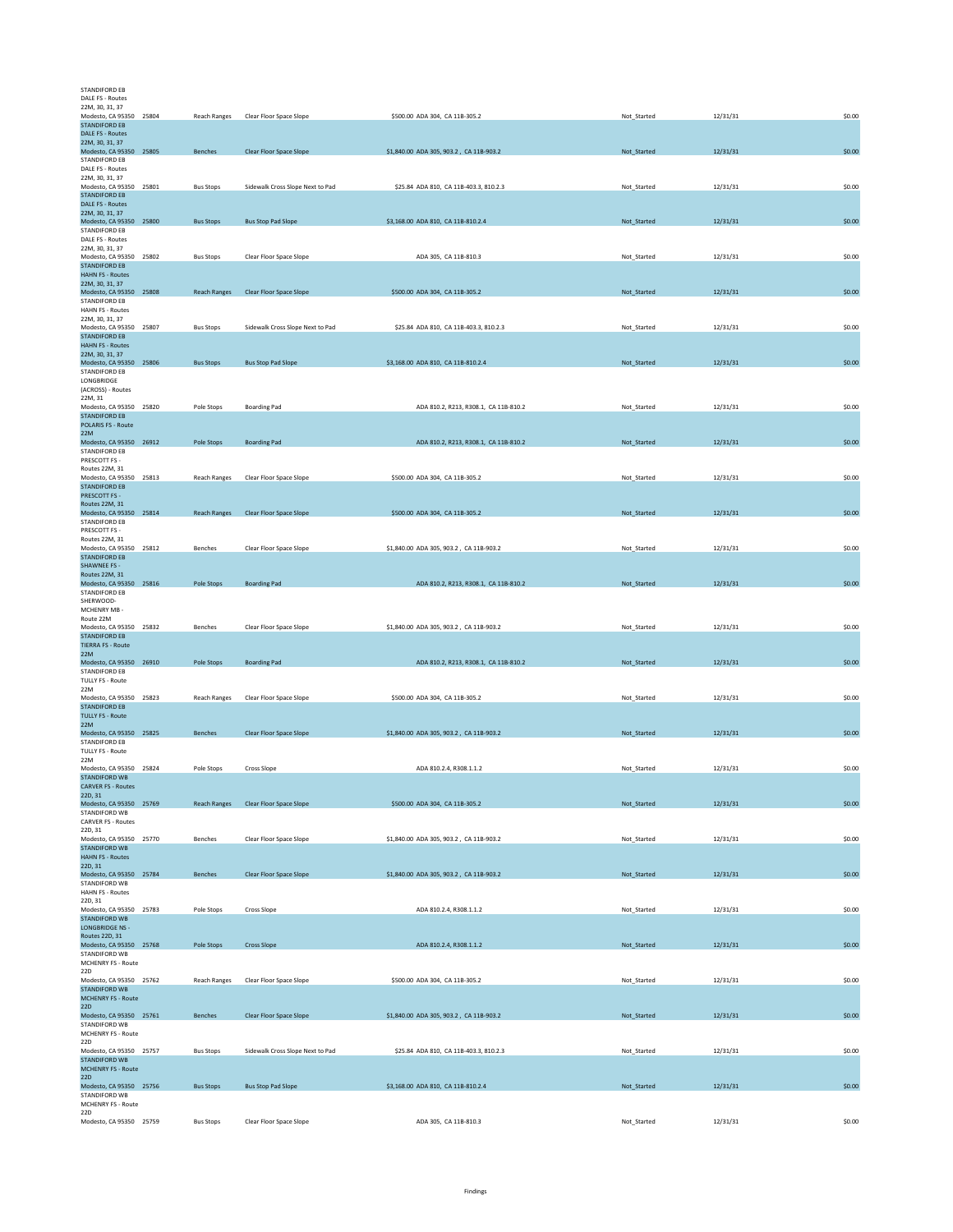| <b>STANDIFORD WB</b><br><b>MCHENRY FS - Route</b>     |                     |                                           |                                                        |             |          |        |
|-------------------------------------------------------|---------------------|-------------------------------------------|--------------------------------------------------------|-------------|----------|--------|
| <b>22D</b><br>Modesto, CA 95350 25758                 | <b>Bus Stops</b>    | <b>Vertical Clearance</b>                 | ADA 307                                                | Not_Started | 12/31/31 | \$0.00 |
| STANDIFORD WB                                         |                     |                                           |                                                        |             |          |        |
| PRESCOTT FS -<br>Routes 22D, 31                       |                     |                                           |                                                        |             |          |        |
| Modesto, CA 95350 25778<br><b>STANDIFORD WB</b>       | Reach Ranges        | Clear Floor Space Slope                   | \$500.00 ADA 304, CA 11B-305.2                         | Not_Started | 12/31/31 | \$0.00 |
| PRESCOTT FS -                                         |                     |                                           |                                                        |             |          |        |
| Routes 22D, 31<br>Modesto, CA 95350 25781             | <b>Benches</b>      | Clear Floor Space Slope                   | \$1,840.00 ADA 305, 903.2, CA 11B-903.2                | Not Started | 12/31/31 | \$0.00 |
| STANDIFORD WB<br>PRESCOTT FS -                        |                     |                                           |                                                        |             |          |        |
| Routes 22D, 31                                        |                     |                                           |                                                        |             |          |        |
| Modesto, CA 95350 25780<br><b>STANDIFORD WB</b>       | Pole Stops          | <b>Cross Slope</b>                        | ADA 810.2.4, R308.1.1.2                                | Not_Started | 12/31/31 | \$0.00 |
| SAN CLEMENTE NS -                                     |                     |                                           |                                                        |             |          |        |
| Routes 22D, 31<br>Modesto, CA 95350 25777             | <b>Reach Ranges</b> | Clear Floor Space Slope                   | \$500.00 ADA 304, CA 11B-305.2                         | Not_Started | 12/31/31 | \$0.00 |
| STANDIFORD WB<br>SAN CLEMENTE NS -                    |                     |                                           |                                                        |             |          |        |
| Routes 22D, 31                                        |                     |                                           | \$500.00 ADA 304, 305.3, CA 11B-305, 309.2             |             | 12/31/31 | \$0.00 |
| Modesto, CA 95350 25776<br><b>STANDIFORD WB</b>       | <b>Reach Ranges</b> | Clear Floor Space Length                  |                                                        | Not_Started |          |        |
| SAN CLEMENTE NS -<br>Routes 22D, 31                   |                     |                                           |                                                        |             |          |        |
| Modesto, CA 95350 25774                               | Benches             | Clear Floor Space Slope                   | \$1,840.00 ADA 305, 903.2, CA 11B-903.2                | Not_Started | 12/31/31 | \$0.00 |
| STANDIFORD WB<br>SAN CLEMENTE NS -                    |                     |                                           |                                                        |             |          |        |
| Routes 22D, 31<br>Modesto, CA 95350 25775             | Pole Stops          | <b>Boarding Pad</b>                       | ADA 810.2, R213, R308.1, CA 11B-810.2                  | Not_Started | 12/31/31 | \$0.00 |
| <b>STANDIFORD WB</b>                                  |                     |                                           |                                                        |             |          |        |
| <b>SHAWNEE FS -</b><br><b>Routes 22D, 31</b>          |                     |                                           |                                                        |             |          |        |
| Modesto, CA 95350 25773                               | Pole Stops          | <b>Boarding Pad</b>                       | ADA 810.2, R213, R308.1, CA 11B-810.2                  | Not_Started | 12/31/31 | \$0.00 |
| STONUM NB HATCH                                       |                     |                                           |                                                        |             |          |        |
| FS - Route 29<br>Modesto, CA 95350 26819              | <b>Reach Ranges</b> | Clear Floor Space Slope                   | \$500.00 ADA 304, CA 11B-305.2                         | Not_Started | 12/31/31 | \$0.00 |
|                                                       |                     |                                           |                                                        |             |          |        |
| <b>STONUM NB HATCH</b><br>FS - Route 29               |                     |                                           |                                                        |             |          |        |
| Modesto, CA 95350 26817                               | <b>Bus Stops</b>    | Clear Floor Space Slope                   | ADA 305, CA 11B-810.3                                  | Not_Started | 12/31/31 | \$0.00 |
| STRATOS NB GALAXY                                     |                     |                                           |                                                        |             |          |        |
| <b>FS - Routes 22D, 27</b><br>Modesto, CA 95350 25739 | <b>Reach Ranges</b> | Clear Floor Space Slope                   | \$500.00 ADA 304, CA 11B-305.2                         | Not Started | 12/31/31 | \$0.00 |
| <b>STRATOS NB GALAXY</b>                              |                     |                                           |                                                        |             |          |        |
| FS - Routes 22D, 27                                   |                     |                                           |                                                        |             |          |        |
| Modesto, CA 95350 26905                               | <b>Bus Stops</b>    | <b>Bus Stop Pad Slope</b>                 | \$3,168.00 ADA 810, CA 11B-810.2.4                     | Not_Started | 12/31/31 | \$0.00 |
| STRATOS NB GALAXY                                     |                     |                                           |                                                        |             |          |        |
| FS - Routes 22D, 27<br>Modesto, CA 95350 26906        | <b>Bus Stops</b>    | Sidewalk Cross Slope Next to Pad          | \$25.84 ADA 810, CA 11B-403.3, 810.2.3                 | Not_Started | 12/31/31 | \$0.00 |
| <b>STRATOS NB GALAXY</b>                              |                     |                                           |                                                        |             |          |        |
| FS - Routes 22D, 27                                   |                     |                                           |                                                        |             |          |        |
| Modesto, CA 95350 25742<br><b>SUNRISE NB</b>          | <b>Bus Stops</b>    | Clear Floor Space Slope                   | ADA 305, CA 11B-810.3                                  | Not_Started | 12/31/31 | \$0.00 |
| ANNABELLE FS -<br>Route 24                            |                     |                                           |                                                        |             |          |        |
| Modesto, CA 95350 25935                               | Pole Stops          | <b>Boarding Pad</b>                       | ADA 810.2, R213, R308.1, CA 11B-810.2                  | Not_Started | 12/31/31 | \$0.00 |
| <b>SUNRISE NB LUCERN</b>                              |                     |                                           |                                                        |             |          |        |
| FS - Route 24                                         |                     |                                           |                                                        |             |          |        |
| Modesto, CA 95350 25928                               | <b>Reach Ranges</b> | <b>Clear Floor Space Slope</b>            | \$500.00 ADA 304, CA 11B-305.2                         | Not_Started | 12/31/31 | \$0.00 |
| SUNRISE NB LUCERN<br>FS - Route 24                    |                     |                                           |                                                        |             |          |        |
| Modesto, CA 95350 25932                               | Pole Stops          | <b>Boarding Pad</b>                       | ADA 810.2, R213, R308.1, CA 11B-810.2                  | Not_Started | 12/31/31 | \$0.00 |
| <b>SUNRISE NB</b><br><b>ORANGEBURG FS-</b>            |                     |                                           |                                                        |             |          |        |
| Route 24<br>Modesto, CA 95350 25938                   | Pole Stops          | <b>Boarding Pad</b>                       | ADA 810.2, R213, R308.1, CA 11B-810.2                  | Not_Started | 12/31/31 | \$0.00 |
|                                                       |                     |                                           |                                                        |             |          |        |
| SUNRISE SB BURKE<br>(ACROSS) - Route 34               |                     |                                           |                                                        |             |          |        |
| Modesto, CA 95350 27575                               | Pole Stops          | <b>Boarding Pad</b>                       | ADA 810.2, R213, R308.1, CA 11B-810.2                  | Not_Started | 12/31/31 | \$0.00 |
| <b>SURREY EB MCGUIRE</b>                              |                     |                                           |                                                        |             |          |        |
| FS - Route 34<br>Modesto, CA 95350 27517              | Pole Stops          | <b>Boarding Pad</b>                       | ADA 810.2, R213, R308.1, CA 11B-810.2                  |             | 12/31/31 | \$0.00 |
|                                                       |                     |                                           |                                                        | Not_Started |          |        |
| SURREY EB SONOMA<br>NS - Route 34                     |                     |                                           |                                                        |             |          |        |
| Modesto, CA 95350 27519<br><b>SURREY WB</b>           | Pole Stops          | <b>Boarding Pad</b>                       | ADA 810.2, R213, R308.1, CA 11B-810.2                  | Not_Started | 12/31/31 | \$0.00 |
| <b>MCGUIRE NS - Route</b>                             |                     |                                           |                                                        |             |          |        |
| 24<br>Modesto, CA 95350 26075                         | Pole Stops          | <b>Boarding Pad</b>                       | ADA 810.2, R213, R308.1, CA 11B-810.2                  | Not_Started | 12/31/31 | \$0.00 |
| <b>SURREY WB</b>                                      |                     |                                           |                                                        |             |          |        |
| <b>OAKDALE FS - Route</b><br>24                       |                     |                                           |                                                        |             |          |        |
| Modesto, CA 95350 26078                               | Pole Stops          | <b>Boarding Pad</b>                       | ADA 810.2, R213, R308.1, CA 11B-810.2                  | Not_Started | 12/31/31 | \$0.00 |
| <b>SURREY WB</b><br>SONOMA NS - Route                 |                     |                                           |                                                        |             |          |        |
| 24<br>Modesto, CA 95350 26072                         | Pole Stops          | <b>Boarding Pad</b>                       | ADA 810.2, R213, R308.1, CA 11B-810.2                  | Not_Started | 12/31/31 | \$0.00 |
| SUTTER SB NIAN NS -                                   |                     |                                           |                                                        |             |          |        |
| Route 21<br>Modesto, CA 95350 25572                   | <b>Reach Ranges</b> | Clear Floor Space Slope                   | \$500.00 ADA 304, CA 11B-305.2                         | Not_Started | 12/31/31 | \$0.00 |
| SUTTER SB NIAN NS -                                   |                     |                                           |                                                        |             |          |        |
| Route 21<br>Modesto, CA 95350 25573                   | <b>Reach Ranges</b> | <b>Element Highest Point of Operation</b> | \$50.00 ADA 308, 309, CA 11B-308, 309                  | Not_Started | 12/31/31 | \$0.00 |
| SUTTER SB NIAN NS -<br>Route 21                       |                     |                                           |                                                        |             |          |        |
| Modesto, CA 95350 25570                               | <b>Bus Stops</b>    | <b>Bus Stop Pad</b>                       | \$3,168.00 ADA 810                                     | Not_Started | 12/31/31 | \$0.00 |
| <b>SUTTER SB PARADISE</b>                             |                     |                                           |                                                        |             |          |        |
| FS - Route 21<br>Modesto, CA 95350 25566              | Pole Stops          | <b>Boarding Pad</b>                       | ADA 810.2, R213, R308.1, CA 11B-810.2                  | Not_Started | 12/31/31 | \$0.00 |
| <b>SUTTER SB</b>                                      |                     |                                           |                                                        |             |          |        |
| <b>ROBERTSON NS -</b><br>Route 21                     |                     |                                           |                                                        |             |          |        |
| Modesto, CA 95350 25576                               | Benches             | Clear Floor Space                         | \$1,840.00 ADA 206, 305, 903.2, CA 11B-206, 305, 903.2 | Not_Started | 12/31/31 | \$0.00 |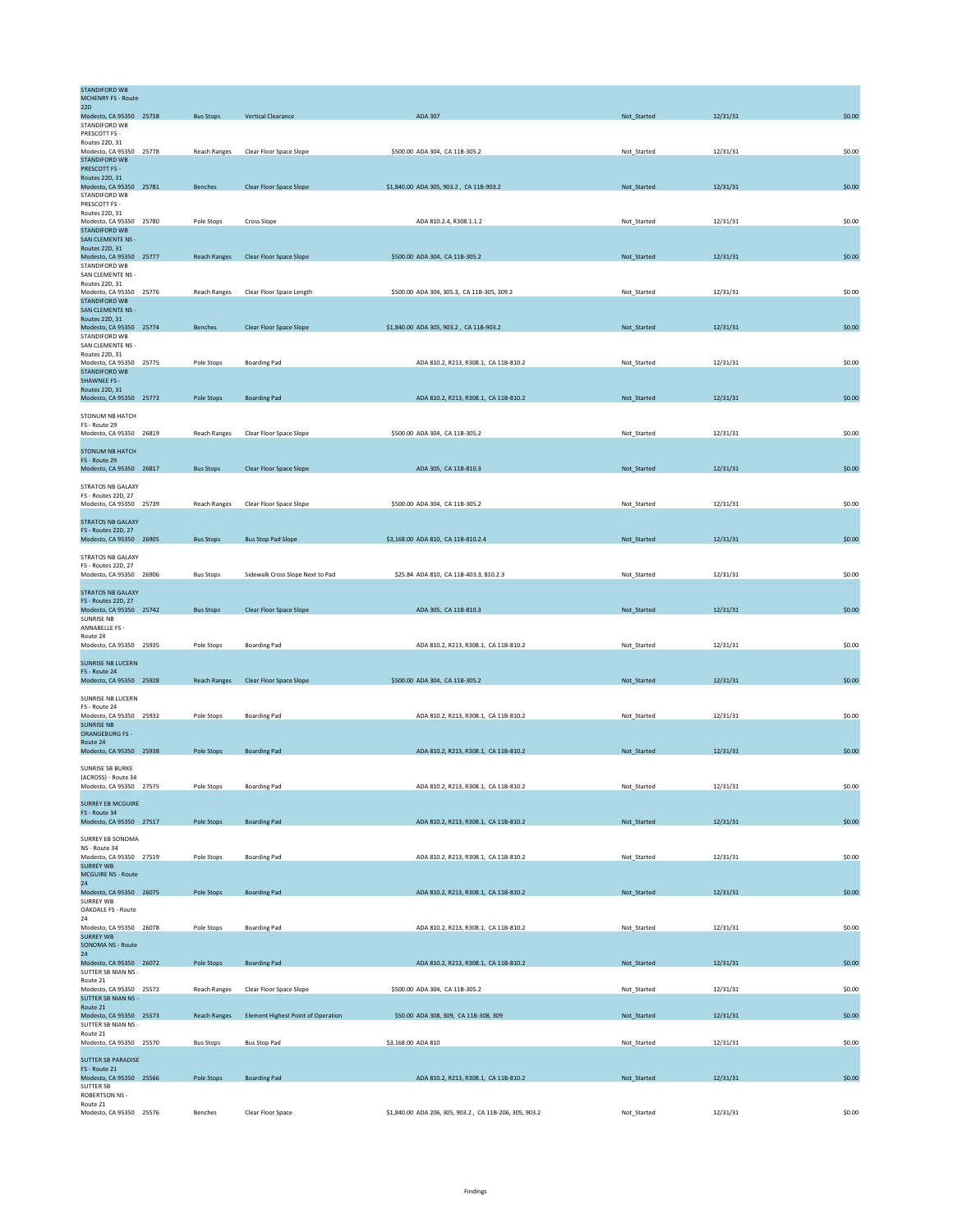| <b>SUTTER SB</b><br><b>ROBERTSON NS -</b>              |                     |                          |                                                        |             |          |        |
|--------------------------------------------------------|---------------------|--------------------------|--------------------------------------------------------|-------------|----------|--------|
| Route 21                                               |                     |                          |                                                        |             |          | \$0.00 |
| Modesto, CA 95350 25574<br>SUTTER SB ROUSE FS          | <b>Bus Stops</b>    | <b>Bus Stop Pad</b>      | \$3,168.00 ADA 810                                     | Not_Started | 12/31/31 |        |
| - Route 21                                             |                     |                          |                                                        |             |          |        |
| Modesto, CA 95350 25569                                | Pole Stops          | <b>Boarding Pad</b>      | ADA 810.2, R213, R308.1, CA 11B-810.2                  | Not_Started | 12/31/31 | \$0.00 |
| <b>SUTTER SB WESTERN</b><br>- CHICAGO FS - Route<br>21 |                     |                          |                                                        |             |          |        |
| Modesto, CA 95350 25567                                | <b>Bus Stops</b>    | <b>Bus Stop Pad</b>      | \$3,168.00 ADA 810                                     | Not_Started | 12/31/31 | \$0.00 |
| SYIVAN FR ARIA FS -<br>Route 24                        |                     |                          |                                                        |             |          |        |
| Modesto, CA 95350 26004                                | Pole Stops          | <b>Boarding Pad</b>      | ADA 810.2, R213, R308.1, CA 11B-810.2                  | Not_Started | 12/31/31 | \$0.00 |
| SYLVAN EB BOYCE FS<br>- Route 24                       |                     |                          |                                                        |             |          |        |
| Modesto, CA 95350 25990                                | Pole Stops          | <b>Boarding Pad</b>      | ADA 810.2, R213, R308.1, CA 11B-810.2                  | Not_Started | 12/31/31 | \$0.00 |
| SYLVAN EB COFFEE                                       |                     |                          |                                                        |             |          |        |
| FS - Routes 24, 32, 37                                 |                     |                          |                                                        |             |          |        |
| Modesto, CA 95350 25987                                | Benches             | Clear Floor Space Slope  | \$1,840.00 ADA 305, 903.2, CA 11B-903.2                | Not Started | 12/31/31 | \$0.00 |
| <b>SYLVAN EB DRAGOO</b>                                |                     |                          |                                                        |             |          |        |
| PARK FS - Route 37<br>Modesto, CA 95350 27782          | Pole Stops          | <b>Boarding Pad</b>      | ADA 810.2, R213, R308.1, CA 11B-810.2                  | Not_Started | 12/31/31 | \$0.00 |
|                                                        |                     |                          |                                                        |             |          |        |
| SYLVAN EB HASHEM<br>FS - Route 24                      |                     |                          |                                                        |             |          |        |
| Modesto, CA 95350 25993                                | Pole Stops          | <b>Boarding Pad</b>      | ADA 810.2, R213, R308.1, CA 11B-810.2                  | Not_Started | 12/31/31 | \$0.00 |
| <b>SYLVAN EB</b><br><b>MCHENRY FS - Route</b>          |                     |                          |                                                        |             |          |        |
| 37                                                     |                     |                          |                                                        |             |          |        |
| Modesto, CA 95350 27780<br><b>SYLVAN EB</b>            | <b>Reach Ranges</b> | Clear Floor Space Slope  | \$500.00 ADA 304, CA 11B-305.2                         | Not_Started | 12/31/31 | \$0.00 |
| MCREYNOLDS FS -<br>Route 24                            |                     |                          |                                                        |             |          |        |
| Modesto, CA 95350 26007                                | Pole Stops          | <b>Boarding Pad</b>      | ADA 810.2, R213, R308.1, CA 11B-810.2                  | Not_Started | 12/31/31 | \$0.00 |
| SYLVAN EB OAKDALE                                      |                     |                          |                                                        |             |          |        |
| FS - Route 24                                          |                     |                          |                                                        |             |          |        |
| Modesto, CA 95350 25996                                | Pole Stops          | <b>Boarding Pad</b>      | ADA 810.2, R213, R308.1, CA 11B-810.2                  | Not_Started | 12/31/31 | \$0.00 |
| SYLVAN WB ARIA                                         |                     |                          |                                                        |             |          |        |
| (ACROSS) - Route 34<br>Modesto, CA 95350 27561         | Benches             | Clear Floor Space Slope  | \$1,840.00 ADA 305, 903.2, CA 11B-903.2                | Not_Started | 12/31/31 | \$0.00 |
| SYLVAN WB BOYCE                                        |                     |                          |                                                        |             |          |        |
| FS - Route 34                                          |                     |                          |                                                        |             |          |        |
| Modesto, CA 95350 27570<br><b>SYLVAN WB</b>            | <b>Reach Ranges</b> | Clear Floor Space Slope  | \$500.00 ADA 304, CA 11B-305.2                         | Not_Started | 12/31/31 | \$0.00 |
| <b>BRIDGEFORD NS -</b>                                 |                     |                          |                                                        |             |          |        |
| Route 37<br>Modesto, CA 95350 27726                    | Pole Stops          | <b>Boarding Pad</b>      | ADA 810.2, R213, R308.1, CA 11B-810.2                  | Not_Started | 12/31/31 | \$0.00 |
| SYLVAN WB COFFEE                                       |                     |                          |                                                        |             |          |        |
| FS - Route 37                                          |                     |                          |                                                        |             |          |        |
| Modesto, CA 95350 27719                                | Benches             | Clear Floor Space Slope  | \$1,840.00 ADA 305, 903.2, CA 11B-903.2                | Not_Started | 12/31/31 | \$0.00 |
| SYLVAN WB<br>DRAGOO PARK FS -                          |                     |                          |                                                        |             |          |        |
| Route 37                                               |                     |                          |                                                        |             |          |        |
| Modesto, CA 95350 27723<br>SYLVAN WB                   | Pole Stops          | <b>Boarding Pad</b>      | ADA 810.2, R213, R308.1, CA 11B-810.2                  | Not_Started | 12/31/31 | \$0.00 |
| MCREYNOLDS FS -                                        |                     |                          |                                                        |             |          |        |
| Route 34<br>Modesto, CA 95350 27562                    | Pole Stops          | <b>Boarding Pad</b>      | ADA 810.2, R213, R308.1, CA 11B-810.2                  | Not_Started | 12/31/31 | \$0.00 |
| <b>SYLVAN WB</b>                                       |                     |                          |                                                        |             |          |        |
| <b>MILLBROOK FS -</b><br>Route 34                      |                     |                          |                                                        |             |          |        |
| Modesto, CA 95350 27559                                | <b>Reach Ranges</b> | Clear Floor Space Length | \$500.00 ADA 304, 305.3, CA 11B-305, 309.2             | Not_Started | 12/31/31 | \$0.00 |
| SYLVAN WB<br>MILLBROOK FS -                            |                     |                          |                                                        |             |          |        |
| Route 34<br>Modesto, CA 95350 27558                    | Benches             |                          |                                                        |             | 12/31/31 | \$0.00 |
| <b>SYLVAN WB</b>                                       |                     | Clear Floor Space        | \$1,840.00 ADA 206, 305, 903.2, CA 11B-206, 305, 903.2 | Not Started |          |        |
| <b>MILLBROOK FS -</b><br>Route 34                      |                     |                          |                                                        |             |          |        |
| Modesto, CA 95350 27560                                | Pole Stops          | <b>Boarding Pad</b>      | ADA 810.2, R213, R308.1, CA 11B-810.2                  | Not_Started | 12/31/31 | \$0.00 |
| SYLVAN WB<br>OAKDALE FS - Route                        |                     |                          |                                                        |             |          |        |
| 34                                                     |                     |                          |                                                        |             |          |        |
| Modesto, CA 95350 27563                                | Benches             | Clear Floor Space Slope  | \$1,840.00 ADA 305, 903.2, CA 11B-903.2                | Not_Started | 12/31/31 | \$0.00 |
| <b>TENAYA EB AIRPORT</b>                               |                     |                          |                                                        |             |          |        |
| FS - Route 37<br>Modesto, CA 95350 27693               | Benches             | On Accessible Route      | \$1,840.00 ADA 205, 228, 305, 308, 309, 903            | Not_Started | 12/31/31 | \$0.00 |
|                                                        |                     |                          |                                                        |             |          |        |
| <b>TENAYA EB AIRPORT</b><br>FS - Route 37              |                     |                          |                                                        |             |          |        |
| Modesto, CA 95350 27694                                | Benches             | Clear Floor Space        | \$1,840.00 ADA 206, 305, 903.2, CA 11B-206, 305, 903.2 | Not_Started | 12/31/31 | \$0.00 |
| <b>TENAYA EB AIRPORT</b>                               |                     |                          |                                                        |             |          |        |
| FS - Route 37                                          |                     |                          |                                                        |             |          |        |
| Modesto, CA 95350 27692                                | Pole Stops          | <b>Boarding Pad</b>      | ADA 810.2, R213, R308.1, CA 11B-810.2                  | Not_Started | 12/31/31 | \$0.00 |
| TENAYA EB DALY                                         |                     |                          |                                                        |             |          |        |
| (ACROSS) - Route 37<br>Modesto, CA 95350 27687         | Pole Stops          | <b>Boarding Pad</b>      | ADA 810.2, R213, R308.1, CA 11B-810.2                  | Not_Started | 12/31/31 | \$0.00 |
|                                                        |                     |                          |                                                        |             |          |        |
| <b>TENAYA EB</b><br>MITCHELL-RIVERSIDE                 |                     |                          |                                                        |             |          |        |
| MB - Route 39                                          |                     |                          |                                                        |             |          |        |
| Modesto, CA 95350 27844<br><b>TENAYA EB</b>            | Pole Stops          | <b>Boarding Pad</b>      | ADA 810.2, R213, R308.1, CA 11B-810.2                  | Not_Started | 12/31/31 | \$0.00 |
| RIVERSIDE NS -                                         |                     |                          |                                                        |             |          |        |
| Route 39                                               |                     |                          |                                                        |             |          |        |
| Modesto, CA 95350 27842<br><b>TENAYA EB</b>            | Pole Stops          | <b>Boarding Pad</b>      | ADA 810.2, R213, R308.1, CA 11B-810.2                  | Not_Started | 12/31/31 | \$0.00 |
| <b>SIGNATURE FRUIT</b>                                 |                     |                          |                                                        |             |          |        |
| OFFICE - Route 39<br>Modesto, CA 95350 27846           | Pole Stops          | <b>Boarding Pad</b>      | ADA 810.2, R213, R308.1, CA 11B-810.2                  | Not_Started | 12/31/31 | \$0.00 |
| <b>TENAYA WB</b>                                       |                     |                          |                                                        |             |          |        |
| RIVERSIDE FS - Route<br>39                             |                     |                          |                                                        |             |          |        |
| Modesto, CA 95350 27852                                | Pole Stops          | <b>Boarding Pad</b>      | ADA 810.2, R213, R308.1, CA 11B-810.2                  | Not_Started | 12/31/31 | \$0.00 |
| <b>TENAYA WB</b><br><b>SPENKER FS - Route</b>          |                     |                          |                                                        |             |          |        |
| 37                                                     |                     |                          |                                                        |             |          |        |
| Modesto, CA 95350 27805                                | Pole Stops          | <b>Boarding Pad</b>      | ADA 810.2, R213, R308.1, CA 11B-810.2                  | Not_Started | 12/31/31 | \$0.00 |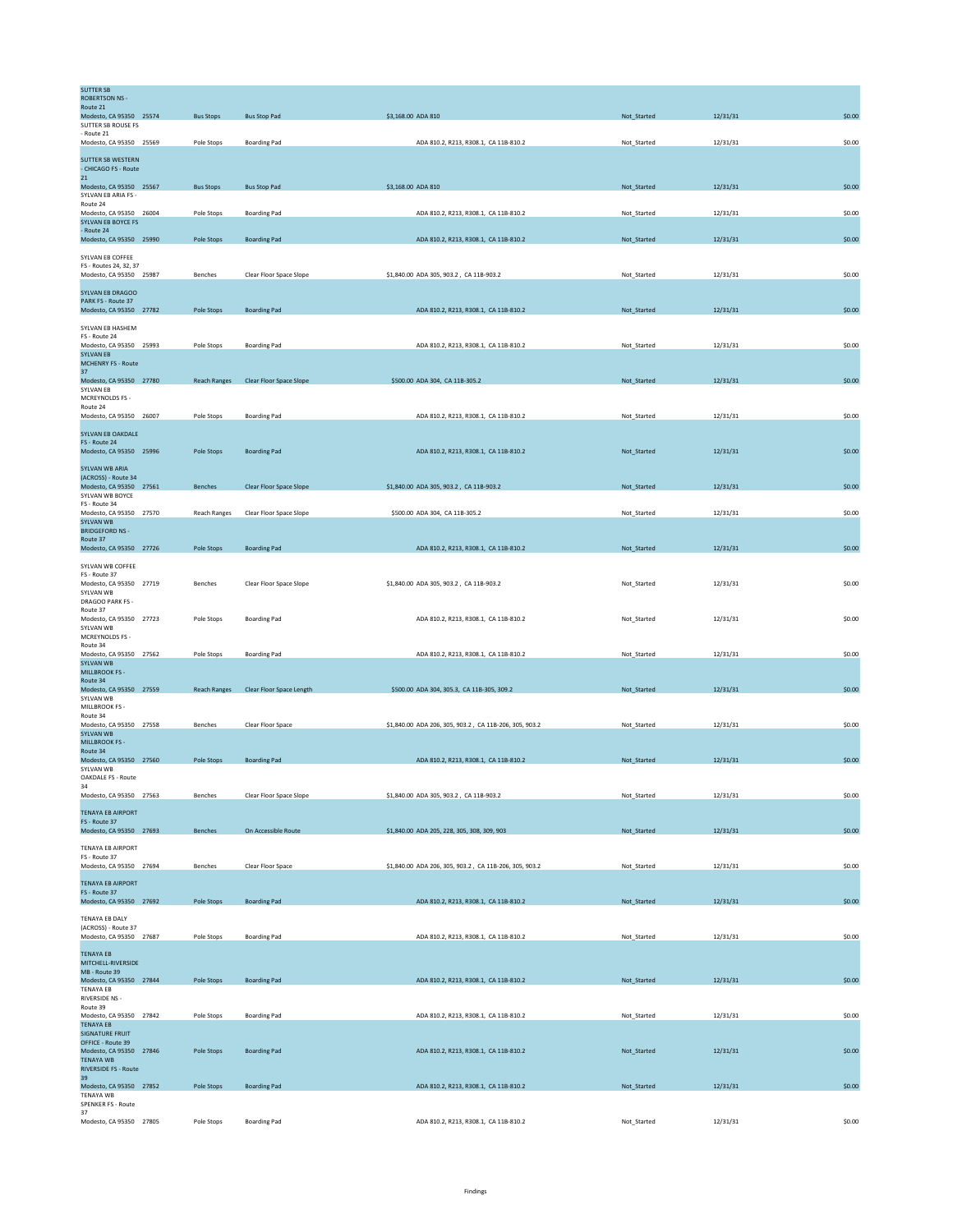| TENAYA WB US                                           |                     |                                  |                                         |             |          |        |
|--------------------------------------------------------|---------------------|----------------------------------|-----------------------------------------|-------------|----------|--------|
| <b>BEARINGS - Route 39</b><br>Modesto, CA 95350 27850  | Pole Stops          | <b>Boarding Pad</b>              | ADA 810.2, R213, R308.1, CA 11B-810.2   | Not_Started | 12/31/31 | \$0.00 |
|                                                        |                     |                                  |                                         |             |          |        |
| TOOMES NB COVERT<br>FS - Route 28                      |                     |                                  |                                         |             |          |        |
| Modesto, CA 95350 26788<br><b>TOOMES NB SAN</b>        | Pole Stops          | <b>Boarding Pad</b>              | ADA 810.2, R213, R308.1, CA 11B-810.2   | Not_Started | 12/31/31 | \$0.00 |
| <b>TROPEZ FS - Route</b>                               |                     |                                  |                                         |             |          |        |
| 28<br>Modesto, CA 95350 26783                          | Pole Stops          | <b>Boarding Pad</b>              | ADA 810.2, R213, R308.1, CA 11B-810.2   | Not_Started | 12/31/31 | \$0.00 |
| TULLY NB FORDHAM                                       |                     |                                  |                                         |             |          |        |
| FS - Route 31                                          |                     |                                  |                                         |             |          |        |
| Modesto, CA 95350 27137                                | Pole Stops          | <b>Boarding Pad</b>              | ADA 810.2, R213, R308.1, CA 11B-810.2   | Not_Started | 12/31/31 | \$0.00 |
| TULLY NB ROSEBURG                                      |                     |                                  |                                         |             |          |        |
| FS - Route 31<br>Modesto, CA 95350 27138               | Benches             | Clear Floor Space Slope          | \$1,840.00 ADA 305, 903.2, CA 11B-903.2 | Not_Started | 12/31/31 | \$0.00 |
| TULLY NB STODDARD-                                     |                     |                                  |                                         |             |          |        |
| COLDWELL MB -                                          |                     |                                  |                                         |             |          |        |
| Route 31<br>Modesto, CA 95350 27126                    | <b>Reach Ranges</b> | Clear Floor Space Slope          | \$500.00 ADA 304, CA 11B-305.2          | Not_Started | 12/31/31 | \$0.00 |
| TULLY NB STODDARD-                                     |                     |                                  |                                         |             |          |        |
| <b>COLDWELL MB -</b>                                   |                     |                                  |                                         |             |          |        |
| Route 31<br>Modesto, CA 95350 27127                    | <b>Reach Ranges</b> | Clear Floor Space Slope          | \$500.00 ADA 304, CA 11B-305.2          | Not_Started | 12/31/31 | \$0.00 |
|                                                        |                     |                                  |                                         |             |          |        |
| TULLY NB STODDARD-<br>COLDWELL MB -                    |                     |                                  |                                         |             |          |        |
| Route 31<br>Modesto, CA 95350 27129                    | <b>Bus Stops</b>    | Clear Floor Space Slope          | ADA 305, CA 11B-810.3                   | Not Started | 12/31/31 | \$0.00 |
| TULLY NB YALE NS -                                     |                     |                                  |                                         |             |          |        |
| Route 31<br>Modesto, CA 95350 27131                    | Benches             | Clear Floor Space Slope          | \$1,840.00 ADA 305, 903.2, CA 11B-903.2 | Not_Started | 12/31/31 | \$0.00 |
| TULLY NB YALE NS -                                     |                     |                                  |                                         |             |          |        |
| Route 31<br>Modesto, CA 95350 27134                    | Pole Stops          | <b>Boarding Pad</b>              | ADA 810.2, R213, R308.1, CA 11B-810.2   | Not_Started | 12/31/31 | \$0.00 |
| TULLY SB BOWEN FS -                                    |                     |                                  |                                         |             |          |        |
| Route 31<br>Modesto, CA 95350 27266                    | <b>Bus Stops</b>    | Sidewalk Cross Slope Next to Pad | \$25.84 ADA 810, CA 11B-403.3, 810.2.3  | Not_Set     |          | \$0.00 |
| <b>VINE WB JEFFERSON</b>                               |                     |                                  |                                         |             |          |        |
| FS - Route 26                                          |                     |                                  |                                         |             |          |        |
| Modesto, CA 95350 26673<br>VIRGINIA NB ALICE           | Pole Stops          | <b>Cross Slope</b>               | ADA 810.2.4, R308.1.1.2                 | Not_Started | 12/31/31 | \$0.00 |
| FS - Route 27                                          |                     |                                  |                                         |             |          |        |
| Modesto, CA 95350 26717<br><b>VIRGINIA NB</b>          | Pole Stops          | <b>Boarding Pad</b>              | ADA 810.2, R213, R308.1, CA 11B-810.2   | Not_Started | 12/31/31 | \$0.00 |
| <b>COLDWELL NS -</b>                                   |                     |                                  |                                         |             |          |        |
| Route 27<br>Modesto, CA 95350 26719                    | Pole Stops          | <b>Boarding Pad</b>              | ADA 810.2, R213, R308.1, CA 11B-810.2   | Not_Started | 12/31/31 | \$0.00 |
| VIRGINIA NB                                            |                     |                                  |                                         |             |          |        |
| GRISWOLD NS -<br>Route 27                              |                     |                                  |                                         |             |          |        |
| Modesto, CA 95350 26720<br><b>VIRGINIA NB</b>          | Pole Stops          | <b>Boarding Pad</b>              | ADA 810.2, R213, R308.1, CA 11B-810.2   | Not_Started | 12/31/31 | \$0.00 |
| <b>ROSEBURG NS -</b>                                   |                     |                                  |                                         |             |          |        |
| Route 27<br>Modesto, CA 95350 26721                    | Pole Stops          | <b>Boarding Pad</b>              | ADA 810.2, R213, R308.1, CA 11B-810.2   | Not_Started | 12/31/31 | \$0.00 |
| <b>VIRGINIA NB</b>                                     |                     |                                  |                                         |             |          |        |
| STODDARD FS -<br>Route 27                              |                     |                                  |                                         |             |          |        |
| Modesto, CA 95350 26718<br><b>VIRGINIA SB ALICE FS</b> | Pole Stops          | <b>Boarding Pad</b>              | ADA 810.2, R213, R308.1, CA 11B-810.2   | Not_Started | 12/31/31 | \$0.00 |
| - Route 27                                             |                     |                                  |                                         |             |          |        |
| Modesto, CA 95350 26734<br>WHITMORE WB                 | Pole Stops          | <b>Boarding Pad</b>              | ADA 810.2, R213, R308.1, CA 11B-810.2   | Not_Started | 12/31/31 | \$0.00 |
| CROWS LANDING FS -                                     |                     |                                  |                                         |             |          |        |
| Route 42<br>Modesto, CA 95350 27917                    | <b>Reach Ranges</b> | Clear Floor Space Slope          | \$500.00 ADA 304, CA 11B-305.2          | Not_Started | 12/31/31 | \$0.00 |
| WHITMORE WB                                            |                     |                                  |                                         |             |          |        |
| DALLAS ES - Route 42                                   |                     |                                  |                                         |             |          |        |
| Modesto, CA 95350 27925<br>WOODLAND EB                 | Pole Stops          | Width                            | ADA 810.2.2, R308.1.1.1                 | Not_Started | 12/31/31 | \$0.00 |
| <b>CARPENTER FS-</b>                                   |                     |                                  |                                         |             |          |        |
| Route 33<br>Modesto, CA 95350 27508                    | Pole Stops          | <b>Boarding Pad</b>              | ADA 810.2, R213, R308.1, CA 11B-810.2   | Not_Started | 12/31/31 | \$0.00 |
| WOODLAND EB<br><b>GRAPHICS FS - Route</b>              |                     |                                  |                                         |             |          |        |
| 33                                                     |                     |                                  |                                         |             |          |        |
| Modesto, CA 95350 27511<br>WYLIE EB OAKDALE            | Pole Stops          | <b>Boarding Pad</b>              | ADA 810.2, R213, R308.1, CA 11B-810.2   | Not_Started | 12/31/31 | \$0.00 |
| <b>NS - Routes 25, 34</b>                              |                     |                                  |                                         |             |          |        |
| Modesto, CA 95350 26514<br>WYLIE EB OAKDALE            | <b>Bus Stops</b>    | <b>Bus Stop Pad</b>              | \$3,168.00 ADA 810                      | Not_Started | 12/31/31 | \$0.00 |
| NS - Routes 25, 34                                     |                     | Clear Floor Space Slope          | ADA 305, CA 11B-810.3                   |             |          |        |
| Modesto, CA 95350 26515<br><b>WYLIE EB</b>             | <b>Bus Stops</b>    |                                  |                                         | Not_Started | 12/31/31 | \$0.00 |
| <b>STRATHMORE FS -</b><br>Routes 25, 34                |                     |                                  |                                         |             |          |        |
| Modesto, CA 95350 26513                                | Pole Stops          | <b>Boarding Pad</b>              | ADA 810.2, R213, R308.1, CA 11B-810.2   | Not_Started | 12/31/31 | \$0.00 |
| WYLIE WB<br>MUIRSWOOD FS -                             |                     |                                  |                                         |             |          |        |
| Route 24                                               |                     |                                  |                                         |             |          |        |
| Modesto, CA 95350 26083                                | Pole Stops          | <b>Boarding Pad</b>              | ADA 810.2, R213, R308.1, CA 11B-810.2   | Not_Started | 12/31/31 | \$0.00 |
| WYLIE WB OAKDALE<br>FS - Routes 24, 25                 |                     |                                  |                                         |             |          |        |
| Modesto, CA 95350 26079                                | <b>Bus Stops</b>    | <b>Bus Stop Pad Slope</b>        | \$3,168.00 ADA 810, CA 11B-810.2.4      | Not_Started | 12/31/31 | \$0.00 |
| YOSEMITE EB BEARD                                      |                     |                                  |                                         |             |          |        |
| FS - Routes 25, 39                                     |                     |                                  |                                         |             |          |        |
| Modesto, CA 95350 26216<br>YOSEMITE EB                 | Pole Stops          | <b>Boarding Pad</b>              | ADA 810.2, R213, R308.1, CA 11B-810.2   | Not_Started | 12/31/31 | \$0.00 |
| <b>EMPIRE NS - Routes</b>                              |                     |                                  |                                         |             |          |        |
| 37, 39<br>Modesto, CA 95350 27683                      | Pole Stops          | <b>Cross Slope</b>               | ADA 810.2.4, R308.1.1.2                 | Not_Started | 12/31/31 | \$0.00 |
| YOSEMITE EB KERR<br>FS - Route 37                      |                     |                                  |                                         |             |          |        |
| Modesto, CA 95350 27682                                | <b>Reach Ranges</b> | Clear Floor Space Slope          | \$500.00 ADA 304, CA 11B-305.2          | Not_Started | 12/31/31 | \$0.00 |
| YOSEMITE EB<br>LINCOLN (ACROSS) -                      |                     |                                  |                                         |             |          |        |
| Route 39<br>Modesto, CA 95350 27861                    |                     |                                  | ADA 810.2, R213, R308.1, CA 11B-810.2   |             | 12/31/31 |        |
|                                                        | Pole Stops          | <b>Boarding Pad</b>              |                                         | Not_Started |          | \$0.00 |